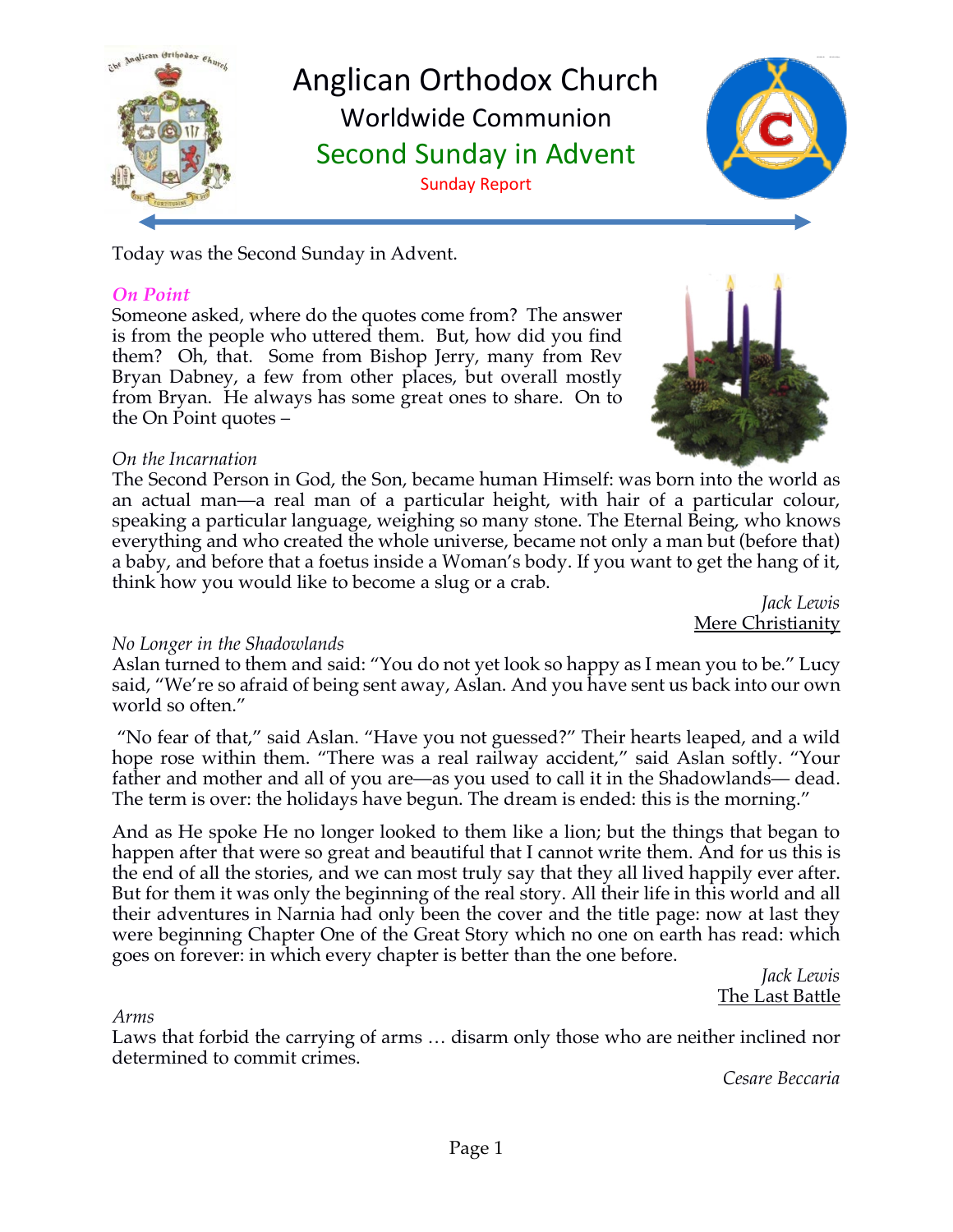Woe unto you, when all men shall speak well of you! for so did their fathers to the false prophets.

*Luke 6:26*

Then spake Jesus again unto them saying, *I am the light of the world: he that followeth me shall not walk in darkness, but shall have the light of life*.

*John 8:12*

If we are idle, the devil and a corrupt heart will soon find us something to do.

*Matthew Henry*

 $17<sup>th</sup>$  and  $18<sup>th</sup>$  century English pastor and author

John the Baptist received a special call from God to begin preaching and baptizing. A message from heaven was sent to his heart and, under the impulse of that message, he undertook his marvellous work. This account throws great light on the office of all ministers of the gospel. It is an office which no man has the right to take up unless he has an inward call from God as well as an outward call from man. Visions and revelations, of course, we have no right to expect. Fanatical claims to special gifts of the Spirit must always be checked and discouraged. But an inward call a man must have before he puts his hand to the work of the ministry. Let it be a part of our daily prayers that our churches may have no ministers except those who are really called of God. An unconverted minister is an injury and burden to a church.

*JC Ryle*

19<sup>th</sup> century Anglican bishop and author

Wars are not made by common folk, scratching for livings in the heat of the day; they are made by demagogues infesting palaces.

> *HL Mencken* 20<sup>th</sup> century American journalist and essayist

## *Propers*

Each Sunday there are Propers: special prayers and readings from the Bible. There is a Collect for the Day; that is a single thought prayer, most written either before the refounding of the Church of England in the 1540s or written by Bishop Thomas Cranmer, the first Archbishop of Canterbury after the re-founding.

The Collect for the Day is to be read on Sunday and during Morning and Evening Prayer until the next Sunday. The Epistle is normally a reading from one of the various Epistles, or letters, in the New Testament. The Gospel is a reading from one of the Holy Gospels, Matthew, Mark, Luke and John. The Collect is said by the minister as a prayer, the Epistle can be read by either a designated reader (as we do in our church) or by one of the ministers and the Holy Gospel, which during the service in our church is read by an ordained minister.

The propers are the same each year, except if a Red Letter Feast, that is one with propers in the prayerbook, falls on a Sunday, then those propers are to be read instead, except in a White Season, where it is put off. Red Letter Feasts, so called because in the Altar Prayerbooks the titles are in red, are special days. Most of the Red Letter Feasts are dedicated to early saints instrumental in the development of the church, others to special events. Some days are particularly special and the Collect for that day is to be used for an octave (eight days) or an entire season, like Advent or Lent.

The Propers are found on Page 92-93, with the Collect first: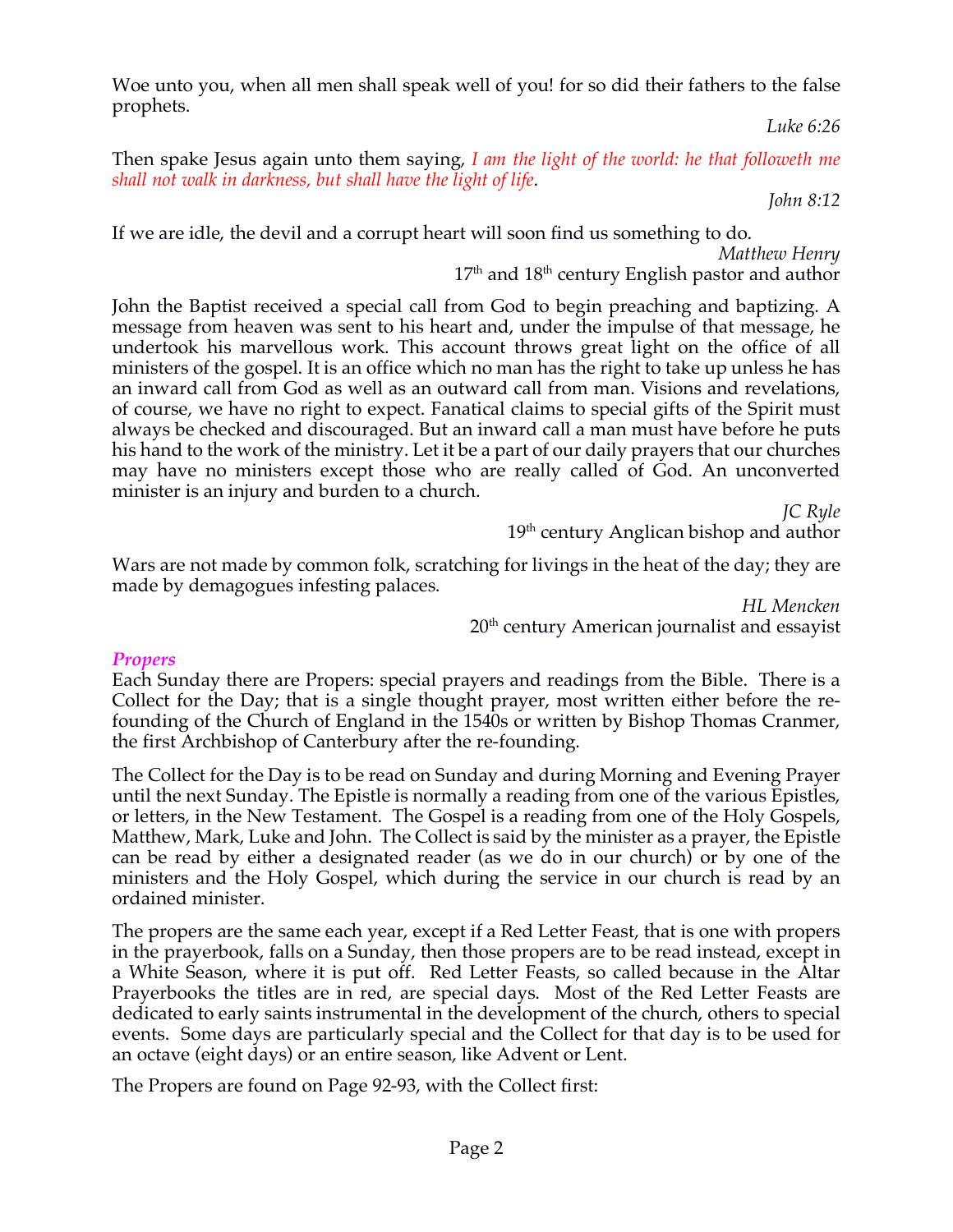## The Second Sunday in Advent

#### *The Collect.*

**LESSED** Lord, who hast caused all holy Scriptures to be written for our learning; **BLESSED** Lord, who hast caused all holy Scriptures to be written for our learning;<br>Grant that we may in such wise hear them, read, mark, learn, and inwardly digest them, that by patience and comfort of thy holy Word, we may embrace, and ever hold fast, the blessed hope of everlasting life, which thou hast given us in our Saviour Jesus Christ. Amen.

The Collect for the First Sunday in Advent can be found on Page 90:

# The First Sunday in Advent

*The Collect.*

**LMIGHTY** God, give us grace that we may cast away the works of darkness, and **A LMIGHTY** God, give us grace that we may cast away the works of darkness, and put upon us the armour of light, now in the time of this mortal life, in which thy Son Jesus Christ came to visit us in great humility; that in the last day, when he shall come again in his glorious majesty to judge both the quick and the dead, we may rise to the life immortal, through him who liveth and reigneth with thee and the Holy Ghost, now and ever. Amen.

¶ This Collect is to be repeated every day, after the other Collects in Advent, until Christmas Day.

The Epistle for today came from Paul's letter to the Romans, the Fifteenth Chapter, beginning at the Fourth Verse.

Paul tells us the scriptures up to that time were written that we might have hope. He now reminds us to treat each other the way Jesus treated those about him, to open our hearts to each other as Jesus opened His. The promise of Jesus was not to Jews only, but to all people (Gentiles). Paul tells us Jesus Christ was a minister of … the truth of God, to confirm the promises made unto the fathers: and that the Gentiles might glorify God for his mercy; as it is written, For this cause I will confess to thee among the Gentiles, and sing unto thy name. And again he saith, Rejoice, ye Gentiles, with his people. And again, Praise the Lord, all ye Gentiles; and laud him, all ye people."

He reminds us of the writing of Esaias, "There shall be a root of Jesse, and he that shall rise to reign over the Gentiles; in him shall the Gentiles trust." Paul leaves with the blessing, "Now the God of hope fill you with all joy and peace in believing, that ye may abound in hope, through the power of the Holy Ghost."

 $\sum$  hatsoever things were written aforetime were written for our learning, that we through patience and comfort of the scriptures might have hope. Now the God of patience and consolation grant you to be likeminded one toward another **A** hatsoever things were written aforetime were written for our learning, that we through patience and comfort of the scriptures might have hope. Now the God of patience and consolation grant you to be likeminded one towa the Father of our Lord Jesus Christ. Wherefore receive ye one another, as Christ also received us to the glory of God. Now I say that Jesus Christ was a minister of the circumcision for the truth of God, to confirm the promises made unto the fathers: and that the Gentiles might glorify God for his mercy; as it is written, For this cause I will confess to thee among the Gentiles, and sing unto thy name. And again he saith, Rejoice, ye Gentiles, with his people. And again, Praise the Lord, all ye Gentiles; and laud him, all ye people. And again, Esaias saith, There shall be a root of Jesse, and he that shall rise to reign over the Gentiles; in him shall the Gentiles trust. Now the God of hope fill you with all joy and peace in believing, that ye may abound in hope, through the power of the Holy Ghost.

The Gospel for today came from the Gospel according to Saint Luke, the Twenty-First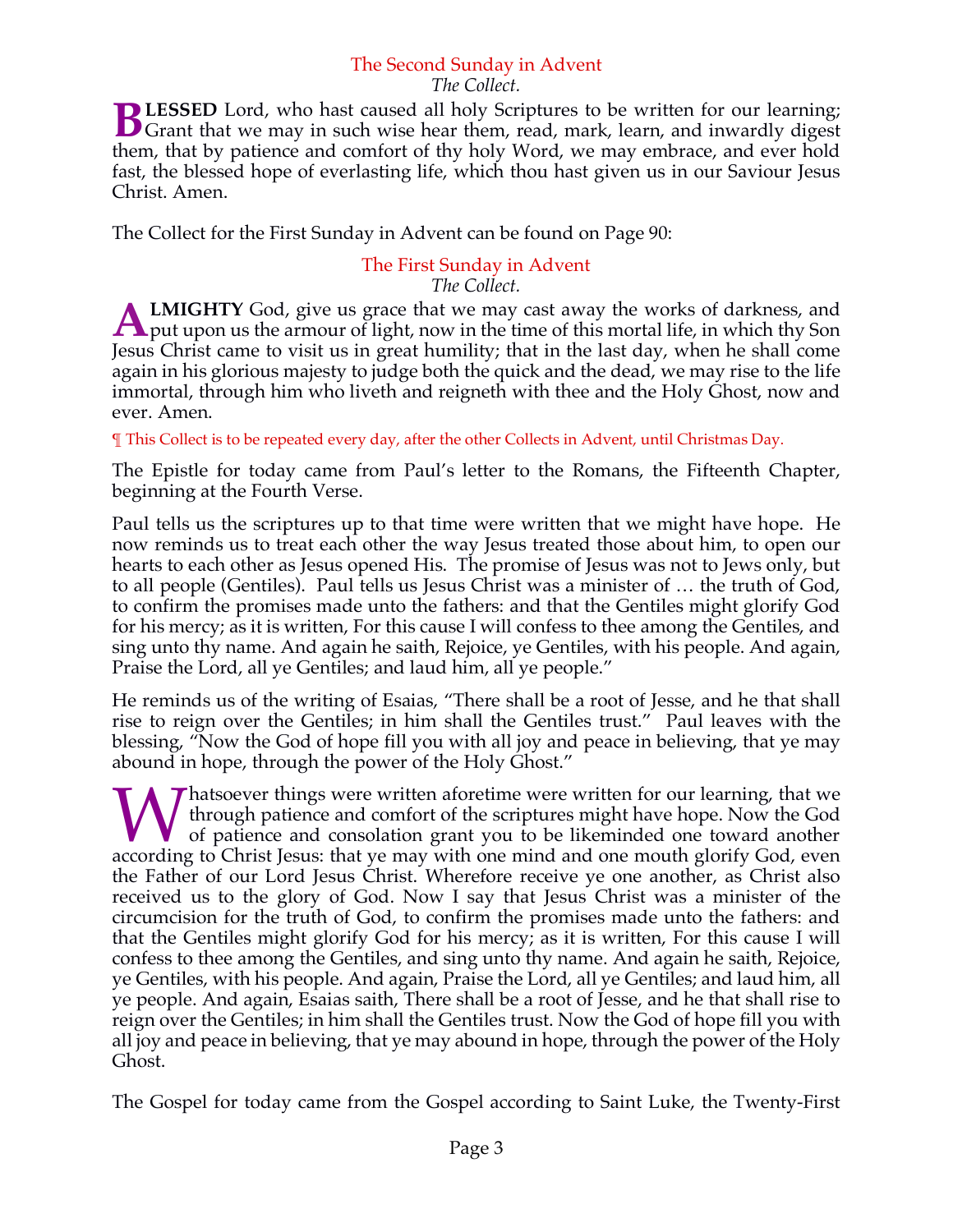Chapter, beginning at the Twenty-Fifth Verse. In preparation for our recollection of the First Coming, the Nativity, we read St. Luke's description of the Second Coming, "and there shall be signs in the sun, and in the moon, and in the stars; and upon the earth distress of nations, with perplexity; the sea and the waves roaring; men's hearts fail-ing them for fear, and for looking after those things which are coming on the earth: for the powers of heaven shall be shaken. And then shall they see the Son of man coming in a cloud with power and great glory. And when these things begin to come to pass, then look up, and lift up your heads; for your redemption draweth nigh. And he spake to them a parable; Behold the fig tree, and all the trees; when they now shoot forth, ye see and know of your own selves that summer is now nigh at hand. So likewise ye, when ye see these things come to pass, know ye that the kingdom of God is nigh at hand."

As clear as the Second Coming will be, so was the First Coming to those who would see and hear it. Once again, we are reminded that there are none so blind as those who will not see and none so deaf as those who will not hear.

Can you see Him? Will you hear Him?

nd there shall be signs in the sun, and in the moon, and in the stars; and upon the earth distress of nations, with perplexity; the sea and the waves roaring; men's hearts failing them for fear, and for looking after those things which are coming and there shall be signs in the sun, and in the moon, and in the stars; and upon the earth distress of nations, with perplexity; the sea and the waves roaring; men's hearts failing them for fear, and for looking after thos man coming in a cloud with power and great glory. And when these things begin to come to pass, then look up, and lift up your heads; for your redemption draweth nigh. And he spake to them a parable; Behold the fig tree, and all the trees; when they now shoot forth, ye see and know of your own selves that summer is now nigh at hand. So likewise ye, when ye see these things come to pass, know ye that the kingdom of God is nigh at hand. Verily I say unto you, This generation shall not pass away, till all be fulfilled. Heaven and earth shall pass away: but my words shall not pass away.

#### *Bishop Ogles' Sermon*

We are oft fortunate to get copies of Bishop Jerry's sermon notes. Today is one of those

Sundays. Today's sermon starts off with the collect, and like always, it will give you a lot to consider in your heart.

## **Sermon Notes**

Second Sunday in Advent Saint Andrews Anglican Church - Enterprise, Alabama 10 December 2017, Anno Domini

#### The Second Sunday in Advent *The Collect.*

**LESSED** Lord, who hast caused all holy Scriptures to **BLESSED** Lord, who hast caused all holy Scriptures to be written for our learning; Grant that we may in such wise hear them, read, mark, learn, and inwardly digest them, that by patience and comfort of thy holy Word, we may embrace, and ever hold fast, the blessed



hope of everlasting life, which thou hast given us in our Saviour Jesus Christ. Amen.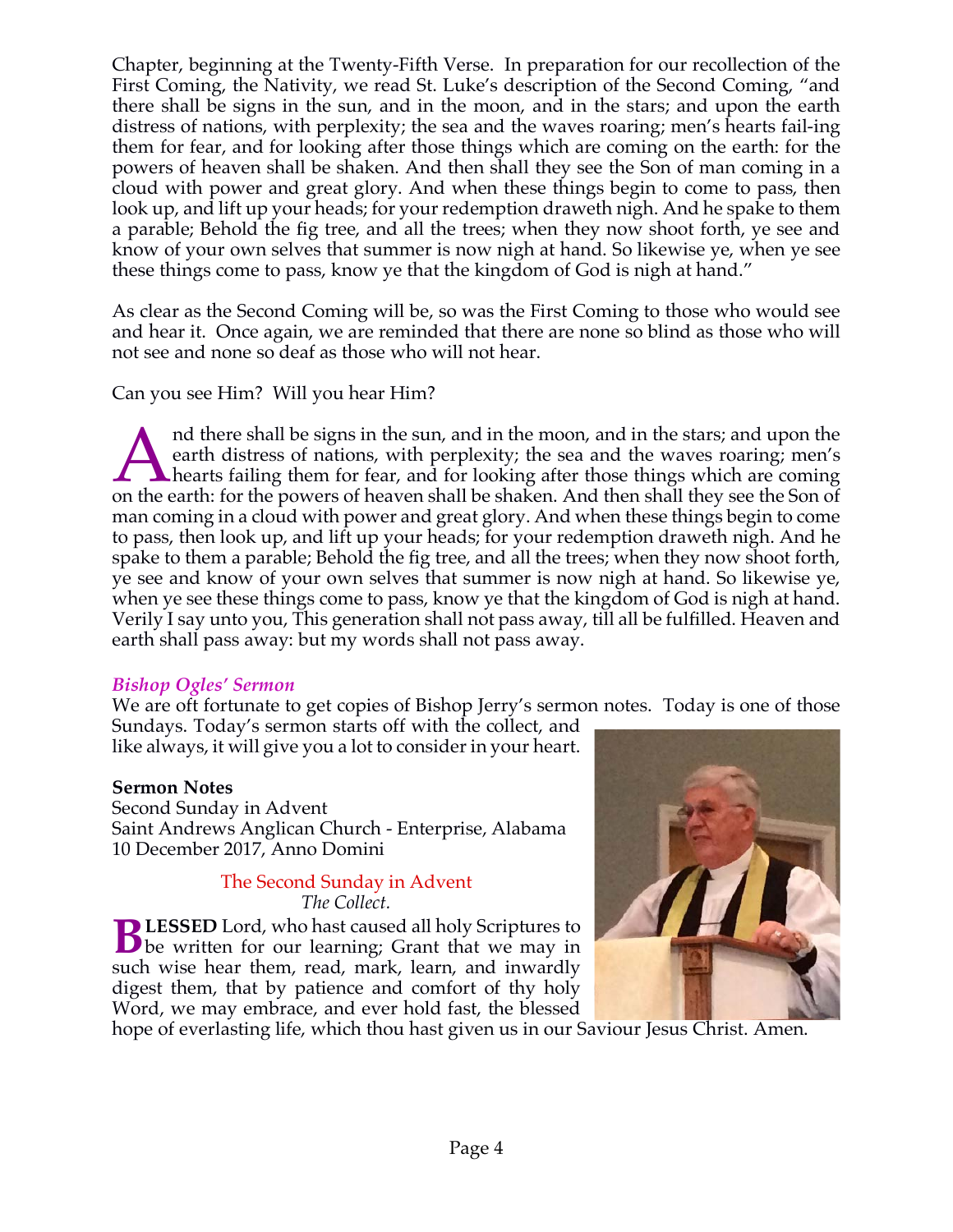The Collect for the First Sunday in Advent can be found on Page 90:

## The First Sunday in Advent

*The Collect.*

**LMIGHTY** God, give us grace that we may cast away the works of darkness, and **A LMIGHTY** God, give us grace that we may cast away the works of darkness, and put upon us the armour of light, now in the time of this mortal life, in which thy Son Level is the time of this mortal life, in which thy Son Jesus Christ came to visit us in great humility; that in the last day, when he shall come again in his glorious majesty to judge both the quick and the dead, we may rise to the life immortal, through him who liveth and reigneth with thee and the Holy Ghost, now and ever. Amen.

¶ This Collect is to be repeated every day, after the other Collects in Advent, until Christmas Day.

**CAN** *of mine own self do nothing: as I hear, I judge: and my judgment is just; because I seek not mine own self do nothing: as I hear, I judge: and my judgment is just; because I seek not mine own will, but the will of the Father which hath sent me.<sup>31</sup> <i>If I bear witness of myself,* $\frac{1}{2}$ *musulities is not my witness is not true. 32 There is another that beareth witness of me; and I know that the witness which he witnesseth of me is true.33 Ye sent unto John, and he bare witness unto the truth. 34 But I receive not testimony from man: but these things I say, that ye might be saved. 35 He was a burning and a shining light: and ye were willing for a season to rejoice in his light. 36 But I have greater witness than that of John: for the works which the Father hath given me to finish, the same works that I do, bear witness of me, that the Father hath sent me. 37 And the Father himself, which hath sent me, hath borne witness of me. Ye have neither heard his voice at any time, nor seen his shape. 38 And ye have not his word abiding in you: for whom he hath sent, him ye believe not. 39 Search the scriptures; for in them ye think ye have eternal life: and they are they which testify of me. 40 And ye will not come to me, that ye might have life*. (John 5:30-40)

John's Gospel text directs our attention to more than a single truth**.**

## **First**

Ae learn that the only just judgment is that judgment that issues form the will of God. And how do we know that will? By reading the Word of God and making that Word the judge of all things in our purview. Christ Himself is that Word Incarnate. (John 1). He is the ensign and plumb line in our midst for it was Christ who came down and dwelt among us suffering every temptation as we, yet being pure and sinless throughout. If we judge with righteous judgment, our judgment will be based on the Word of God and proceeding from love. *I can of mine own self do nothing: as I hear, I judge: and my judgment is just; because I seek not mine own will, but the will of the Father which hath sent me.*

The Godhead, comprised of Three Persons in One, has no nature to operate independent of one another. By its very nature, these Three Persons are completely of One Mind and One Purpose. Every thought of God is mutually held and mutually advocated. Christ came not to establish His Church on His own behalf and apart from the oversight of His Father, but He came in the whole will of the Father and executes all that the Father wills. Christ was with the Father in the beginning – He was the Word, and He was God. (John 1:1)

## **Second**

We learn Christ bears not His witness and testimony in isolation. In fact, that would be impossible for there can be no division between the testimony of the Father, Son, or Holy Ghost. It would, as well, be impossible for either to hold a will that in any way is contrary to that of the whole. How is God, realized in Three Persons, One God? It is only possible because the Godhead is a union of One in purpose and will. If we are IN Christ, we, too, are one with Him the Father, and the Holy Ghost. The only means by which our Nation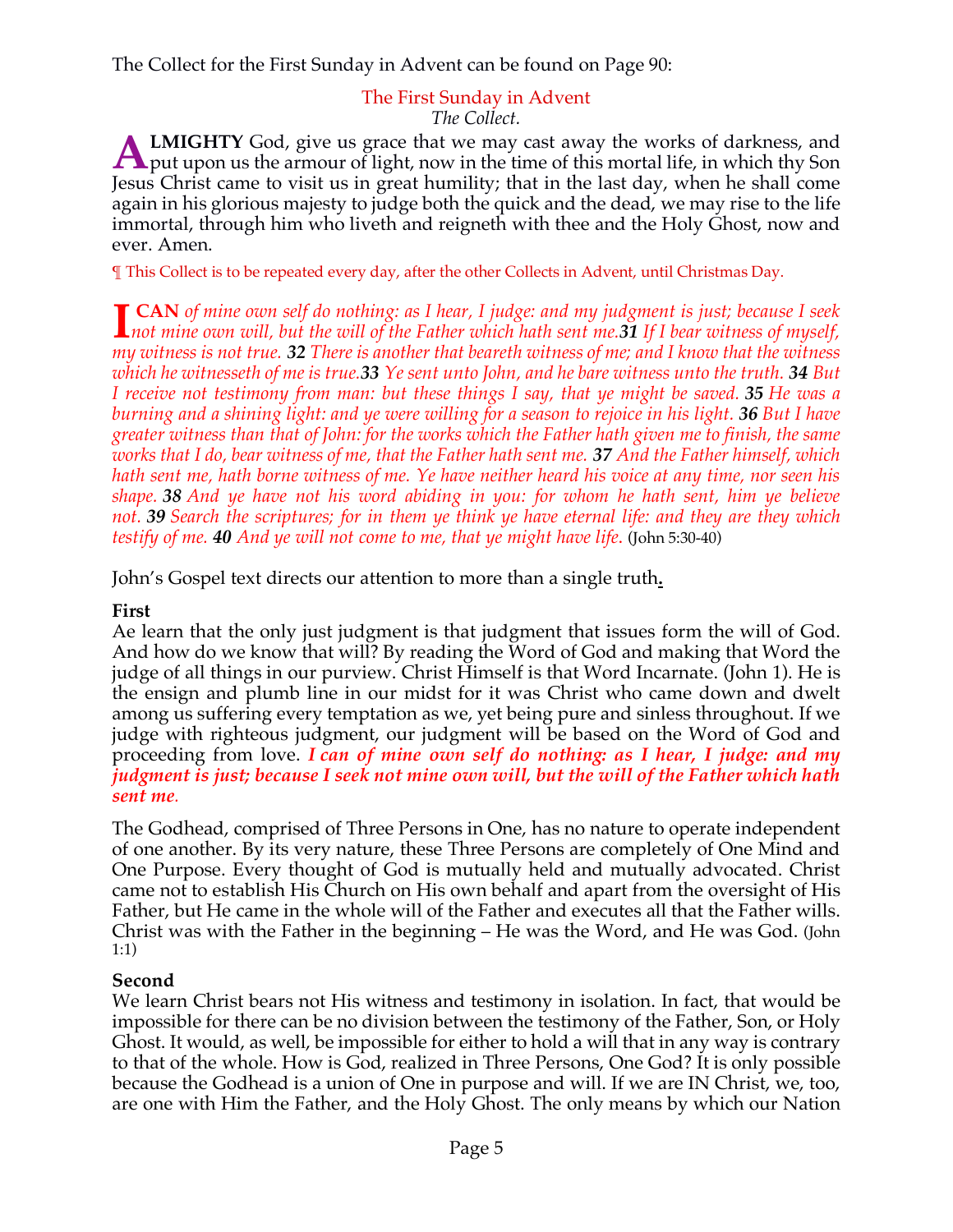can be One Nation, under God, is that our national will is in subordination to the perfect Will of God. Then, though we be many citizens, we may also be One Nation, under God. But is this true of modern America? I think not. The moral decadence and spiritual depravity of our country does not issue from the influences of an alien enemy, but from within the hearts of our people, and ultimately the laxity of America's churches in nurturing the love of God and His Holy Word. *If I bear witness of myself, my witness is not true*. America today is by no means one in purpose. We do not have a perfect union. Our population is comprised of those few who fervently love the Lord and try by all means to obey Him. A larger group are those nominal Christians whose patchwork garments are mixed with the fabric of the law and also of grace. Grace cannot exist with the curse of the law. Others simply reject God outright and attempt to remove every vestige of His presence from their own, and our, daily conversation.

No single citizen, acting on his own behalf, can bear the full power and authority of the National government. We cannot be a one-man army of the United States. It is the collective will of the people that will reflect the legitimate boundaries of authority and purpose so that we are a Union of citizens, of counties, of states, and finally realized at the head as a federal government in one united nation. But governments can never fully reflect the Oneness of God for His Triune nature is a perfect One and bound without seam to one Will and Purpose. Human government may emulate, but can never achieve, such perfect union. Even as individuals, our Oneness with Christ, the Father, and the Holy Ghost is not a perfect one from the standpoint of deeds and works of the law, but made spiritually possible by that loving characteristic of God called unmerited Grace.

The witness of Christ is not His alone, for whatsoever the Son does or says is equivalent to the same action and Word of the father and Holy Ghost. Christ never speaks independently of the father, nor can He do so. *There is another that beareth witness of me; and I know that the witness which he witnesseth of me is true.* The Word of God stands immutable and without need of support. It stands alone, but is witnessed in every rose, every green leaf, every creature's heart, and in the miracle of birth of a child. If you doubt miracles are ongoing for our day, look into the pure eyes of a little child whose spirit has so recently been imparted by God while yet in the mother's womb! The tides are given limits of progress, and the seasons still hear and obey His beckon. How can you doubt?

We need ministers and pastors who will teach us from a better knowledge of God's Word, but God needs no teacher. If a priest, bishop, or deacon has been given responsibility in the Kingdom of Heaven, he must exercise that responsibility under the authority of the great Bishop of our Souls, the Lord Jesus Christ else his authority is of no force. *Ye sent unto John, and he bare witness unto the truth.* Well did John know that it was only the truth that has force and not the imaginations and devices of any man! When we hear a biblical exposition, delivered with earnestness and faith, we recognize a strong authority in its delivery. From whence cometh this authority? Since it is God's Word, it comes from God and not the source of delivery.

It is true that John inquired, in his moment of doubt, to know from Christ; but Christ never inquired of John. Christ, possessing all truth, needs no man's testimony to support His claim. The Sun needs no lesser light to testify of its life-giving energy. As Confucius has said, "Does God exist? Does one light a candle to see the Sun?" Is the Sun itself blind to its own light. I doubt it! Does Christ need a man's witness of His divine will and purpose? *But I receive not testimony from man: but these things I say, that ye might be saved.* We may live in such oppressive darkness that we need some man to come to us bearing the precious Word of God, but that man is only messenger. The Message belongs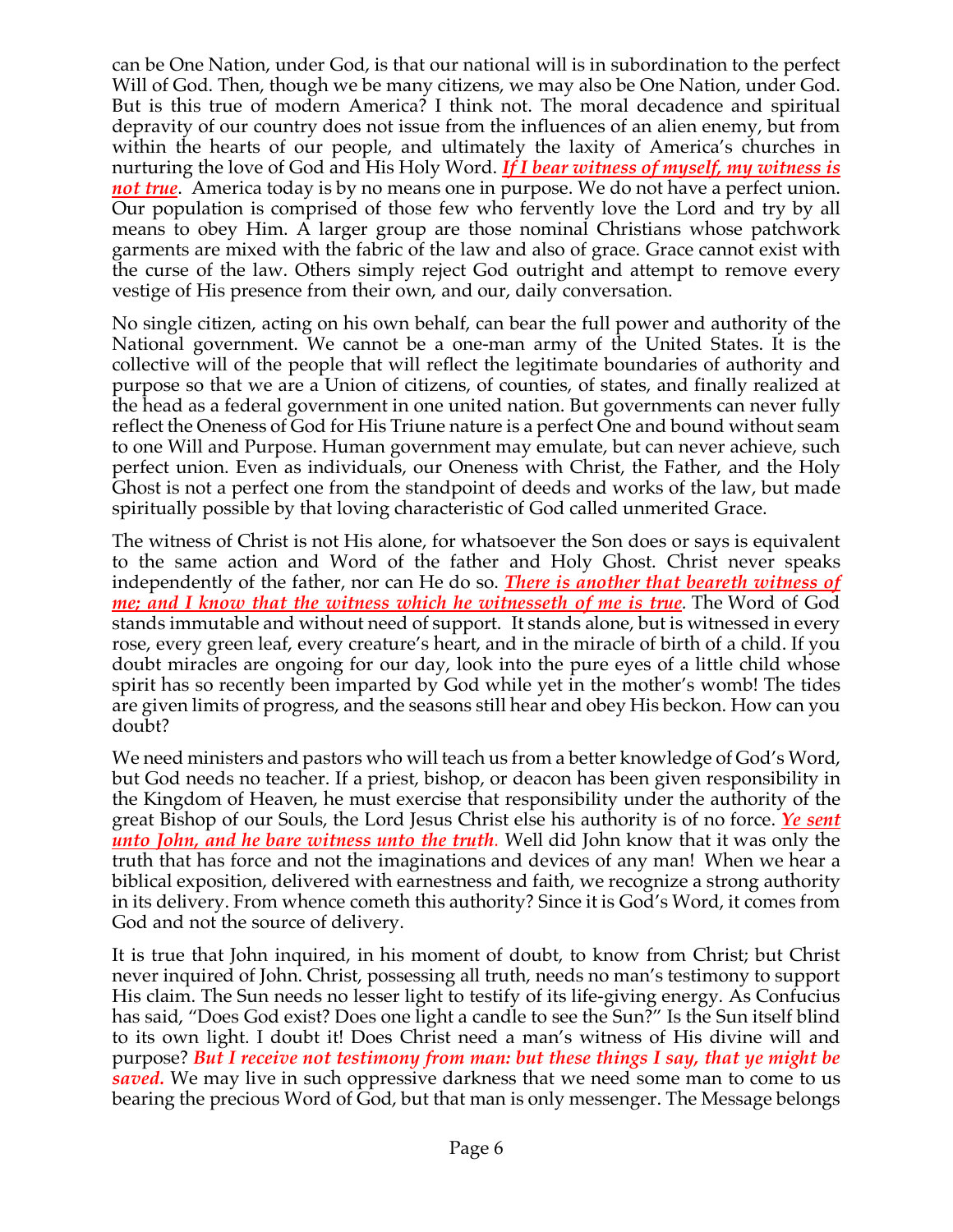to God. Christ owns the Message. What a privilege if He allows us the opportunity to be a messenger for Him!

*He was a burning and a shining light: and ye were willing for a season to rejoice in his light*. The Light John bore was not truly his own light, but it was the Light of Christ. John was a mirror only to reflect the Light and was not the generator of it. The moon is merely the reflector of that great light of the Sun and is not the generator thereof for it cannot be. You and I, too, may be those lower lights referred to in that old hymn, Brightly *Beams our Father's Mercy*. God Himself is the great Searchlight sent out from the Lighthouse across the stormy waves and shoals. Men, at their wits end in fighting the sails and helm, look with salty eyes into the gloom and, "Look! A Lighthouse" beams its hope from secure harbor to their frightful and foundering vessel. They bear toward it for it is their only hope. Coming near to harbor, there remains to be navigated among the salient bars and hidden rocks of the harbor. But God has provided Lower Lights (His people) to guide the vessel to safe port and anchorage beneath that great Light that saved them. Have you lately been a Lower Light for Christ? If so, your light is not your own, but the reflected Light of the Light of the World. Like the Moon in eclipse, if the world gets between you and that great Light, your light will be darkness.

We know God because we have seen Christ! All that Christ did reflected a perfect likeness of the Father. And all that we do as Christians, though imperfect as we are reflects the will of our father in heaven. *But I have greater witness than that of John: for the works which the Father hath given me to finish, the same works that I do, bear witness of me, that the Father hath sent me.* The Father is witness of His son and His Son is witness of the Father. The very works of Christ in restoring life to the dead and healing every diverse disease is witness of that nature only of God. God is Life! *And the Father himself, which hath sent me, hath borne witness of me. Ye have neither heard his voice at any time, nor seen his shape.* Christ, dwelling always from eternity past with the Father, beheld His face every day in Paradise. He has heard every Word ever uttered by the Father, and He is like Him in every respect just as the child is the image and likeness of the parent though Christ is perfectly like His Father. *And ye have not his word abiding in you: for whom he hath sent, him ye believe not.* Christ is castigating the false professors and ministers of the Jews. They may know the Law of Moses but they do not have the Living Word of God abiding in their breasts else they would be able of salvation in Christ.

*Search the scriptures; for in them ye think ye have eternal life: and they are they which testify of me.* These words would seem to be directed toward the Pharisees who believed in the resurrection, but not the One by whom resurrection was made possible. They had a head-knowledge of the scriptures, but there was no evidence of it in their hearts. They were bent on murder of the very instrument by which they might have that hoped for resurrection. Christ, being the Word Incarnate, is the completeness of the whole Counsel of God. How can men accept apostate and 'doctored bible versions that cast doubts on the divinity of Christ and omit whole passages of scripture? If they love Christ, how could they allow, or even be participants, in the wounding of His Holiness, and do so with assumed impunity?

*And ye will not come to me, that ye might have life*" It is noteworthy Christ already knew the hearts of these brigands. In His omniscient foreknowledge, He knew they would not now, nor ever, come to Him. He saw their snarled faces before the cross at Golgotha, there insults and treason against God Almighty, and He knew no amount of persuasion would move them. These so-called ministers of the Jews were more reprobate than the people whom they deceived. Let no man preach to you out of his own opinion or imagination, but Scripture truth only!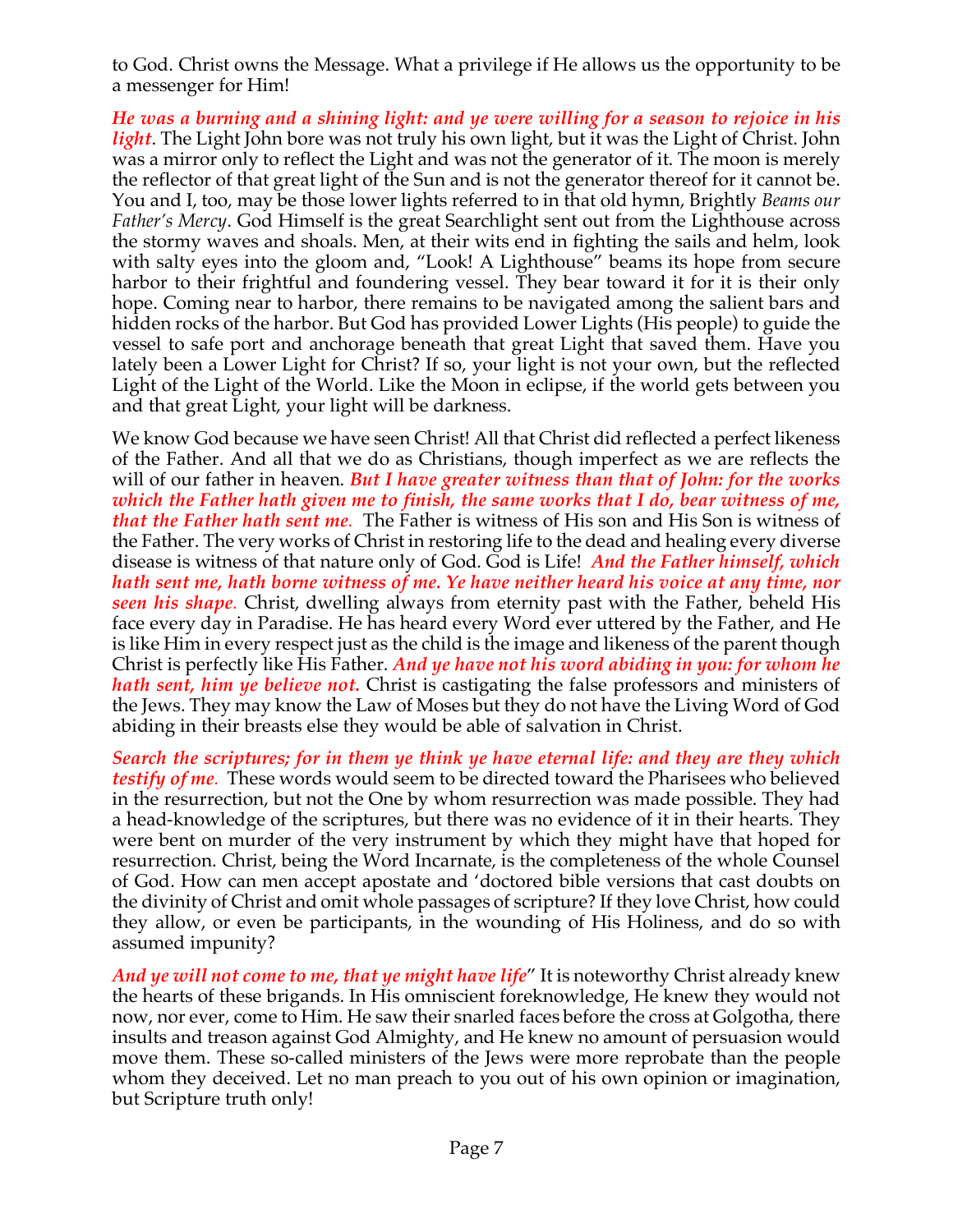#### *Sermon - Rev Jack Arnold*

*Church of the Faithful Centurion - Descanso, California* Today's sermon brought the Collect, Epistle and Gospel together and is partly contained in the forewords above.

#### The Second Sunday in Advent *The Collect.*

**LESSED** Lord, who hast caused all holy Scriptures to be **BLESSED** Lord, who hast caused all holy Scriptures to be written for our learning; Grant that we may in such wise hear them, read, mark, learn, and inwardly digest them, that by patience and comfort of thy holy Word, we may embrace, and ever hold fast, the blessed hope of everlasting life, which thou hast given us in our Saviour Jesus Christ. Amen.



## The First Sunday in Advent

*The Collect.*

**LMIGHTY** God, give us grace that we may cast away the works of darkness, and **A LMIGHTY** God, give us grace that we may cast away the works of darkness, and put upon us the armour of light, now in the time of this mortal life, in which thy Son Jesus Christ came to visit us in great humility; that in the last day, when he shall come again in his glorious majesty to judge both the quick and the dead, we may rise to the life immortal, through him who liveth and reigneth with thee and the Holy Ghost, now and ever. Amen.

#### ¶ This Collect is to be repeated every day, after the other Collects in Advent, until Christmas Day.

The Collect and the Epistle and the Gospel all tell us we are to learn from Scripture and to place our hope and trust in God, not man. They tell us God provided Scripture so that we might learn from the history of old believers in the Old and New testament. As the saying goes, if we do not learn from history we are doomed to repeat it. It is the same with Scripture; for much of Scripture is history.

Scriptures have been given to us as a tool for learning so we might become wiser through the Holy Spirit, whose guidance as we read and study Scripture will allow us to come to a fuller understanding of the meaning it should have in our daily lives. The key concept is learning, learning by growing closer to the concepts found in Scriptures and finding out how to learn from the mistakes we have made. The Scriptures are here for our personal and spiritual development. We need the Scriptures to grow and learn as men and women of God. The guidance of the Holy Spirit is necessary for us implement the concepts found in Scripture in our day to day lives.

If we try to live our lives, or for that matter write our sermons, without the guidance of the Holy Ghost, we will be for naught. We have to understand what we are preaching; to live what we are preaching, in order for our faith to have any meaning. Then we also have to live what we preach, other wise we become hypocrites. There are too many preachers out there who preach a nice message; but ultimately they do not live the message they preach.

If we do not have understanding or act upon our preaching, how can we ask others to follow God, when we ourselves are not? We must strive to avoid hypocrisy, to live a geniune live following His commandments He has set for us and to be a beacon to guide others to Him. We are not an icon or image of Him, but merely pathfinders, and once we have found the path, we guide others to Him. We do not posess any special powers as ministers of the Lord, except as we have the Holy Ghost within us, directing us. And that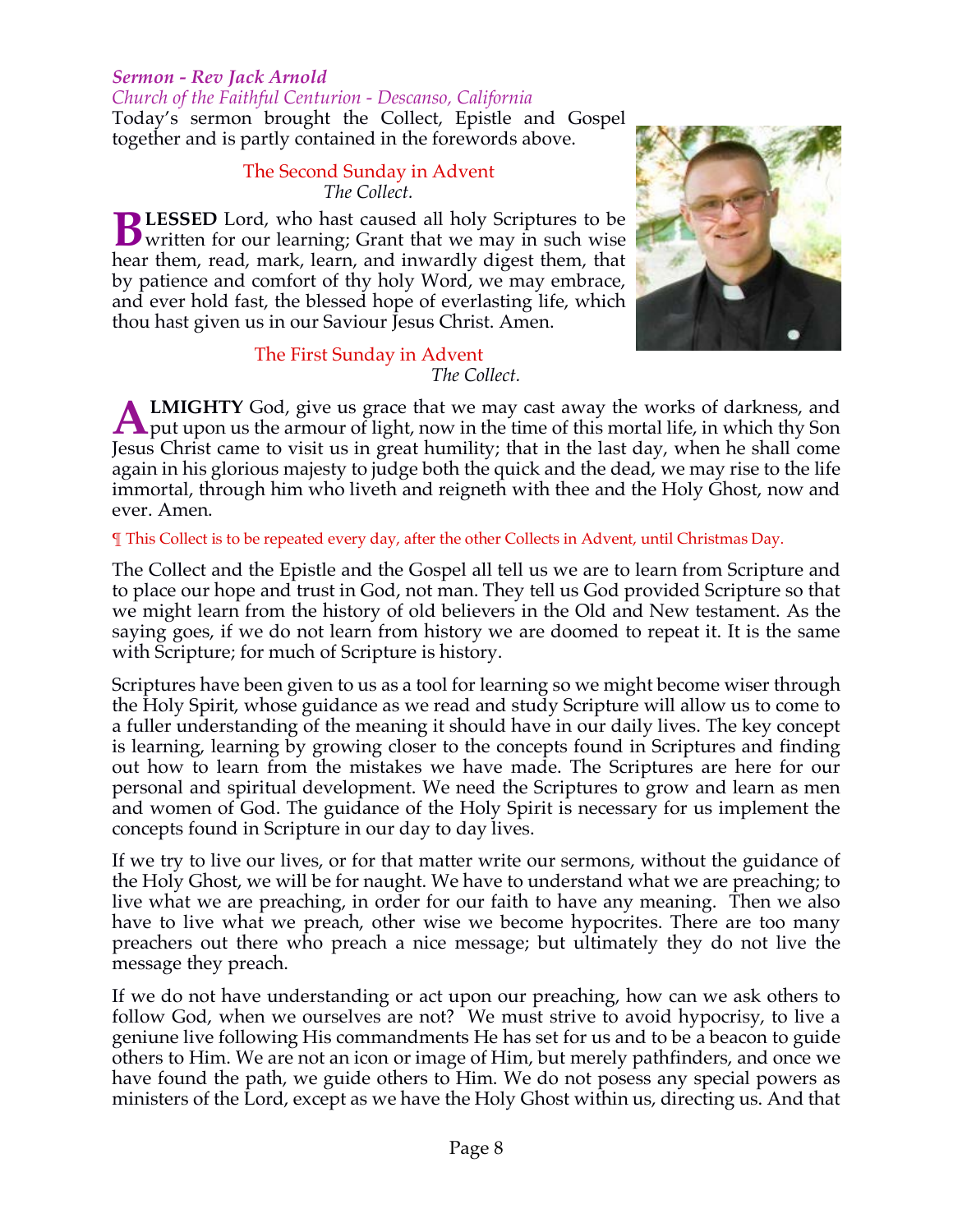special power is not of our own to claim, but He who sent Him. We are merely being allowed to have Him within us and we should not boast of any deeds done with His Inspiration, but must simply point back to the source who sent Him. We cannot claim any credit on our own for the power He has bestowed upon us to perform great good works for Him. He works not only in ministers, but in each and every member of the church. For, each of us is an emissary of Christ to the world.

He gives each of us in His Church special talents, so members of the Church may use these talents in conjunction with one another to bring people to Christ. As in a professional workplace, each member of the Church has a special talent, that used in conjunction with other people with each of their own talents, can be used together to bring people to Christ. If we all work together, with the help of the Holy Spirit, there is not much beyond our capability. We cannot do this mission alone, we need to depend on each other and work together to strenghen the Church and carry out the Great Comission. We become an unstoppable spiritual force, with the Holy Ghost within each and every one of us, working for the glory of the Father here on Earth. For the Church is a team, each and everyone in it, the clergy and the lay people all having the common goals of spreading the Gospel to those who are in need of it and tending to those who need help. This is all done with reading and applying the precepts of Scripture with the help of the Holy Ghost.

We must act upon the words of Scripture and the sermons we hear, so our faith will be manifest to all of those watching us. We will make mistakes and sin, as we are imperfect beings; if we admit our wrongdoings to God, and come back to Him, all shall be forgiven and we shall have another fresh slate, on which to start anew.

In the Epistle, Paul tells us Scripture was written so we might have hope, even in times of darkness. Times like these with unbelievers in high places doing their best to defile and ridicule our faith can try our souls. We must treat others as Christ taught us, with respect and humility, no matter our personal feelings/opinion on them and how they conduct their lives. If we are kind to them, we may plant a seed in their lives for the better, causing perhaps a change for the better in them. We do not know what impact our actions may have in the future; we can only hope they may influence an individual for the better. It may not be until way later that we find out what a measurable impact we may have had on these peoples lives. It takes a while for seeds to germinate and grow into large and wondrous trees, it is the same with the seeds we plant spiritually. We have no idea what our actions will inspire others to do. That is also why we need to be extremely careful in how our actions influence others. We want to be a positive influence, rather than a negative one.

This is where applying *the love thy neighbor as thyself* concept plays a big part. For if we follow Christ's Summary of the Law, then our actions are more likely to cause a positive impact on others around us, rather than if we follow ourselves instead of the Holy Ghost, wherein we are more likely to cause a negative impact to others around us.

Turning to the Gospel, Saint Luke describes the signs of the Second Coming and how we are to prepare for it. We are not to be caught unaware of the signs; if we read the signs, then we shall be prepared to meet our Lord and Saviour Jesus Christ. At the same time remember Christ's words in Matthew 24:36 - *But of that day and hour knoweth no man, no, not the angels of heaven, but my Father only.* This means every day we have to be active in our faith, and not brain and faith dead like so many around us today. We have to be spritually aware of our spiritual surroundings, much as a good and safe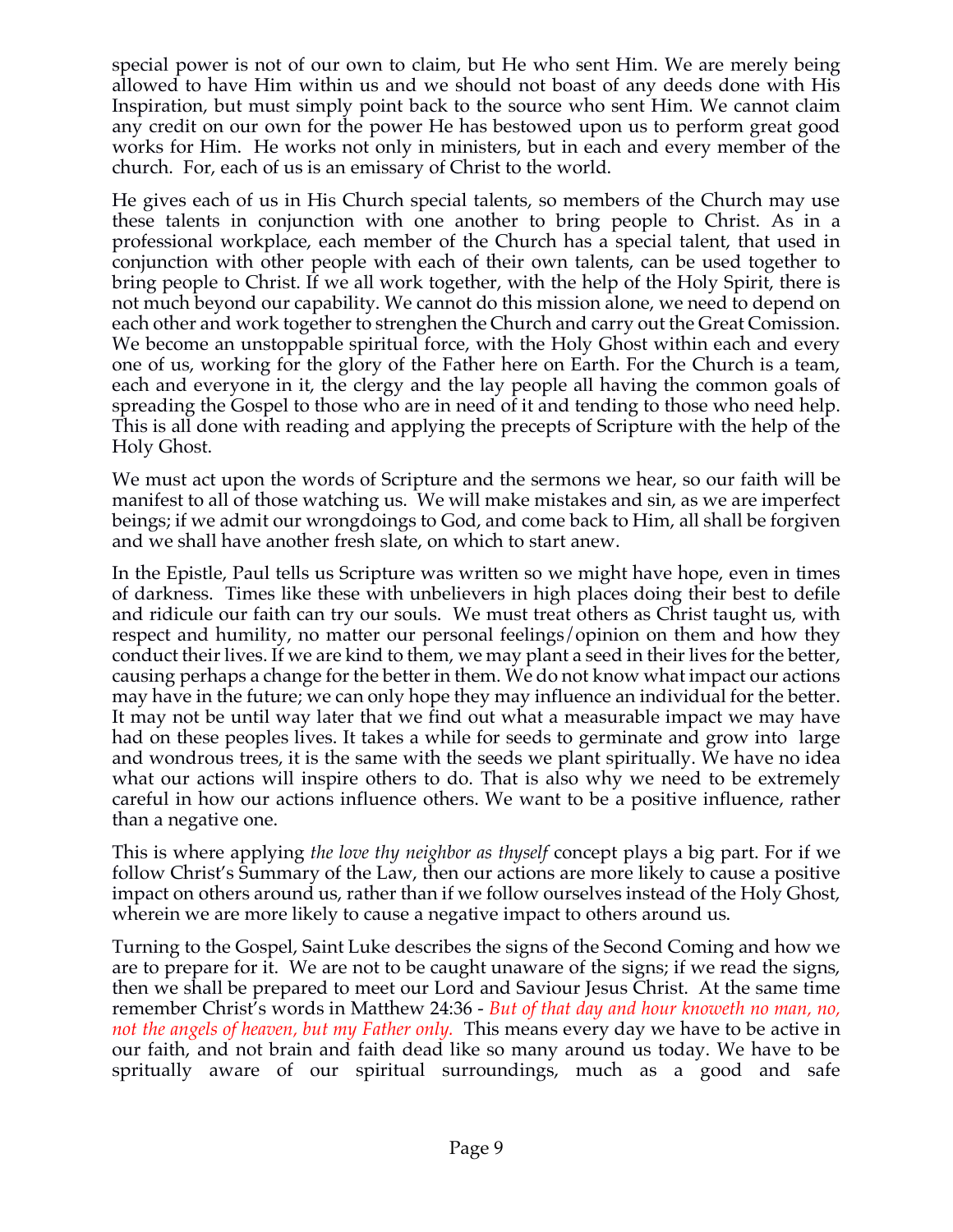driver/motorcyclist must be aware of the cars around him and possible hazards in the road at all times.

We have to use the tools given to us by God; Scripture, our faith and our friends in the faith to combat the evils of this world. They are given to us for learning the faith and for defending the faith from the multiple assaults of the wicked one. We must do our best to make this world the best place we can. If we study, digest and use Scripture in faith, we will have hope in these times of darkness; we will go forth and spread Good News, which will give us satisfaction and hope for people; therefore renewing our spirit and vigor and the knowledge that in the end we will triumph, will fill our hungry spirits. It will renew our sense of purpose and redirect our focus outward instead of inward.

Our hungry spirits can only be satisified by God's Goodness and His Word and His Love, of which He has infinite capacity; nobody is stealing anybody else's share, as God has more than plenty to go around for all of us! In fact, the more of God's Love you take, the more there is for others! So we must concentrate then on sharing the Gospel and God's love, so others might finally find true happiness, as we find ours, in serving the Lord for the rest of our days. We also have to concentrate on living a genuine Christian life and not a shallow Christian life; showing the way to Christ for others to see and follow.

The common theme through the Collect, Epistle and Gospel is that if we have hope and trust in God, we must dread naught, and carry on, empowered through them in our daily lives here on Earth until we are called to our heavenly home. These are actions we must take; not mere thoughts or words, actual actions!

Heaven is at the end of an uphill trail. The easy downhill trail does not lead to the summit.

The time is now, not tomorrow. The time has come, indeed. How will you ACT?

It is by our actions we are known.

## **Be of God - Live of God - Act of God**

#### *Roy Morales-Kuhn, Bishop and Pastor - Paul's Anglican Church - Anglican Orthodox Church*

Bishop Roy is pastor of the biggest AOC parish West of the Mississippi and is in charge of the Diocese of the Epiphany, as well as South America.

#### **Second Sunday in Advent**  *Birth of Jesus Foretold*

Psalm 25 • Isaiah 55 • Luke 1:26-56 10 December 2017, Anno Domini

#### The Second Sunday in Advent *The Collect.*

**LESSED** Lord, who hast caused all holy **BLESSED** Lord, who hast caused all holy Scriptures to be written for our learning; Grant that we may in such wise hear them, read, mark, learn, and inwardly digest them, that by patience and comfort of thy holy Word, we may embrace, and ever hold fast, the blessed hope of everlasting life, which thou hast given us in our Saviour Jesus Christ. *Amen*.

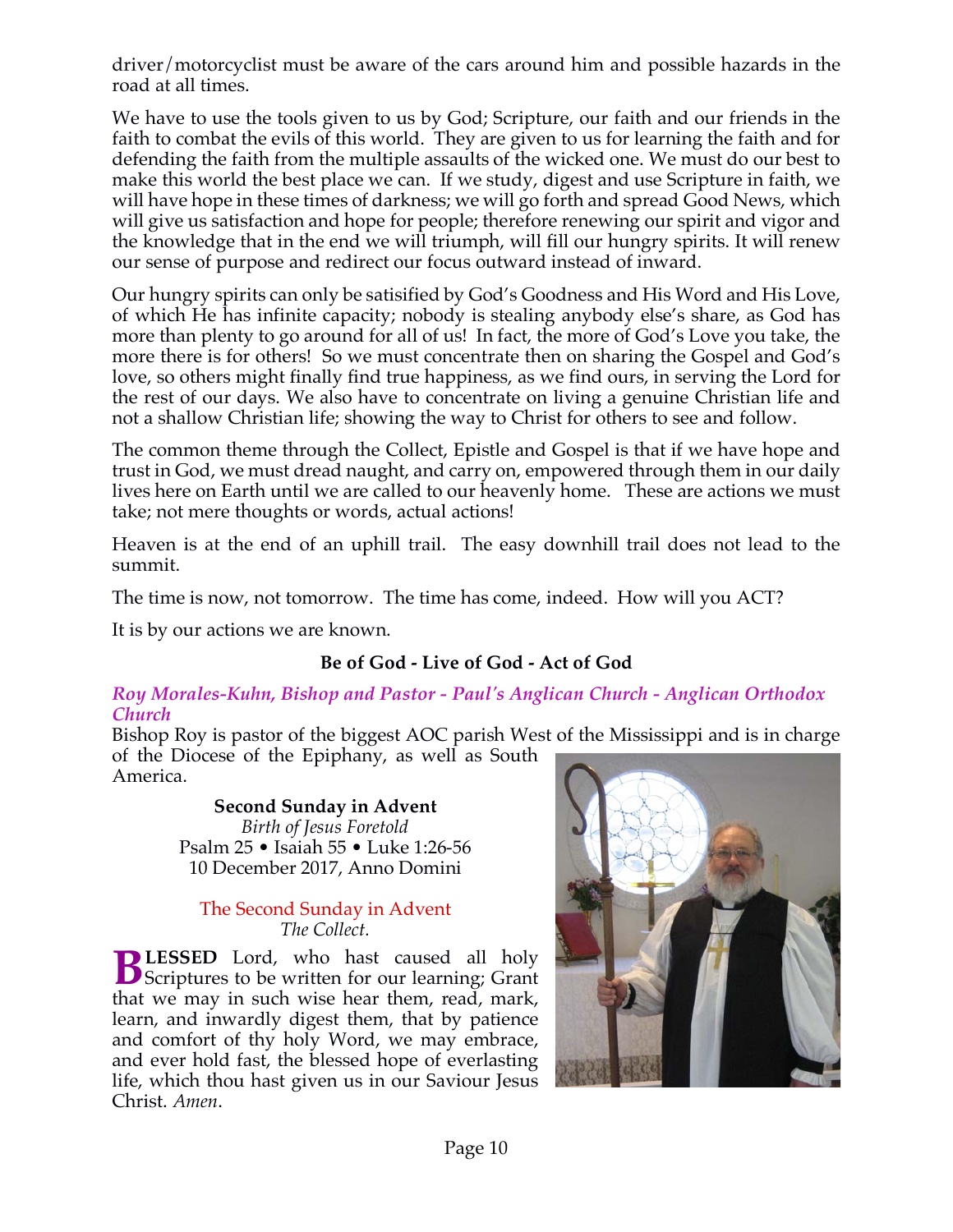This is the time of the year that we look forward to the celebration of the birth of Christ. It was in the period of the early church that began the idea of setting aside four Sundays just before Christmas, or as it was called the Nativity, to help us prepare for this momentous event.

This four Sunday study period, with Old and New Testament readings, hymns, carols, and sermons focusing on this period would take on the name of Advent. Advent is a term from the Latin which means "that which is to come". Now what is interesting about this period, the first two Sundays focus on the prophetic nature and period that would herald the coming Savior. Many Old Testament passages would be read and studied to show how the birth of Jesus Christ was foretold many centuries before his birth. We can find references to the birth of Christ in Isaiah, Joel, Malachi, and several other minor prophets in the O.T. So when Dr. Luke, a Greek medical doctor, writes the account of the birth of Christ, he is being inspired by the Holy Spirit to record what had already been foretold so many centuries earlier. The third and fourth Sundays in Advent focus on both our personal preparation for His coming and on his return to earth as King of Kings and Lord of Lords. So during this period of reflection, interestingly at the end of our calendar year, we reflect on the past, present, and the future.

Remember the disciples asked Christ, "when will you establish your kingdom?"

Jesus replied, "my kingdom was, is now, and is to come." If you look at that passage, he is telling us that his kingdom has always been. The physical kingdom, established on the new earth, newly created in perfection, is to come. Not to get into any controversy, but we must understand that even Jesus, before his death, burial, and resurrection, stated as to the fact of the second coming: "no man knows but the Father"

We should not spend endless hours trying to figure out the mind and time schedule of God, by setting hours, dates, eras, dispensations for the coming of Christ. It should suffice us to say, He is coming again. Only the Father knows the time and era.

Now focusing on the first Advent, we know that in time and history, Jesus Christ was born. That is a fact. Contrary to what secular historians try to warp, or explain away there was a man named Jesus, who was reported by secular sources, to have lived and stirred up the people in the area we now know as Israel. Some miracles were reported, and other events of his life, so definitely was his existence noted. This should not be an issue, the Bible has proven many a secular historian, anthropologist, and archaeologist wrong, as more and more evidence is found by modern archaeologist.

Now let us go to the Biblical record and read about Jesus first coming.

**ND** in the sixth month the angel Gabriel was sent from God unto a city of Galilee, A ND in the sixth month the angel Gabriel was sent from God unto a city of Galilee,<br>hanned Nazareth, 27 To a virgin espoused to a man whose name was Joseph, of the house of David; and the virgin's name was Mary. 28 And the angel came in unto her, and said, Hail, thou that art highly favoured, the Lord is with thee: blessed art thou among women. 29 And when she saw him, she was troubled at his saying, and cast in her mind what manner of salutation this should be.  $\omega_0$  And the angel said unto her, Fear not, Mary: for thou hast found favour with God. 31 And, behold, thou shalt conceive in thy womb, and bring forth a son, and shalt call his name Jesus. 32 He shall be great, and shall be called the Son of the Highest: and the Lord God shall give unto him the throne of his father David: 33 And he shall reign over the house of Jacob for ever; and of his kingdom there shall be no end. 34 Then said Mary unto the angel, How shall this be, seeing I know not a man? 35 And the angel answered and said unto her, The Holy Ghost shall come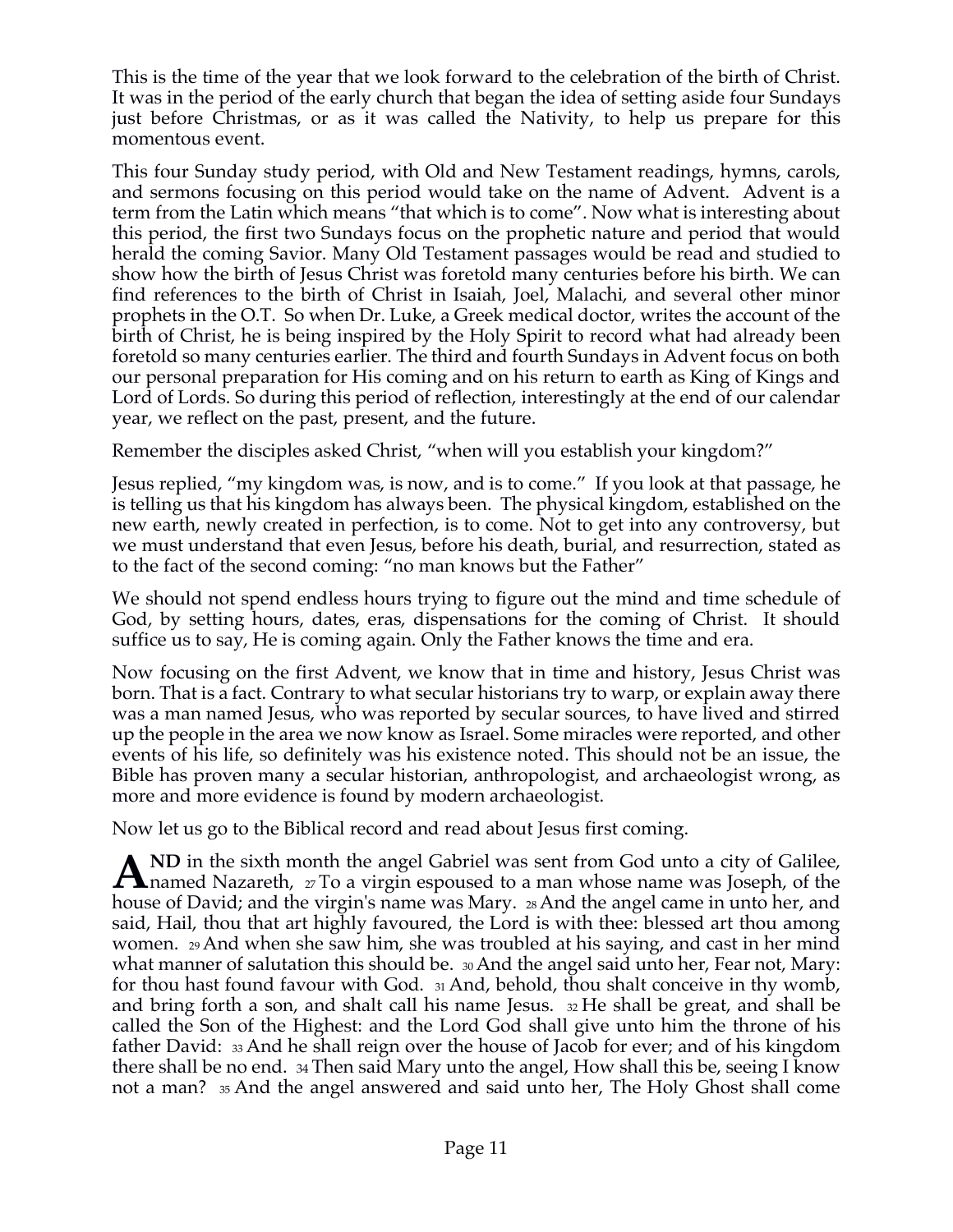upon thee, and the power of the Highest shall overshadow thee: therefore also that holy thing which shall be born of thee shall be called the Son of God. 36 And, behold, thy cousin Elisabeth, she hath also conceived a son in her old age: and this is the sixth month with her, who was called barren. 37 For with God nothing shall be impossible.

Notice how Mary responds to all this information Gabriel gives to her. She did not completely understand the process, but she took the heavenly messenger's announcement to heart. She understood that as a child of God she needed to be obedient to his Word.

38 And Mary said, Behold the handmaid of the Lord; be it unto me according to thy word. And the angel departed from her.

Now that Mary has the Word and she is now with child, she goes to visit her older cousin Elizabeth. This visit not only certifies what is happening to Mary, but it also confirms the prophetic happenings concerning the miraculous birth of John. His mother, Elizabeth had never had any children, she was much older when the angel told her husband that they would have a son, to be named John. He would be the herald who was foretold in the book of Isaiah. "A voice in the wilderness, calling for repentance, making the way for the coming One who will take away the sins of the world".

39 And Mary arose in those days, and went into the hill country with haste, into a city of Juda; 40 And entered into the house of Zacharias, and saluted Elisabeth. 41 And it came to pass, that, when Elisabeth heard the salutation of Mary, the babe leaped in her womb; and Elisabeth was filled with the Holy Ghost: 42 And she spake out with a loud voice, and said, Blessed art thou among women, and blessed is the fruit of thy womb. 43 And whence is this to me, that the mother of my Lord should come to me? 44 For, lo, as soon as the voice of thy salutation sounded in mine ears, the babe leaped in my womb for joy.

Here is the confirmation, by Elizabeth, that all that has been taking place is of the Lord. It was foretold many hundreds of years earlier, is now coming true. This is within a six month period of time, notice that all of this begins to happen very rapidly, once the message is revealed. Now Jesus will grow up as a human would until the time was right for his ministry {according to Jewish tradition a man became an elder around the age of 30, this was the approximate age of Jesus when he was baptized and began his ministry. This ministry will only cover about 3 ½ years and encompass only some 80 miles around his home town. But that ministry will have eternal consequences for all mankind. Finally the salvation promised at the Garden is revealed. Finally we can put off our sins and accept Jesus Christ as Lord and Savior of our souls, we can be forever alive in Him, all because the little baby born to a virgin that chilly night so many years ago. Elizabeth gives Mary that final thought to ponder in the form of a blessing.

45 And blessed is she that believed: for there shall be a performance of those things which were told her from the Lord. 46 And Mary said, My soul doth magnify the Lord, 47 And my spirit hath rejoiced in God my Saviour. 48 For he hath regarded the low estate of his handmaiden: for, behold, from henceforth all generations shall call me blessed.

Now let us go out this day remembering what Jesus did for us, when he first came to earth, as a tiny little child, to grow up and live amongst his own, to one day suffer, die, be buried and finally rise again in newness of life three days later, in the glorious resurrection, that guarantees our resurrection to eternal life. Let us focus on the real reason for this season, Jesus Christ the King, the Son of God, the Savior of mankind.

Let us pray.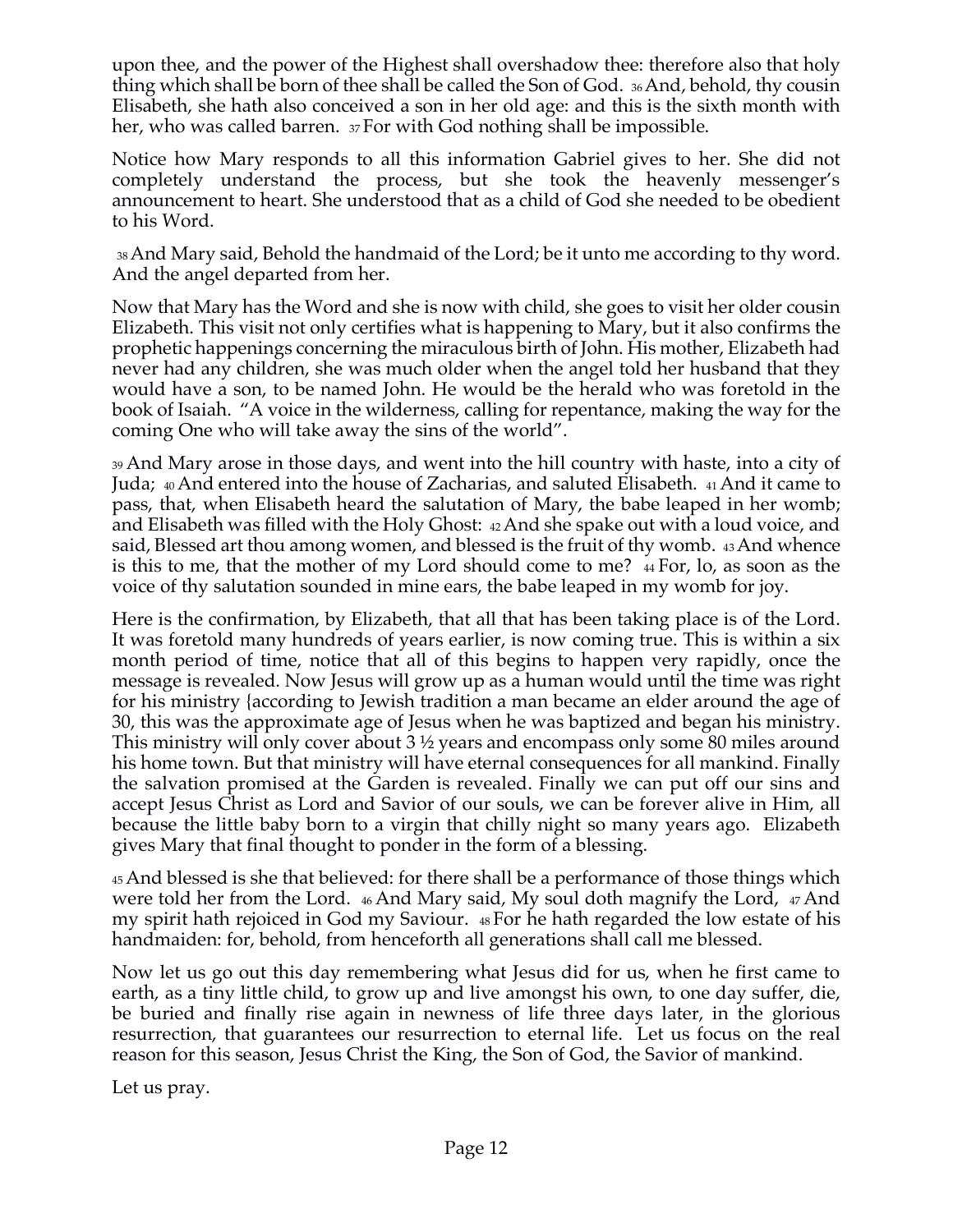**LESSED** be the Lord God of Israel; for he hath visited and redeemed his people,  $\omega$ **BLESSED** be the Lord God of Israel; for he hath visited and redeemed his people,  $\omega$ <br>And hath raised up an horn of salvation for us in the house of his servant David; 70 As he spake by the mouth of his holy prophets, which have been since the world began:  $71$  That we should be saved from our enemies, and from the hand of all that hate us;  $72$  To perform the mercy promised to our fathers, and to remember his holy covenant; 73 The oath which he sware to our father Abraham, 74 That he would grant unto us, that we being delivered out of the hand of our enemies might serve him without fear,  $\pi$  In holiness and righteousness before him, all the days of our life. <sub>76</sub> And thou, child, shalt be called the prophet of the Highest: for thou shalt go before the face of the Lord to prepare his ways;  $\pi$  To give knowledge of salvation unto his people by the remission of their sins, 78 Through the tender mercy of our God; whereby the dayspring from on high hath visited us, 79 To give light to them that sit in darkness and in the shadow of death, to guide our feet into the way of peace.

**LORD** Jesus Christ, who saidst unto thine Apostles, Peace I leave with you, my **O** LORD Jesus Christ, who saidst unto thine Apostles, Peace I leave with you, my peace I give unto you; Regard not our sins, but the faith of thy Church; and grant to it that peace and unity which is according to thy will, who livest and reignest with the Father and the Holy Ghost, one God, world without end. *Amen*.

**IRECT** us, O Lord, in all our doings, with thy most gracious favour, and further us with thy continual help; that in all our works begun, continued, and ended in thee, we may glorify thy holy Name, and finally, by thy mercy, obtain everlasting life; through Jesus Christ our Lord. *Amen*. **D**

## *Bishop Dennis Campbell's Sermon*

Bishop Dennis is a brilliant speaker. He is able to take biblical precepts and make them

✟



perfectly understandable, even to me. Oft he provides the text of his sermons and I take the utmost pleasure in passing them on:

> *Thy God Reigneth* Isaiah 52:1-10 **Second Sunday in Advent** December 10, 2017

The Church is in shambles. The word and commandments of God have been abandoned. The

people follow false gods, and idols have even been placed and worshiped them in the Church. Greed and vice abound: integrity and honesty have all but disappeared. The services and rituals are still performed, but not with any serious attempt to worship God or turn to Him as God. They have just become customs and symbols of cultural identity, like eating Kosher foods or listening to bagpipe music. In reality, there is not much Church culture left. When they brought in pagan idols they also brought in pagan culture, so now God's people dress, think, and act like their pagan neighbours.

Of course I am talking about the Old Testament Church, and the conditions in the city of Jerusalem in the time of the prophet Isaiah, but we could find some similarities between it and the New Testament Church in the year 2017. Two weeks ago I quoted Dorothy Sayers description of the English people of her time. She said most of them are, "frank and open heathen, whose notions of Christianity are a dreadful jumble of rags and tags of Bible anecdotes and clotted mythological nonsense." Some are "ignorant Christians who combine a mild, gentle-Jesus sentimentality with vaguely humanistic ethics."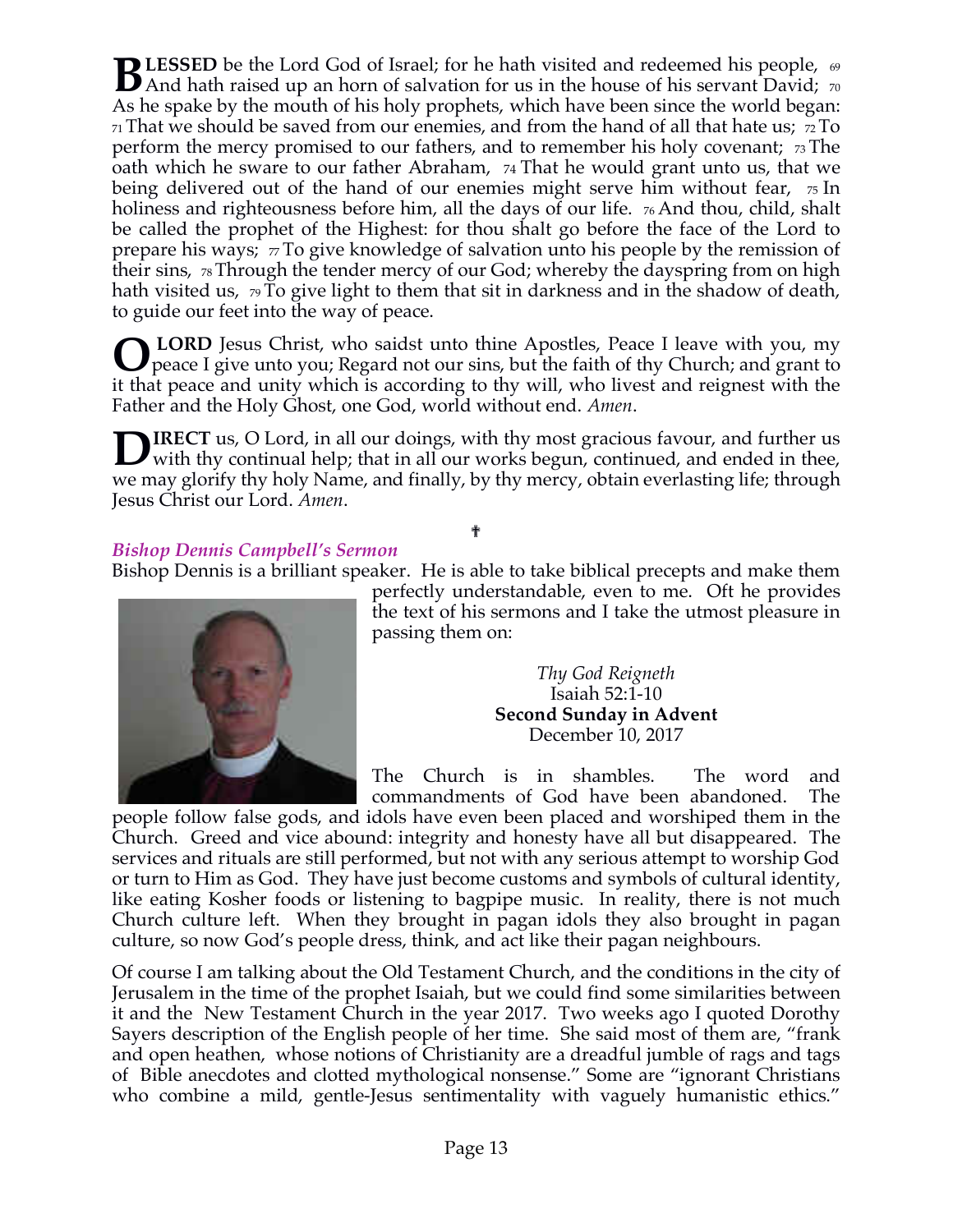Others are "instructed churchgoers, who know all the arguments about divorce and auricular confession and communion in two kinds, but are about as well equipped to do battle on fundamentals against a Marxian atheist or a Wellsian agnostic as a boy with a peashooter against a fan-fire of machine guns."

She also made this telling statement. "Theologically, this country is in a state of utter chaos, established in the name of religious toleration, and rapidly degenerating into the flight from reason and the death of hope."

Dorothy Sayers was writing about England. Were things much different in America? She was writing during World War Two. Have things improved since that time? I think they have degenerated.

One of the major points God makes through the prophet Isaiah, is that He will not tolerate such conditions forever. He reminds the people of Jerusalem of their current oppression by Assyria, and looks ahead to the Conquest by the Babylonians, and then to the Babylonians' fall to Cyrus the Persian. The dust of verse 1 refers in part to the custom of sprinkling dust on the head as a sign of mourning and grief, like Job in Job 2:12. More than that, it refers to the rubble to which Jerusalem will be reduced by the Babylonian invasion. Isaiah prophesied before the Babylonian conquest happened, but we know from the works of post conquest prophets that Jerusalem was left in ruins. Her walls were destroyed, homes and businesses were leveled, and the people were killed in the streets or marched in chains to Babylon. Even the Temple was destroyed and looted. The whole city was a pile of rubble and dust. This did not happen because God was powerless to stop it. It happened because God directed it. Prophets like Isaiah, Jeremiah, and Ezekiel foretold it often, and pleaded with the Jews to repent and avert this catastrophe. God would forgive, they promised. God would protect them from their enemies. God's attitude toward the Jews is well expressed when, 700 years later, Christ Himself, standing in the Temple, openly opposed by those who should have loved Him most, sadly utters the words:

"O Jerusalem, Jerusalem, thou that killest the prophets, and stonest them which are sent unto thee, how often would I have gathered thy children together, even as a hen gathereth her chickens under her wing, and ye would not! Behold, your house is left unto you desolate."

But Isaiah's words in chapter 52 are not about judgement or death, or the anger of God. God calls the people to put on beautiful garments, the garments of celebration and joy, the garments they would wear to the Temple and the synagogue, their "Sunday Best." They are to shake off the dust of mourning and rise out of the dust of ruin. He tells them to "loose thyself from the bands of thy neck, O captive daughter of Jerusalem." The bands are metal collars by which slaves are chained and led. God is telling the Jews they will be able to remove those collars and be free again.

Like Nicodemus, the Jews of Isaiah's time might have asked, "How can these things be?" The answer, of course is, by the grace of God. As He rescued the slaves of Egypt, He will rescue the slaves of Babylon. As He delivered the Jews from Assyria, He will deliver them from Babylon, and bring them home to Jerusalem again.

Isaiah brings these good tidings as a messenger coming through the surrounding hills of Jerusalem shouting good news to the people in the city. He pictures how welcome the messenger would be, "How beautiful upon the mountains are the feet of him that bringeth good tidings." The watchmen will sing as will the waste places, those destroyed by Babylon.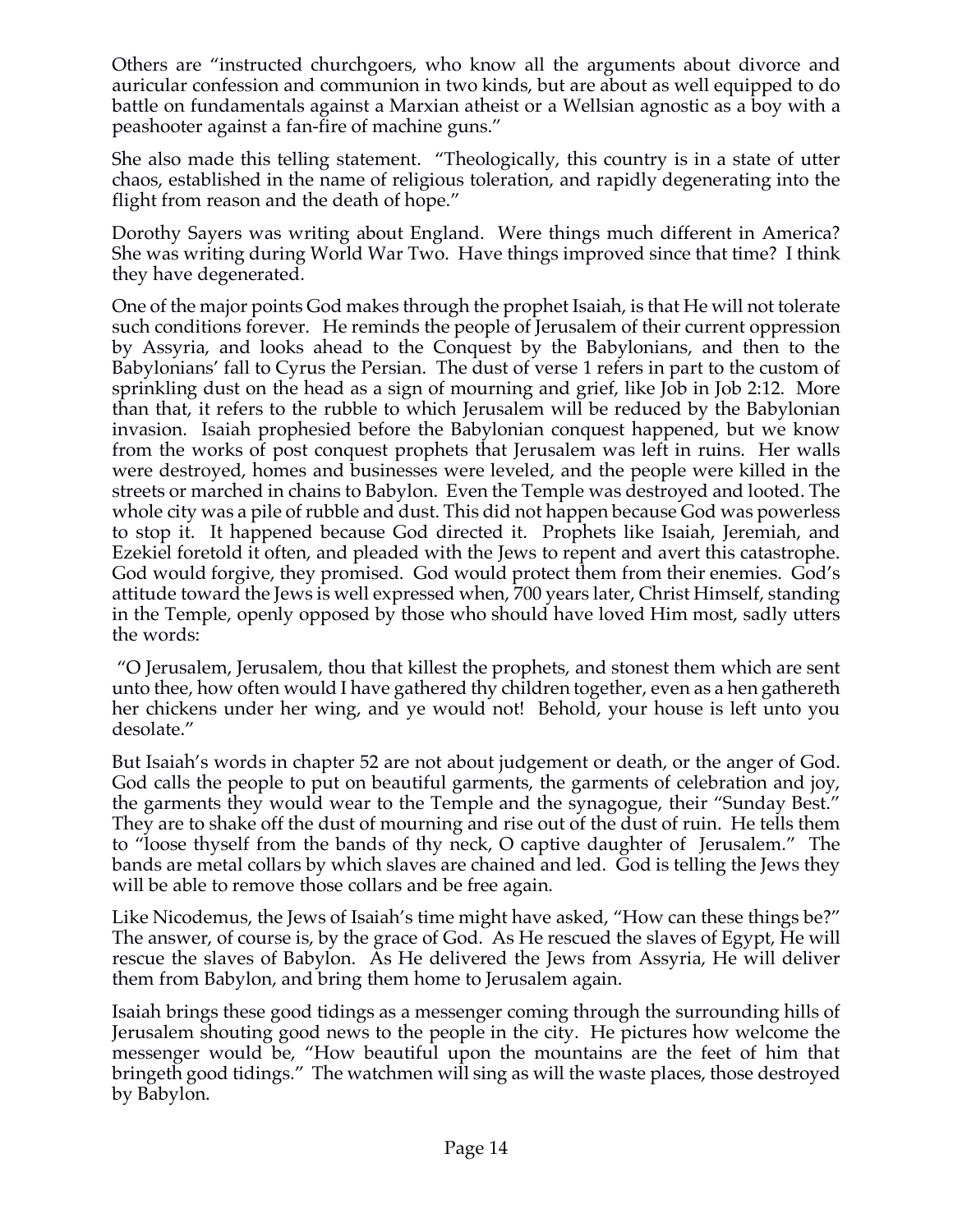Like so many other words of the evangelical prophet of Advent, this passage encompasses far more than the rescue and return of the Jews in Babylon. The Apostle Paul, in Romans 10:15 uses the words of Isaiah to describe those who preach the Gospel of Christ. And the peace Isaiah proclaimed is more than the absence of war between the Jew and the Gentiles. It is peace between God and man because God has accomplished the forgiveness of sins and has made peace with man on the basis of His own work and grace.

The ultimate Messenger of God is Christ Jesus, the Word who was God and became flesh. He is "the only begotten Son, which is in the bosom of the Father," and, "he hath declared [or revealed] him." Thus Isaiah's words point us to Christ and urge us to hear Him calling, "The time is fulfilled, and the kingdom of God is at hand: repent ye, and believe the gospel." This Messenger's feet are pierced and broken by spikes, and covered with wounds from the scourge. Yet to us they are the most beautiful of all feet, for they were wounded for our transgressions and bruised for our iniquities. With His stripes we are healed.

He comes with tidings of peace and salvation. In Him the enmity between Jew and Gentile is removed, and we are made one people. We are part of the same body, drink the same Cup and eat the same Bread. We share the same promise, are citizens of the same Heavenly city, and share the same grace and salvation, and Saviour.

In Him the enmity between sinner and God is gone. He, who suffered for our sins has removed them as far from us as the east is from the west, thereby removing the reason for the enmity of God He is able to save to the utmost. The wrath of God abides on those who have not the Son, but "he who hath the Son hath life," and he that believeth on Him shall not perish, but have everlasting life. And we have peace with God through the blood of His cross, a peace the world and our circumstances cannot take away from us, because it is from God, and it is as sure as He is Almighty. "Thy God reigneth."

Let us, therefore, trust in Him. Let us look to the promises He has made. For if truly, "thy God reigneth," His promise is as infallible as His throne.

Let us pray.

## The Second Sunday in Advent *The Collect.*

**LESSED** Lord, who hast caused all holy Scriptures to be written for our learning; **BLESSED** Lord, who hast caused all holy Scriptures to be written for our learning;<br>Grant that we may in such wise hear them, read, mark, learn, and inwardly digest them, that by patience and comfort of thy holy Word, we may embrace, and ever hold fast, the blessed hope of everlasting life, which thou hast given us in our Saviour Jesus Christ. *Amen*.

-- +Dennis Campbell Bishop, Anglican Orthodox Church Diocese of Virginia Rector, Holy Trinity Anglican Orthodox Church Powhatan, Virginia www.HolyTrinityAnglicanOrthodoxChurch.org www.lifeinthescriptures.blogspot.com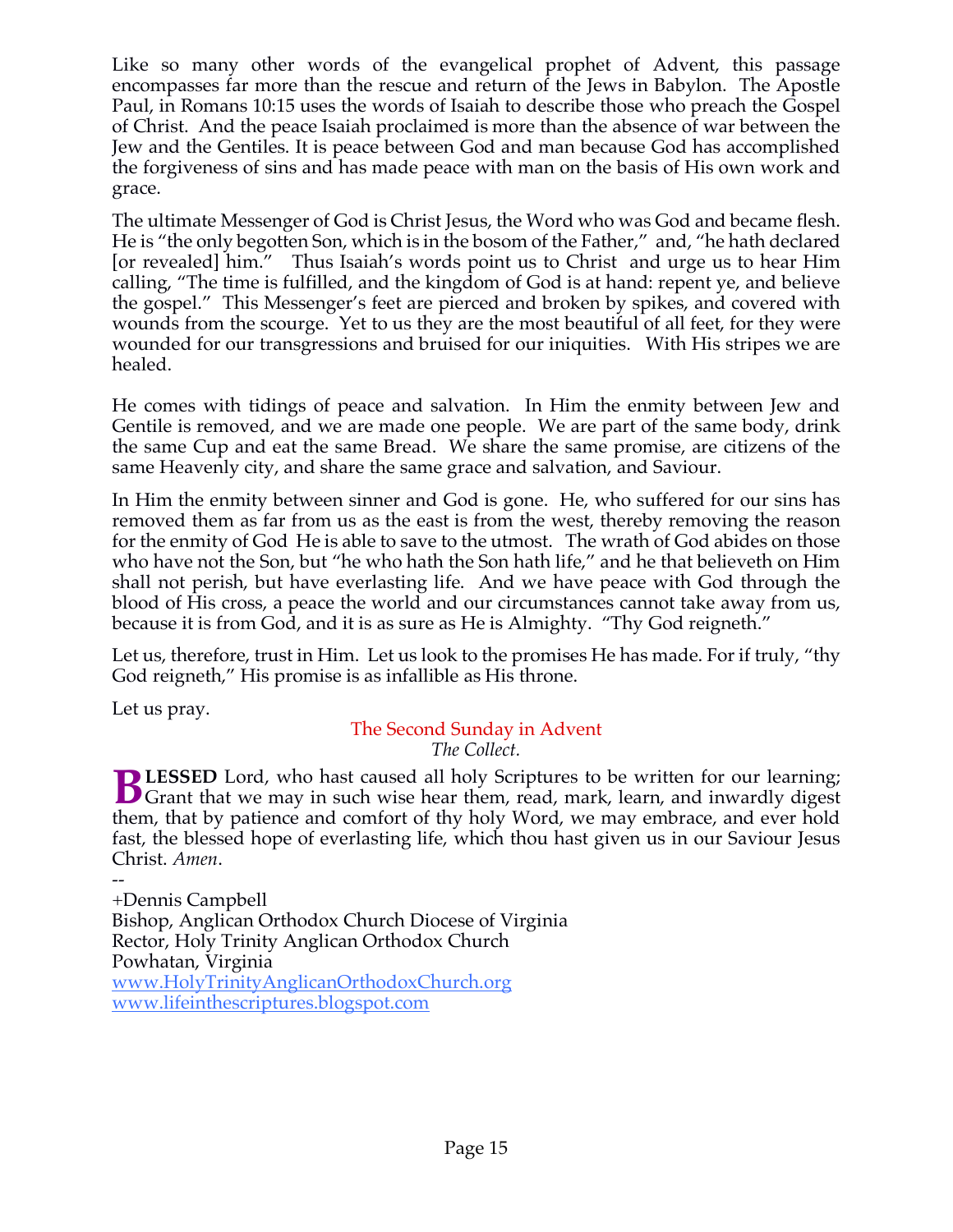#### *Rev Bryan Dabney of Saint John's Sunday Sermon*

We are fortunate to have Bryan's Sunday Sermon. If you want people to come to The Truth, you have to speak the truth, espouse the truth and live

the truth. This is really a good piece and I commend it to your careful reading.

#### **Second Sunday in Advent**

The apostle Paul warned the early churches of a coming time of apostasy when he wrote to Timothy (II St. Timothy 3:1-17). In verse one he prefaced all that would follow with these words: *This know also, that in the last days perilous times shall come*. As Dr. Henry Halley explained in his Bible Handbook, that such a time of trouble would come about on account of, "the determined



effort of mankind to corrupt the Gospel and thwart the work of Christ..." He further noted that "the terrible picture" of humanity as found in verses 2-5, with the exception of temporary periods of reform, is a fairly correct picture of the Visible Church as a whole to this present time."

In his second epistle to the Thessalonians, Paul said, *Now we beseech you, brethren, by the coming of our Lord Jesus Christ, and by our gathering together unto him, that ye be not soon shaken in mind, or be troubled, neither by spirit, nor by word, nor by letter as from us, as that the day of Christ is at hand. Let no man deceive you by any means: for that day shall not come, except there come a falling away first, and that man of sin be revealed, the son of perdition* (2:1-3). The apostle was moved by the Holy Ghost to remind the Thessalonian church in the latter days there would come a falling away, or, apostasia: from which we derive our "apostasy." Whether you know this or not, this subject has received very little, if any, attention because the apostate denominations of today have been more about being inclusive regardless of their attendees' beliefs and behaviors. So it should come as no surprise to the faithful Christian that the falling away which the apostle warned of in II Thessalonians 2 would eventually result in the perilous times which he described in II St. Timothy 3:1-5. God's blessing are reserved for the faithful not the infidel.

Examine the particulars: *This know also, that in the last days perilous times shall come, for men shall be lovers of their own selves, covetous, boasters, blasphemers, disobedient to parents, unthankful, unholy, without natural affection, trucebreakers, false accusers, incontinent, fierce, despisers of those that are good, traitors, heady, highminded, lovers of pleasures more than lovers of God; having a form of godliness, but denying the power thereof: from such turn away*. (II St. Timothy 3:1-5) The expression perilous times in verse one brings to mind words such as hazardous, dangerous, and evil as they clearly describe what's taking place before our eyes.

Continuing, the apostle observed, *men shall be lovers of their own selves, covetous, boasters, blasphemers, disobedient to parents, unthankful, unholy* (v.2). When people are concerned only with themselves, there is a tendency to satisfy their desires with little or no regard for those around them. An attendant mindset is covetousness wherein a person will satisfy his desires in most any manner he chooses without regard for the will and wishes of God. Boastful people are lovers of themselves. They are braggarts and narcissists. They will regard only their actions and achievements as being the most worthy, and that the deeds of others are of no consequence, or are of little value in comparison to theirs. Those who blaspheme God and persecute his people are also revealing their true spiritual states. To take the name of God in vain is put oneself in his place. That description also fits with being disobedient to parents (another commandment), as well as to be unthankful for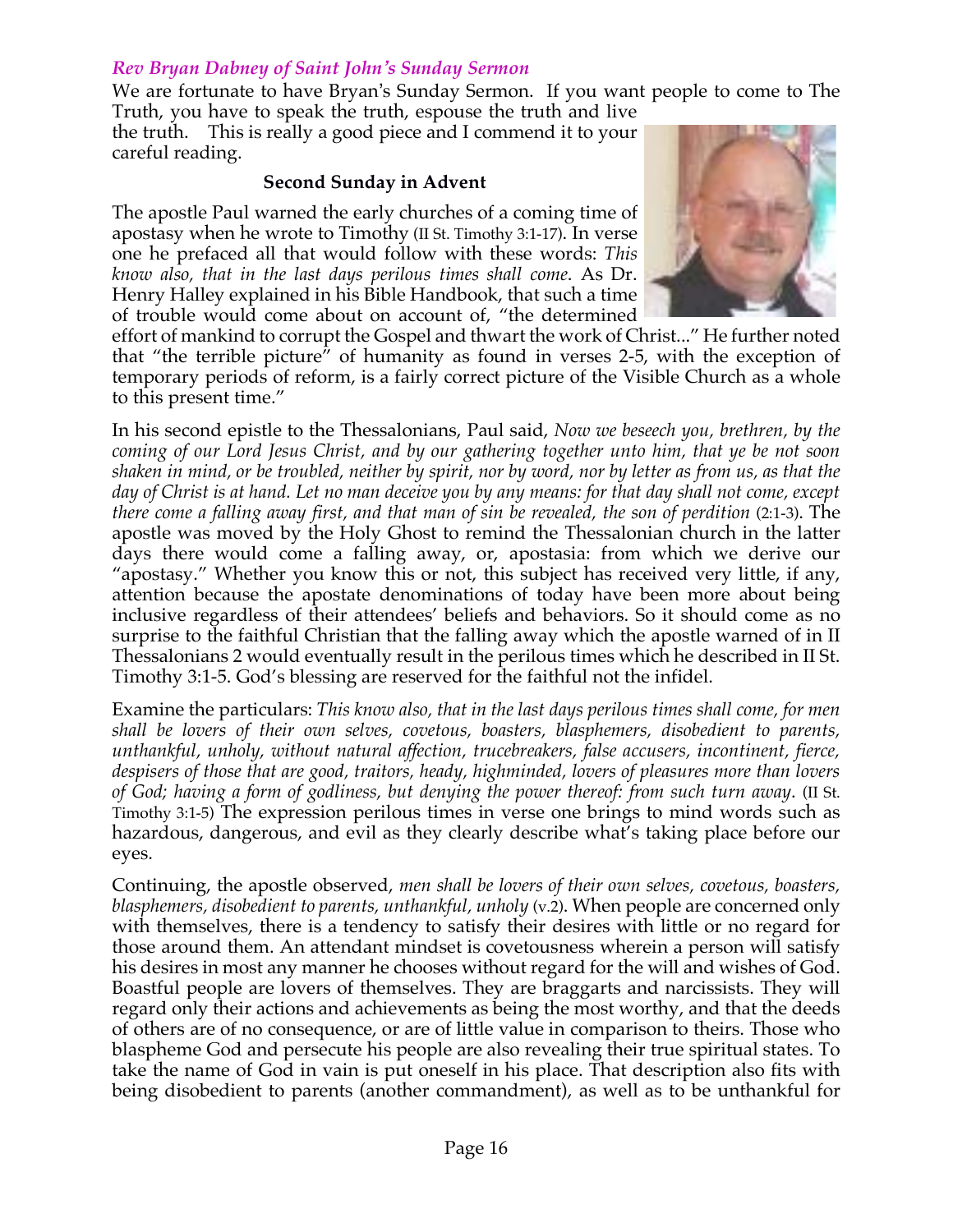God's gifts. God has commanded us to be thankful and holy. Bishop Ryle defined holiness as, "the habit of being of one mind with God... to shun every known sin, and to keep every known commandment... to strive to be like our Lord Jesus Christ... [living a] life of faith in him... [drawing] from him all his daily peace and strength... [ and laboring]... to be conformed to his image." When men cease from being holy, they are telling God his word and commandments do not matter as much as their own licentious natures and errant lifestyles. Being, without natural affection, trucebreakers, false accusers, incontinent, fierce, despisers of those that are good (v.3) are behaviors which reveal the untrustworthiness of evil men. If men have no love or respect for their fellows, they will have no qualms about harming them to get what they want. If they are trucebreakers, they will not seek peaceful relations with those around them. If they are false accusers, they will knowingly bring accusations against a fellow without just cause. If they are incontinent, they will have no self-control. They are without restraints or inhibitions. If they are fierce, they are filled with excessive anger and rage. Such persons are difficult to deal with because they are prone to vent their feelings against anyone who might be a convenient target. If they are despisers of those that are good, they will hate all who are in Christ Jesus. Since they are outside of the camp of Christ, they are thus by default in the camp of the evil one. As Satan hates Christ and all who follow him, so it follows that anyone who is in the camp of the Devil— by default or by intention— will hate all who have been regenerated by the Holy Ghost and will work against them at every turn in this life.

Those who are, traitors, heady, highminded, lovers of pleasures more than lovers of God (v.4 ) will betray our Lord and his people. A traitor works for the enemy all the while pretending to be a friend and comrade-in-arms. Those who are considered to be heady and highminded are so consumed with their own self- importance that they do not see the need to exercise due care in their duties to others and to God. Those who love the things of this life that please them more than they love God have no real faith and will only pretend to possess such as long as it sates their desires. But comes the time when they are no longer satisfied with what God supplies, then they will seek to slake their lusts elsewhere with those who have a better offer, and need I say that the Devil is ever ready to deceive them on that score.

If ever one needed a sign that we are living in perilous times, the last portion of II St. Timothy 3 hits the proverbial "nail on the head" with, having a form of godliness, but denying the power thereof: from such turn away (v.5). Look about us at what Christianity has become. At every turn you will witness churches whose congregations are led by individuals who, if pressed, will deny the divinity of our Lord Jesus Christ should they believe that he existed at all. They will, however, preach a social gospel of man and his earthly needs which the Devil's cult of Political Correctness demands be accepted and tolerated without criticism.

And further, they will either consciously avoid any doctrine of the Christian faith which speaks against their errant beliefs, or they will re-interpret the scriptures to mean something that God did not intend.

So what then should the faithful do? The apostle's command is clear: from such turn away. Regenerated people in Christ have been called to reject any and all forms of apostasy. We are not to follow any doctrine, tenet or teaching that denies the truth of God's word written neither are we to be in agreement with any pastor, teacher or church leader who approves of such things (see II St. John 7-11). You cannot reason with apostates as they have tasted of Christ and have rejected him without becoming regenerated beings. To speak plainly, they were never, ever saved though they were once acquainted with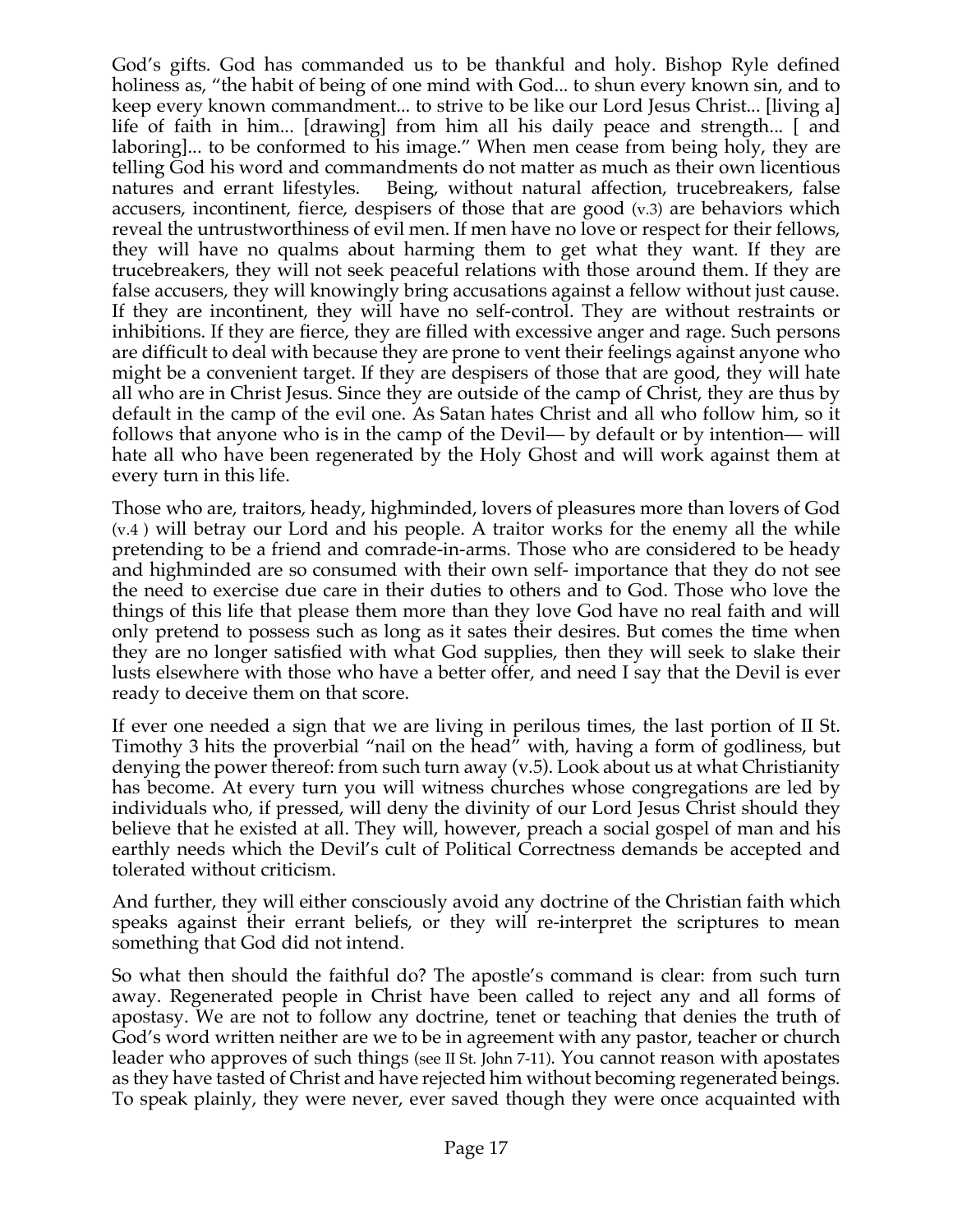the truth, but in the end, turned from it. As St. Peter has written concerning apostates in his second epistle in chapter 2, These are wells without water, clouds that are carried with a tempest; to whom the mist of darkness is reserved for ever (v.17). And, For if after they have escaped the pollutions of the world through the knowledge of the Lord and Saviour Jesus Christ, they are again entangled therein, and overcome, the latter end is worse with them than the beginning. For it had been better for them not to have known the way of righteousness, than, after they have known it, to turn from the holy commandment delivered unto them (vv.20-21).

Jude observed that apostates were, turning the grace of our God into lasciviousness [shameful wantonness and excess], and denying the only Lord God, and our Lord Jesus Christ (v.4). He further noted that they are vain in their speaking  $(v.10)$ , greedy  $(v.11)$ , without fear of the Lord (v.12), walking after their own lusts, as well as seeking advantage from men via their flatteries (v.16), and mocking God's messages in favor of their sensual natures (vv.18-19).

Apostates, as we have seen, pose a serious threat to all who are born again in Christ Jesus because they are within the church— much as tares are among the wheat— and this will make them problematic, particularly for those who are novices in the faith. Apostates will often mask their true natures as they attempt to spread their compromised and corrupted teachings about Christ amongst the unsuspecting. We ought to heed the warning which the apostle Paul gave in his second letter to the Corinthians when he described apostates as being, false apostles, deceitful workers, transforming themselves into apostles of Christ, and no marvel; for Satan himself is transformed into an angel of light. Therefore it is no great thing if his ministers also be transformed as the ministers of righteousness; whose end shall be according to their works (11:13-15).

Paul also noted in II St. Timothy 3, *evil men and seducers shall wax worse and worse, deceiving and being deceived* (v.13). All the more reason for us to avoid them so that we are not deceived as well. The apostle's prescription calls for us to study, the holy scriptures, which are able to make thee wise unto salvation through faith which is in Christ Jesus (v.15). He also affirmed the truth of the Bible when he wrote, All scripture is given by inspiration of God, and is profitable for doctrine, for reproof, for correction, for instruction in righteousness: that the man of God may be perfect, throughly furnished unto all good works (vv.16-17).

Perilous times will indeed come my friends, if they are not already here. We cannot turn them away. We are expected to do our best as we labor in our Lord's harvest till he calls us home. Our job then is to avoid any person, group or thing that will inhibit our efforts to serve God as he has commanded. We must keep to the strait gate and the narrow way. We must keep to our Lord via daily prayer and bible reading, and away from those alien voices which would ruin our witness and make us shipwrecked castaways. Do not be deceived by those who have only an appearance of faith and not a true and abiding faith in Jesus Christ. John in his first epistle warned us to, believe not every spirit, but try the spirits whether they are of God: because many false prophets are gone out into the world (4:1). Be like the Bereans of old who searched the scriptures daily to verify what the apostle Paul had told them (Acts 17:10-11).

If you are a member of a church body with apostates in positions of leadership, you would be wise to leave that fellowship (see II Corinthians 6:14- 18). Such bodies are like the church of Laodicea as they believe everything is fine and they have need of nothing (see Revelation 3:14-22). How do you then convince a self-satisfied person that he is in need of any remediation? Unless such a one sees the need, he or she will not change. It would be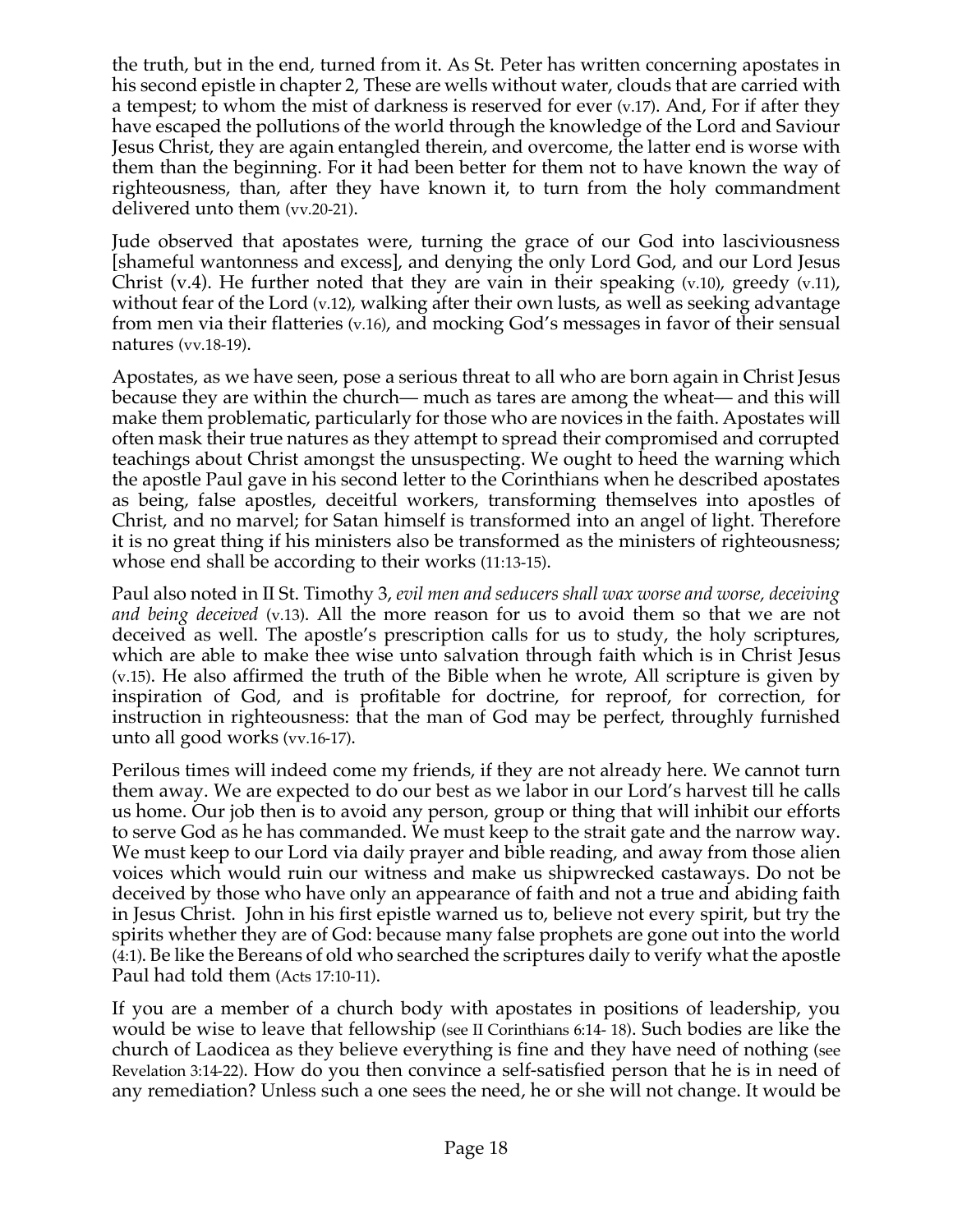best to reason with such folk from without rather than to be taken down to Hell because you chose to remain in fellowship with them. Even Noah and Lot served as witnesses to the wicked in their localities, but God removed and spared them from his wrath (II St. Peter 2:1-9).

Our Lord expects us to daily live that victory which he won for us on Calvary's cross. Do not shun his word and commandment. Avoid errant beliefs and behaviors. Seek to be filled daily with the Holy Ghost. Do not be slack in your prayer life. And finally, in these last days, remember that as things begin to unwind and fall apart, there is a place which God has prepared for all who love him that is beyond our comprehension in beauty, joy and peace. Perilous times means that our Lord's appearing is nearer than ever. Perhaps tomorrow we shall see the Lord, or perhaps today. Watch for him for we know not the day nor the hour of his coming.

Let us pray,

**ATHER**, strengthen us for the work before us in these last days; and keep us from **FATHER**, strengthen us for the work before us in these last days; and keep us from being sore distressed as we witness the evils of these perilous times; for these things we call in the name of him who will same again for we ask in the name of him who will come again for us, even Jesus Christ our Lord. Amen.

Have a blessed week, Bryan+

## *People in our Prayers* - http://faithfulcenturionprayerteam.blogspot.com/

#### **Why? Prayer is an extremely important activity.**

It is not that God knows not our needs, for He surely does. Yet, Jesus commanded us to ask God for those same needs. In addition to the obvious of asking God for help, offering thanksgiving and the like, prayer helps us focus our thoughts on how we might do God's work.

The Prayer Team of the Anglican Orthodox Church was established to help our members and fellow Christians pray for those in need and to give thanks as well for the blessings we have been granted.

#### **Who can be on the list? Do I have to be a member of the Anglican Orthodox Church to be prayed for?**

No! The only qualification to be on the list is that you want our prayer team to pray for you. We are Christians and are happy to pray for you, no matter who you are. If you want help from God, you are our kind of people.

#### **What is the commitment from the prayer team?**

Each member of the team will pray for the desired outcome at last once per day.

## **How do I get myself or someone else on the prayer list?**

You can email one of the prayer team leaders: Jack - jack@faithfulcenturion.org or Dru dru@ faithfulcenturion.org, or call the office at (619) 659-3608 or fill out a prayer card at your church.

#### **What should I ask for?**

Depends on what you want. Some people merely want God to be asked to heal their ills and be mentioned by their first name, others want a specific outcome and / or have more of their personal information known to the team. Ask for what you want. It is your desire and need for prayer the team is attempting to meet. For typical examples, see the list below.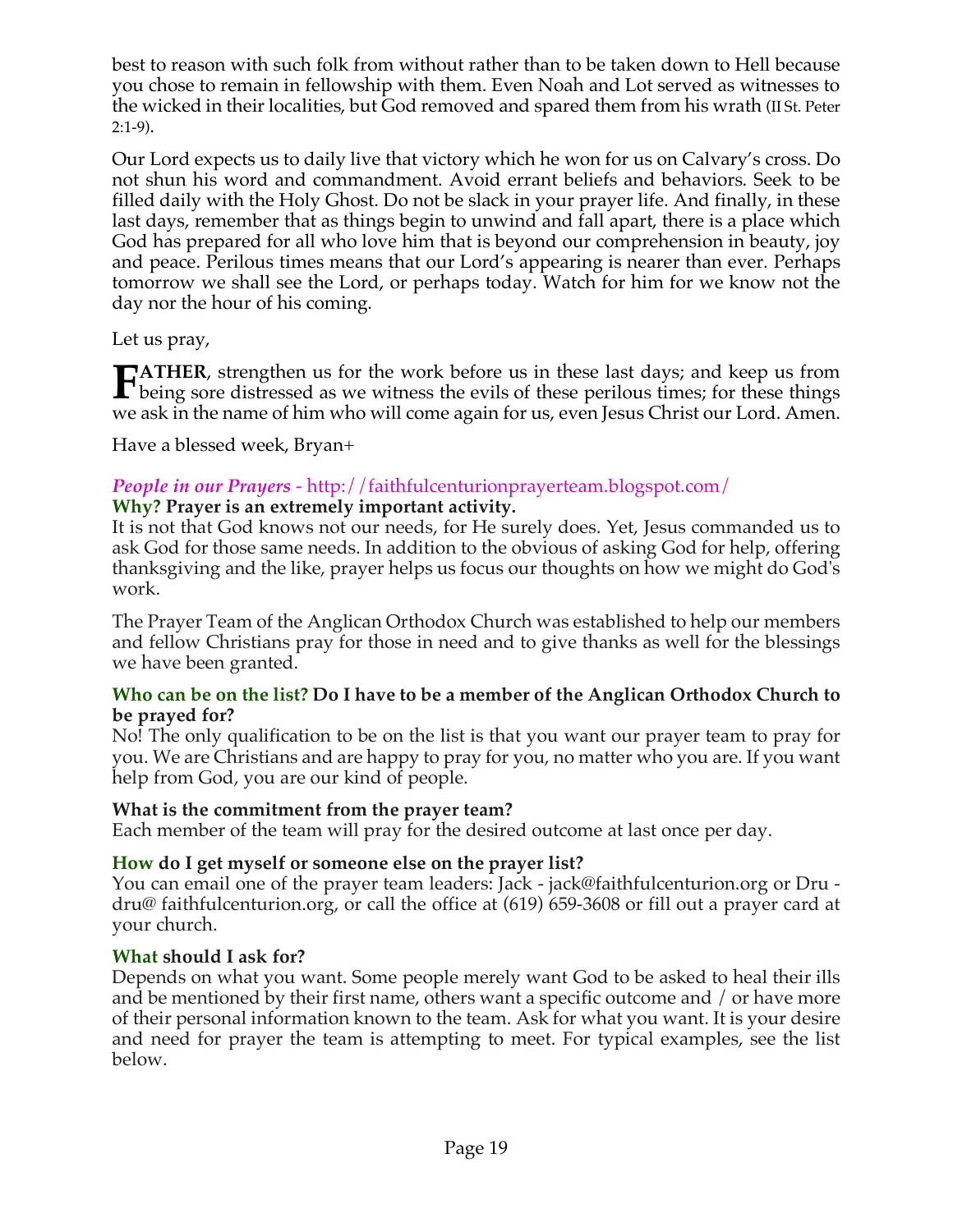## **Updating the Team**

If you are on our prayer list, or if you have submitted a person that you have asked us to pray for, please update one of the team members or Hap in person, by telephone or email. It helps to be able to pray specifically for these individuals including their specific needs; plus if they get better, it is our happy duty to give thanks!

Please note that on the yellow (maybe green or orange if you get an old one) cards at church, you can ask that those to be prayed for have their names disseminated to the prayer team. Those names will be said in church and appear here. Or, you can ask that their names and purpose be kept confidential, then only Hap will know to pray for them.

#### *Prayer List Notice – If you have someone on the prayer list and their needs have changed, please let us know. We'd like to update our prayers to reflect the need and most important to give thanks!*

## *Immediate Prayer Please*

- *LTC Jim Thornell (Jet), USAF CA ANG Retired,* is nearing the end of his time here on earth after a hard fought battle with heart problems, ulcers, abdominal cancer. He has contributed much to our country and his family and friends. Pray for a safe passing home for Jet and comfort and strength for family and friends who of necessity will remain behind, in particular for his wife Mary, as well as daughter Janice and son Jimmy, through these difficult times.
- *Jieun* has been through a very difficult time at the hands of people who have hurt her and are out to hurt her further as well as discredit her, she is being kept against her will at the present time. Pray that God will heal her wounds, keep her calm and safe and find a way to release her back to her family, please pray for strength calm and peace for all.
- *Chief Mike Wysocki* finally had heart valve surgery June 2017. He was back in the hospital with a bleeding ulcer, but made it home. Please give thanks for that and pray for the medical team treating Mike that they might pay attention, do their very best and be open to God's guidance. Pray a complete recovery and peace of mind and trust in God for Mike, his lovely wife Wendy and his family.
- *Jim* was in the hospital 18 July 2017, for four days due to fluid around the lungs from Congestive Heart Failure. Please pray the medical team treating Jim might pay attention, do their very best and be open to God's guidance. He is feeling better but this past year has been hard on him physically with four surgeries, starting with back surgery in June 2016, an eye operation in December and then two operations involving his pacemaker in March 2017 and again in May 2017. All these have weakened him but he is getting stronger and now is back in PT to help rebuild his strength. Thanks be to God. Jim and his family thank you for the prayers and request them to continue as the doctors are still working on medication balance to help his heart not to go back into Congestive Heart Failure. Pray for peace of mind and trust in God for Jim and his family.
- *Ron Cole Klages* is a patriotic former Marine who has debilitating blood clots pursuant to cancerous growths on his liver and unknown other places. His doctors will inform of clinical findings on Monday for further treatment. Please pray for the medical team treating Ron that they might pay attention, do their very best and be open to God's guidance.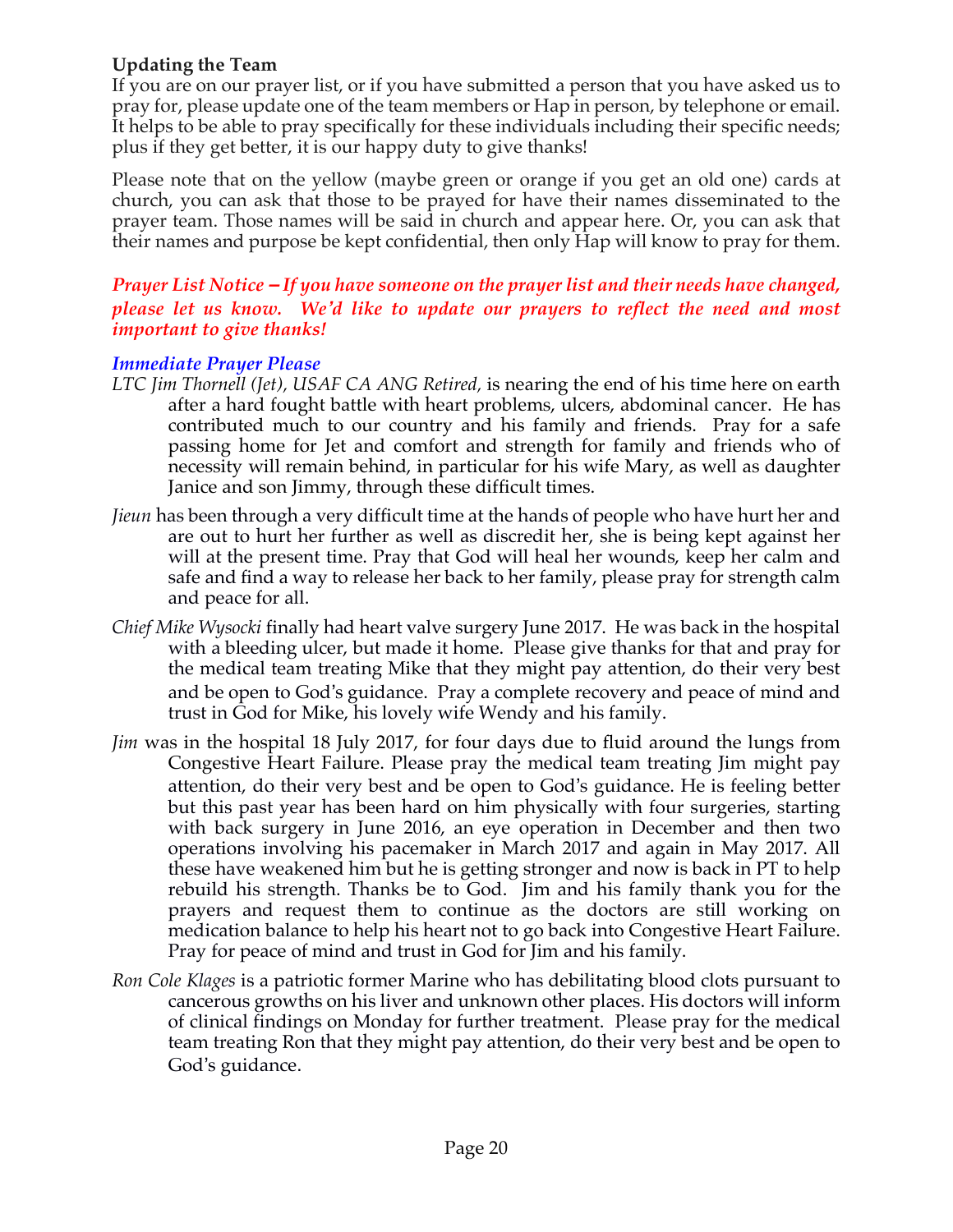- *Jill* was on life support; her family members traveled a great distance to see her and returned home safely. Jill's condition improved to critical, but needs your prayers to continue her recovery.
- *Kurt Thomas* is now home after undergoing open heart surgery in Richmond, Virginia as the result of a life threatening bacterial blood infection which settled in his heart and other places. The infection resulted in a hole in his heart. Kurt. They successfully replaced about half his heart with donor parts. Kurt had a permanent pacemaker installed on 26 March 2017 and he returned to work the first of June! But, now he is having problems with fluid retention. It is a God given miracle Kurt made it through all this. Please join Kurt and Mary, his family and friends in giving thanks. There is still a long and rocky road ahead; please pray for spiritual and physical strength for Kurt, his wife Mary and their family. Please pray for the medical team treating Kurt that they might pay attention, do their very best and be open to God's guidance. Pray also for Kurt to accept what he cannot do at present and concentrate on what he can do. This is a very foreign situation for this Christian warrior. He needs God's help to adapt and prosper.
- *Cindy,* Bishop Jerry's cousin, may need to undergo brain surgery if medication is not effective. Please pray the Lord will extend a hand of mercy and healing to Cindy.
- *Samson Hendrik* has prostate cancer and his kidneys are not working. Pray our Lord Jesus Christ will be close to him and his family of friends during this illness.

## *Travel*

Landon is in the British Virgin Islands for work. Pray he has a safe and productive time there. Pray also for air conditioning to continue so he can sleep.

#### *Departed*

- *Roderic McChesney* passed away the evening of 4 December 2017, at age 96, the last of his generation. A World War II Torpedo pilot with two long tours in the Pacific and career as a dentist for years after, a fine father and grandfather and great grandfather, he will be missed. He got his final wish to leave this veil from his bed of natural causes. Please give thanks for his time here on earth and return home.
- *Erica* passed away on 27 November 2017, after a hard fought battle against a nonmalignant Brain Tumor which could not be surgically removed due to the size and location. Please give thanks for her time here on earth and pray for peace of mind and trust in the Lord her mother and father Gina and Paul, as well as for her family as they deal with the temporary separation.
- *Jared Otieno* returned home on 16 November 2017. Please pray for the Olweny family as they adjust to the loss of their beloved brother*.*

## *Move*

*The Thomas Family* are now in Virginia on what was to be a headquarters tour. Pray for peace of mind for Kurt and for Mary and the kids.

## *In need of a miracle or understanding of God's Plan*

*Doug Lambert* is in the hospital with sepsis of unknown origin. For five weeks they have not been able to find the source of the problem. He is very weak and concerned that no one can find the reason for the infection. He asks that you pray for the medical team treating him to do their best, to be open to God's guidance and for him to keep his trust in the Lord and not worry.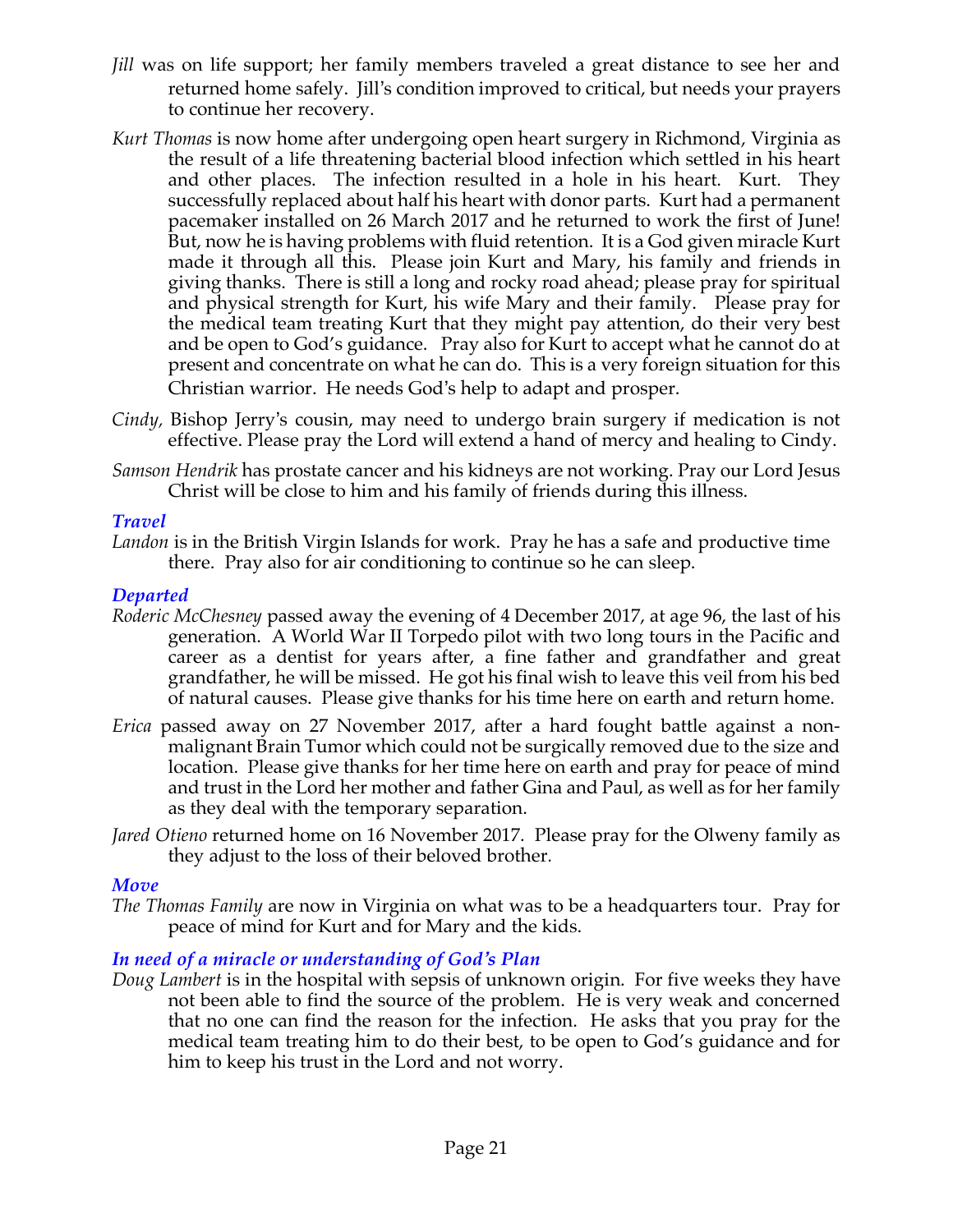- *Neal* has heart problems and is very weak, he also has COPD, kidney problems, his potassium is too high, he came back from the point of death. He is now home and permanently on oxygen. He is doing well, for that he and his family are grateful and ask your thanksgiving prayers. More importantly, please pray Neal will accept salvation through our Lord and Savior.
- *Paul* is in hospice and ready to meet His Lord. Please pray for Paul as he prepares to go home to be with his family who have gone before him. Pray for the faith of his family to build and the transition to be good.
- *Dot* is an elderly woman with liver cancer. Please pray for Dot as she prepares to go home to be with her family who have gone before her. Pray for the faith of her family to build and the transition to be good.
- *Mrs. Tiffany (90)* has chosen to refuse extraordinary care as it will not gain much earthly time. The Tiffanys have been together for a long, long, long time. Pray for Mrs. Tiffany and her husband as together they begin this Journey to be with their Lord.
- *Saundra* is in ICU with congestive heart failure after a heart operation. She is aged and frail. Saundra is near the end of her time here on earth. Please pray for comfort, understanding, strength and guidance for Saundra and her family who will of necessity remain behind. Pray for the love of God to stay foremost in their hearts.
- *Polly* is in hospice care with dementia and spinal stenosis. Please pray for her as she prepares to go home to be with her family who have gone before her. Pray for the faith of her family to build and the transition to be good.
- *Ron* had a Heart Attack, at the hospital he found out he also has Kidney Cancer. He is a man of faith and is in need of prayer for his health and that the Lord will provide strength for his family.
- *Kathy Cox Merritt* has been receiving Chemo and 12 November 2016, had bowel resection surgery and was given a very bad prognosis. Kathy just retired as an RN in Orthopedics at a local hospital; sometimes a little medical knowledge can be dangerous to the patient but she remains positive. Please pray for Kathy's healing and peace and comfort for her and her family, both spiritually and physical
- *Krysti* is off life support and able to talk, please give thanks for the good news. She is still unable to feel her legs. When that comes back she will go to a rehabilitation facility. Krysti has used drugs, has high blood pressure, is diabetic and has organ failure. Her families are with her and will appreciate your prayers.
- *Pat* has metastatic osteosarcoma; there is little that can be done. Please pray for a miraculous remission; that Pat's remaining time here on earth might be good. Help Pat and family put their trust in the Lord and let Him carry their sadness, fear, worry and terror.
- *Amy* has been diagnosed with metastatic melanoma and has cancer all over her body, and in one of her kidneys which are no longer functioning. Amy and her family have asked for prayer to stop the growth and to aid the family financially with the medical bills. At present she has to have surgery every two months to place stents. Pray Jesus will be close to all.
- *Gemma Dillinger* has been treating for breast cancer for over a year now, after surgeries, radiation and chemotherapy, she is reaching the limit of her tolerance with no end in sight. Please pray for her to gain strength and ground on the cancer. Help her to continue with her faith in our Lord, she is not afraid to go home, but wants to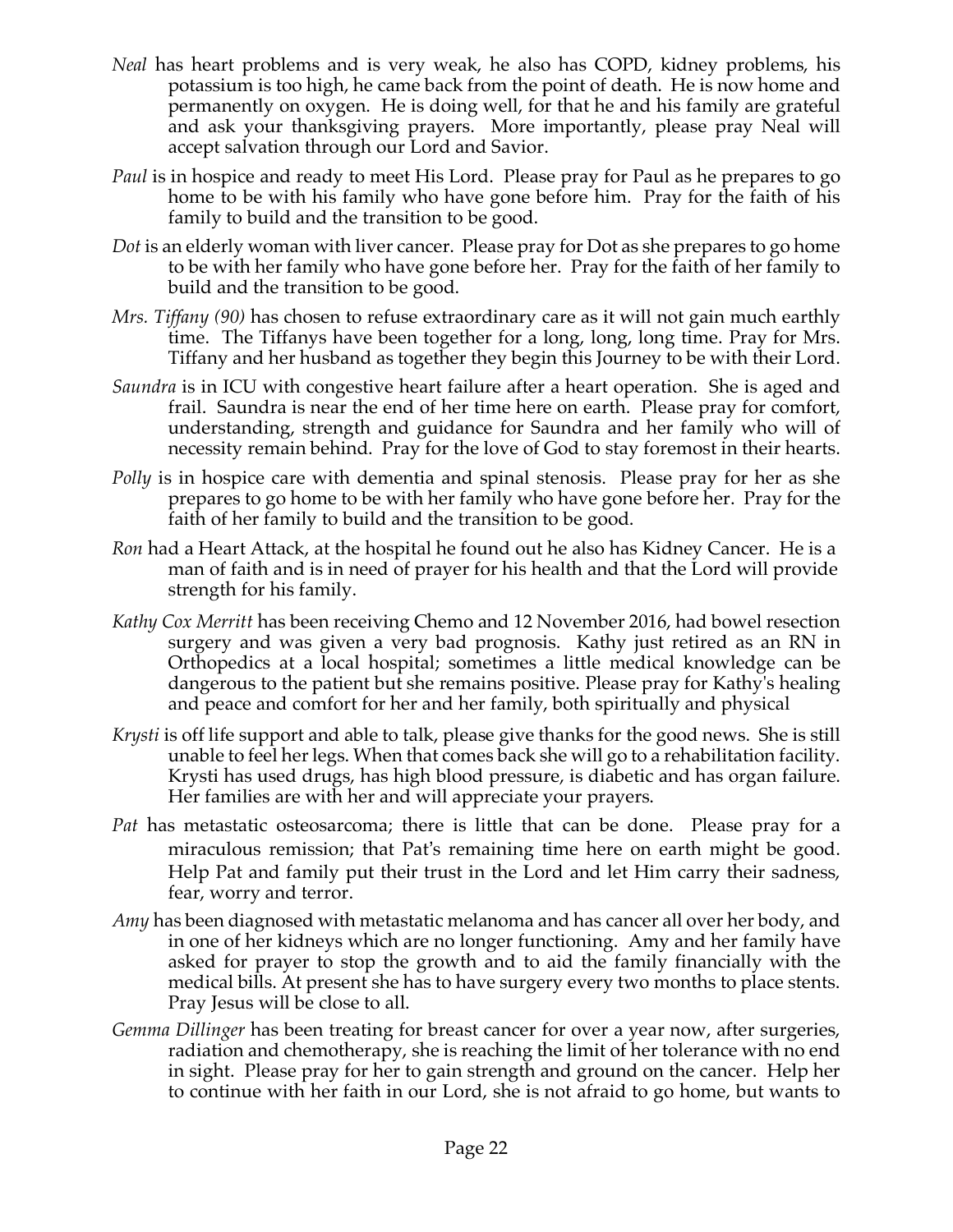make sure it is time. Pray she will be encouraged to not give up until it is her time to go and that her time here on earth with her family will be good.

- *Janet* has had a blood borne cancer for several years. Her faith in the Lord is great and she is ready to be with Him. Pray she will be encouraged to not give up until it is her time to go.
- *Holly* has had Colon Cancer, Breast Cancer and now it is in her spine. Please pray for guidance for the medical personnel treating Holly, for a miraculous remission; that Holly's remaining time here on earth might be good. Help Holly and her family put their trust in the Lord and let Him carry their sadness, fear, worry and terror. Pray for strength and courage for Holly.
- *Tim* was on a kidney transplant list and started dialysis and was taken off the transplant list for a heart problem that required stents, while putting in stents a leaking valve was found. A port was put in and something happened and it has to be redone. In several days he will have a valve replaced, after heart surgery and recover he will go back on the transplant list. Please remember him in prayer in the days and weeks ahead. Pray he will put his worry on God's shoulders so he might be at peace and rest. Pray for those treating him that they might pay attention and do their best.
- *Marilyn* has been diagnosed with non-operable pancreatic cancer. Please pray for a miraculous remission; that Marilyn's remaining time here on earth might be good. Help Marilyn and her family put their trust in the Lord and let Him carry their sadness, fear, worry and terror.
- *June* found she has a recurrence of colon cancer, which is now Stage Four, that is it has spread. Please pray for a miraculous remission; that June's remaining time here hon earth might be good. Help June and her family put their trust in the Lord and let Him carry their sadness, fear, worry and terror.
- *Leon McKay* suffered a stroke a few weeks back that has left him unable to speak and while undergoing evaluation the doctors also found he has a very aggressive cancer. Please pray for a miraculous remission; that Leon's remaining time here on earth might be good. Help Leon and his family put their trust in the Lord and let Him carry their worry.
- *Rev. Thomas Brooks* is not improving and being kept alive by artificial machines. Please pray for a miraculous recovery and if that not be God's Will, a rapid passing to home. Help Thomas' family put their trust in the Lord and let Him carry their worry.
- *Ronnie* has kidney cancer that has spread and the surgeons are very concerned. Please pray the medical team to formulate a successful treatment plan and for a miraculous remission; that Ronnie's remaining time here on earth might be good. Help Ronnie and family put their trust in the Lord and let Him carry their worry.
- Levi was cancer free for 4 years and just discovered he has kidney cancer. Levi has a great deal of faith and said whether he is healed or God takes him home he will be fine. Please pray for the medical team to pay attention and to their best and for a good outcome. Pray also that Levi and family will be able to put their worry on God's shoulders. In particular, please pray for pain relief; Levi is 22 years old.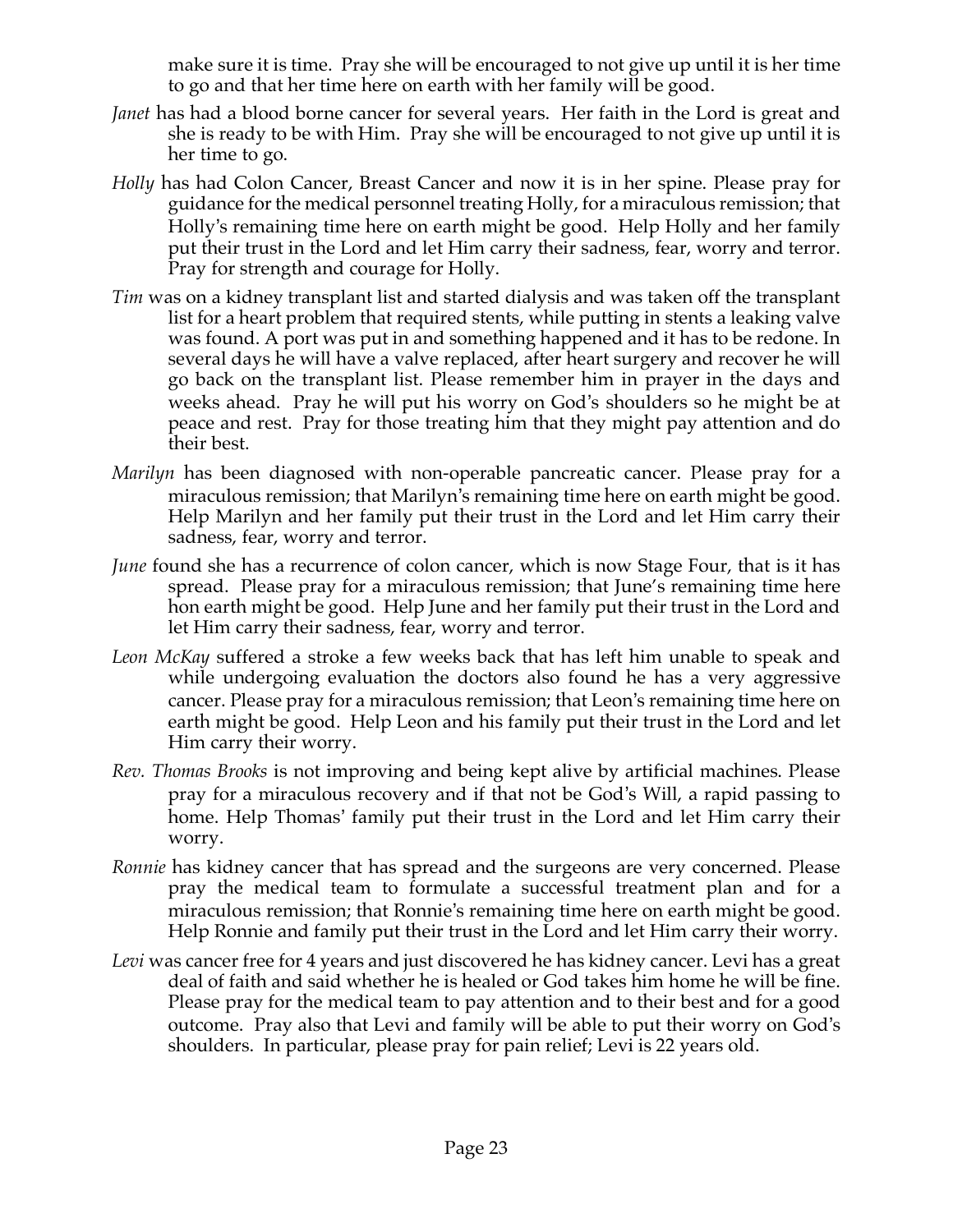- *Ray Daley* is a member of the Royal Canadian Legion and served his country during the Korean War era. Ray is taking chemotherapy treatments for cancer. Meanwhile his son Trevor is in the hospital in a coma and seems to have lost the will to live.
- *Pat* has been under treatment for colon cancer for some time. He has had major complications the last few days and your prayers will be appreciated by family and friends.
- *Dorothy* had pneumonia, on checking her lungs they found tumors which permeated the lung area. Further investigation found a primary site in the colon, with the lung being secondary. It would appear there is no viable treatment at this time. Please pray for a miraculous remission; that her remaining time here on earth might be good. Help Dorothy and her family put their trust in the Lord and let Him carry their worry.
- *Becky* has fourth stage metastasized lung cancer and is not doing well with chemotherapy treatments. Please pray for Becky and her husband as they are together during this difficult time in their lives.
- *Jane* has fourth stage cancer and is not doing well. Please pray for Jane and her family as they are together during this difficult time in their lives.
- *Colleen* has been battling pancreatic cancer over the last year and it has now spread to one of her lungs. Please keep her and her family in your prayers.
- *Christine* has cancer of the colon, which spread to her liver; she is receiving chemotherapy and is having difficulty eating. Please pray for the medical team treating her to pay attention and do their very best; pray also for confidence in our Lord for Christine and her family.

#### *Homebound or Infirm*

- *Sarah* had to move to an Assisted Living Home and has found the adjustment very difficult. Please pray she will come to terms with the situation and that her Lord Jesus will be close to her. She recently lost 30 pounds and her eyesight is deteriorating. Pray her appetite will improve and her eyesight will return to normal. Most of all, please pray our Lord Jesus Christ will be close to her at this difficult time.
- *Larry H* has general weakness as the result of extreme fatigue. Larry is now up and about, walking without assistance. The depression is still a part of his life. Due to several chronic illnesses, he will never be able to live on his own. On the other hand, he has been transferred to a facility near his former home so he will be nearer his friends. Larry has difficulty with the lack of what he considers fairness in the Word. Please pray for help for Larry to put his trust in the Lord, relax and build strength and give Pastor Roy guidance on helping him.
- *Laurel Bessessen* (95) has begun to lose her mental abilities to recall people, places and things around her. Her family is no longer able to care for her at home and she is in a skilled care facility. She is the last of that family's generation. Please pray for the mental degradation to stop or for her to leave for home. Pray for her family who do their best to care for her, visiting every day; for her children Cookie, John and Bill, as well as the other members of the family.
- *Judith Clingwall* is afflicted with Multiple Sclerosis (MS). She is currently in Laurel Place, an extended care facility in Surrey, British Columbia. Please pray for remission of the disease so she might return home to her family. Pray also for strength for her husband Martin as he deals with all the problems and stress of Judith's situation.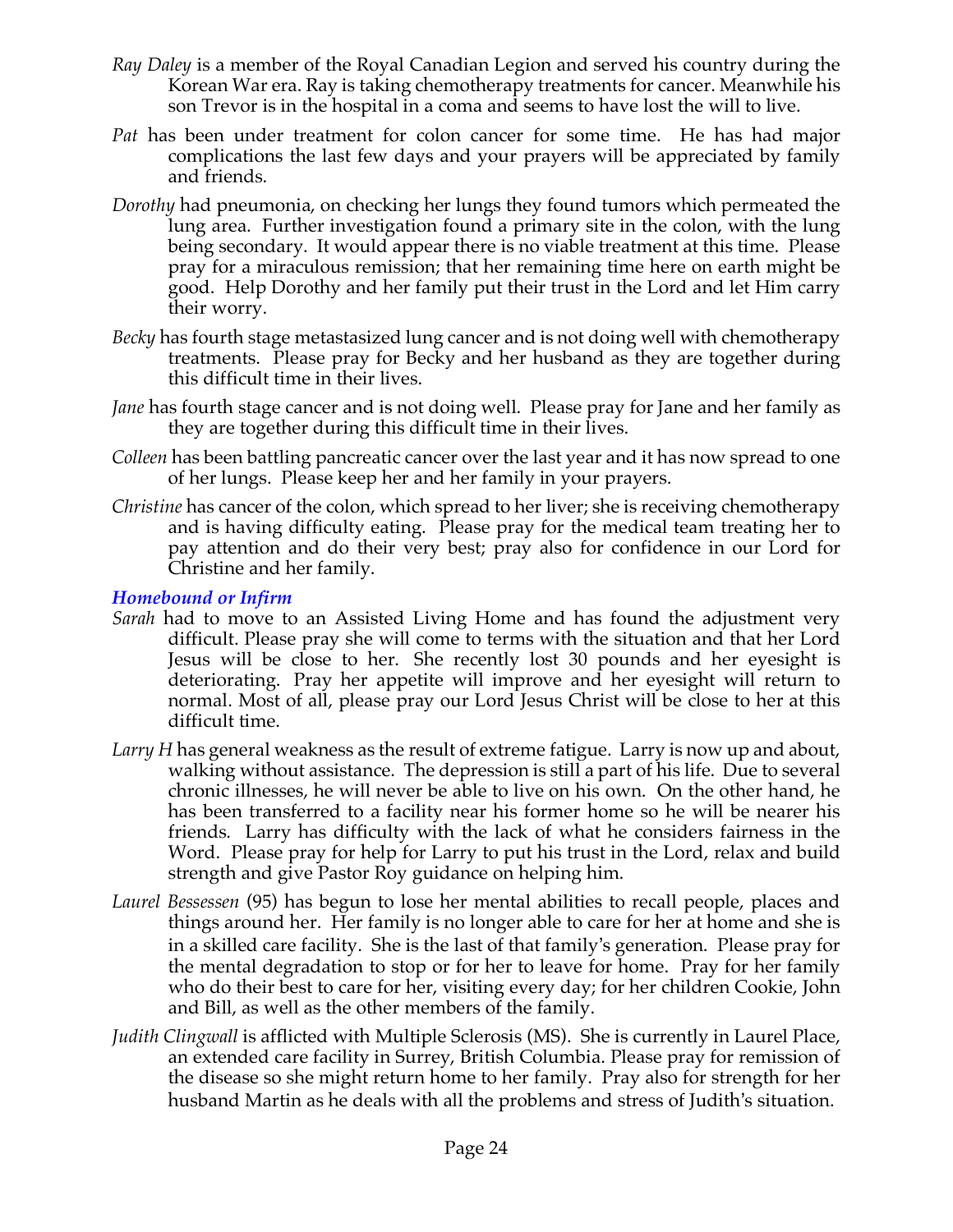*John* has Alzheimer's pray he will call on God to help him as he deals with this.

- *Steve,* brother in law of Paul Martin, appears to have early onset dementia. Steve had teenage children and is very concerned for them. Please pray for the disease to stall or abate and for peace of mind for Steve and his family.
- *James* is on oxygen all the time, this is bothersome to him and terrifying as well. Please pray for James to put his worry, his bother and his terror on the Lord. Pray for strength and guidance for James and his family. They suggest this verse, I am thine, save me, for I have sought thy precepts.
- *Joan* has had serious medical problems that have kept her confined. Please pray her health will remain stable.
- *Norma, Sara's* mother is in a state of deteriorating health, both physically and mentally, with both dementia and Alzheimer's She is slowly drifting away, though she still recognizes Sara and prayer gives her a sense of peace. Please pray for both Sara and her mother to put their cares and worries on God's shoulders so they can deal with the many problems involved.

#### *Surgery*

- *Maria Carla* is going to the hospital for corrective surgery. Pray our Lord Jesus Christ will be close to her as she has this operation. Pray for her father who will be taking her a long distance for the operation.
- *Marcia* has had a biopsy of a mass in her breast which indicated a tumor that must be removed. Pray the surgical team will be open to guidance, pay close attention and do their very be Pray for peace of mind and trust in God for Marcia and her family.
- *Edware* is having his fourth back surgery (in the last four years) Please pray for the medical team to pay attention and to their best and for a good outcome. Pray also that Edware and his family will be able to put their worry on God's shoulders.
- *Jeff* has been undergoing surgery, chemo and radiation since October for pancreatitis and Pancreatic cancer. Please pray for the medical team to pay attention and to their best and for a good outcome. Pray also that Jeff, his wife and family will be able to put their worry on God's shoulders.
- *Albert* had a pacemaker installed recently. He will require surgery soon for a leaking heart valve and has just been told he has esophageal cancer. Pray he will turn to God and come to know Him on a more personal basis as the days go by.
- *Mario* has early-diagnosed prostate cancer and had surgery. Pray for complete remission and that Mario and his family will be able to put their worry on God's shoulders.
- *Eddie* has upcoming bladder surgery. Please pray for the surgical team to pay attention and to their best and for a good outcome. Pray also that Eddie and family will be able to put their worry on God's shoulders.

## *Testing and Treatment*

- *Dru Arnold* has a ruptured tendon in her left ankle. She asks that she be guided to the right treatment and the medical team treating her will be open to God's guidance, pay attention and do their very best.
- *April and her husband* ask you prayers for the Lord to guide them and lead them both to the correct medical care; and that the family may receive comfort in the process.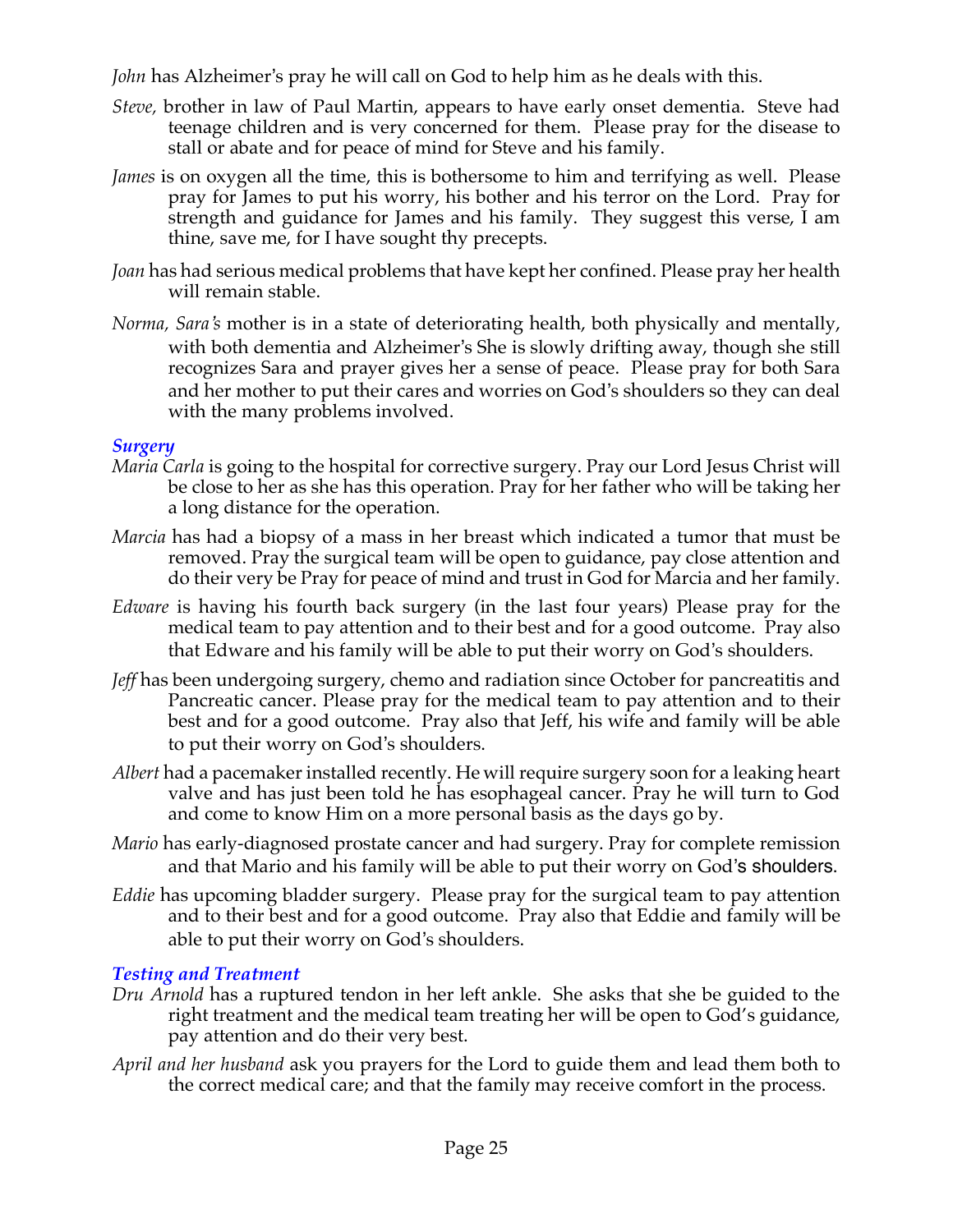- *Michael Moriarty* has been diagnosed with upper duodenal cancer which is the upper section of the small intestine. It is fairly rare and they have not decided how to treat him. Pray with Michael, his family and friends that the medical insurance people will fulfill their obligations and the physicians treating him will be guided in their assessment and treatment plan, for a full and speedy recovery to good health and for continued trust in the Lord for Michael, his family and friends in this worrisome time.
- *Chloe Mayo*, granddaughter of Justice Roy and Kayla Moore, good friends of Bishop Jerry, suffered a serious kidney attack possibly resulting from strep. Pray her family and friends the physicians treating her will be guided in their assessment and treatment plan, for a full and speedy recovery to good health and for continued trust in the Lord for Chloe, her family and friends in this worrisome time.
- *Josh* has two little children and just discovered he has a rare form of Cancer. Please keep him and his family in your prayers in the days ahead.
- *Ross* an elderly gentleman has been diagnosed with Leukemia. Ross has had good health until now, your prayers at this time will be appreciated by his family and friends.
- *Carman* was just diagnosed with breast cancer. Pray for her family as they continue to help her get the proper care. Pray with Carman, her family and friends that the physicians treating her will be guided in their assessment and treatment plan, for a full and speedy recovery to good health and for continued trust in the Lord for Carman, her family and friends in this worrisome time.
- *Kathie Lynn Holter* sister of Rev Phil Ternahan, was just diagnosed with Stage Four lung cancer (never smoked) which spread to the brain. She was operated on 26 June 2016. Please pray with Kathie, her family and friends that the physicians treating her will be guided in their assessment and treatment plan, for a full and speedy recovery to good health and for continued trust in the Lord for Kathie, her family and friends in this worrisome time.
- *Tina* just found out she has cancer on her left kidney. Please pray for guidance for the people treating her and for trust in our Lord for Tina and her family.
- *Martha* is now home after testing and she does not have cancer, but she does have bad kidneys and is adjusting and getting ideas to work with that. Please pray for guidance for the people treating her and for trust in our Lord for her.
- *Spencer* has been diagnosed with Autism. Please pray for guidance for the people treating him and for trust in our Lord for him and his mother Lorna.
- *Jane* has Multiple Myeloma and is set for back surgery on Monday 9 May2016. Please pray with Jane, her family and friends the physicians treating her will be guided in their assessment and treatment plan, for a full and speedy recovery to good health and for continued trust in the Lord for Jane, her family and friends in this worrisome time.
- *Michael* has cancer of the blood and is starting chemotherapy. Please pray for the physicians treating him to be guided in their assessment and treatment plan, for a full and speedy recovery to good health and for trust in the Lord for Michael.
- *Clay* has a large gallstone; he is in poor health and not currently a surgical candidate. Please pray for the physicians treating him to be guided in their assessment and treatment plan, for a full and speedy recovery to good health and for trust in the Lord for Clay.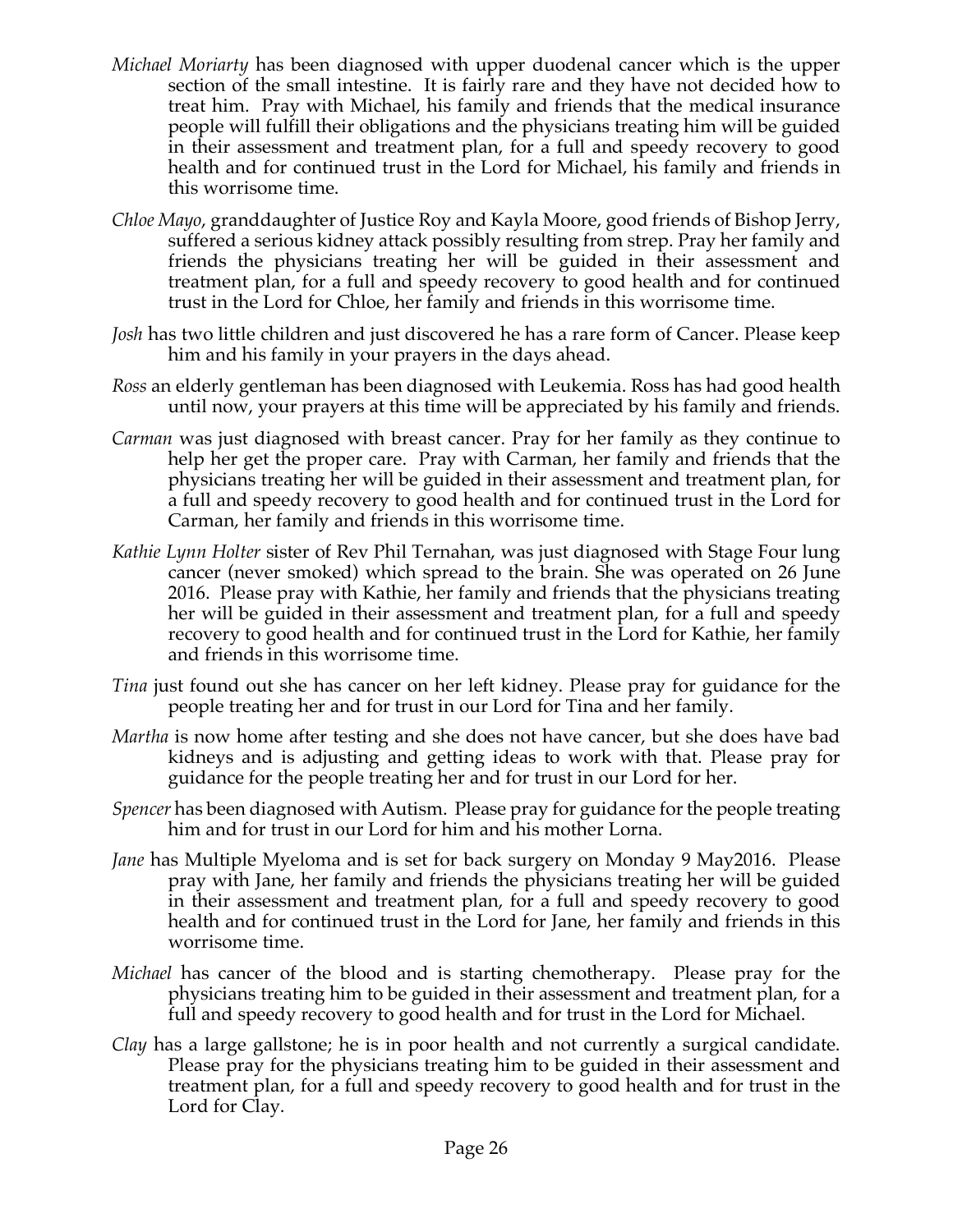- *Jim Sevier* has been in the hospital for heart related troubles. Please pray with Jim and his family the physicians treating him will be guided in their assessment and treatment plan, for a full and speedy recovery to good health and for trust in the Lord for Jim and his family in this worrisome time.
- *Claude* has been falling and he does not know why. Pray doctors will discover what the problem is and he can continue without any more difficulties.
- *Gretchen* has been diagnosed with severe osteoporosis and is now being treated with exercise, nutrition and vitamins. Please pray with Gretchen and her family the physicians treating her will be guided in their assessment and treatment plan, for a full and speedy recovery to good health and for trust in the Lord for Gretchen and her family in this worrisome time.
- *Pete* has not been well and is back in the hospital with another stroke. Please pray for the physicians treating him to be guided in their assessment and treatment plan, for a full and speedy recovery to good health and for trust in the Lord for Pete and his family in this worrisome time.
- *Kamil* has heart problems and they are trying to stabilize his medication, now he been admitted to the hospital because of breathing problems. Please pray for the physicians treating him to be guided in their assessment and treatment plan, for a full and speedy recovery to good health and for trust in the Lord for Kamil and his family in this worrisome time.
- *Mary Lee* has bleeding into her stomach and they cannot find the sources. Mary Lee is in CCU and her husband *Maurice* is not eating until she returns home for is so upset. Please pray for the physicians treating her to be guided in their assessment and treatment plan, for a full and speedy recovery to good health and for trust in the Lord for her, Maurice, as well as the rest of the family in this worrisome time.
- *Glenn Porter, MAJ USMC Retired,* has Interstitial Pulmonary Fibrosis, which causes him to be unable to get enough oxygen into his system without supplemental oxygen all the time. The only real treatment is a lung transplant, without a transplant he has between two to five years here on earth. Please pray for him to continue in his faith and for a set of lungs to become available.
- *Pat* has an aneurism of the brain, pray she will make the right decision on how to treat this problem and it will be healed.
- *Dan* is very sick with cancer and is starting an experimental treatment. This treatment will take Dan away from their family business and put even more stress on him and his family. Please pray for Dan's wife who is meeting with Steve who plans to keep the family business going while Dan is ill. Pray for Steve as he has many new responsibilities.
- *Timothy* has brain cancer. He had surgery and is waiting for the pathology report to find out what kind of chemo he will need. Please pray for continued guidance for the medical team treating Timothy and patience and trust in God for Timothy and his family. Pray also for a full recovery for Timothy.
- *Helen* was admitted from her doctor's office 15 July 2015, as the result of a blood test, to the University of Pennsylvania Hospital with an extremely high white blood count. She and her husband are very active in the ministry of their church and are asking for believers to pray for them and their family, as they are facing very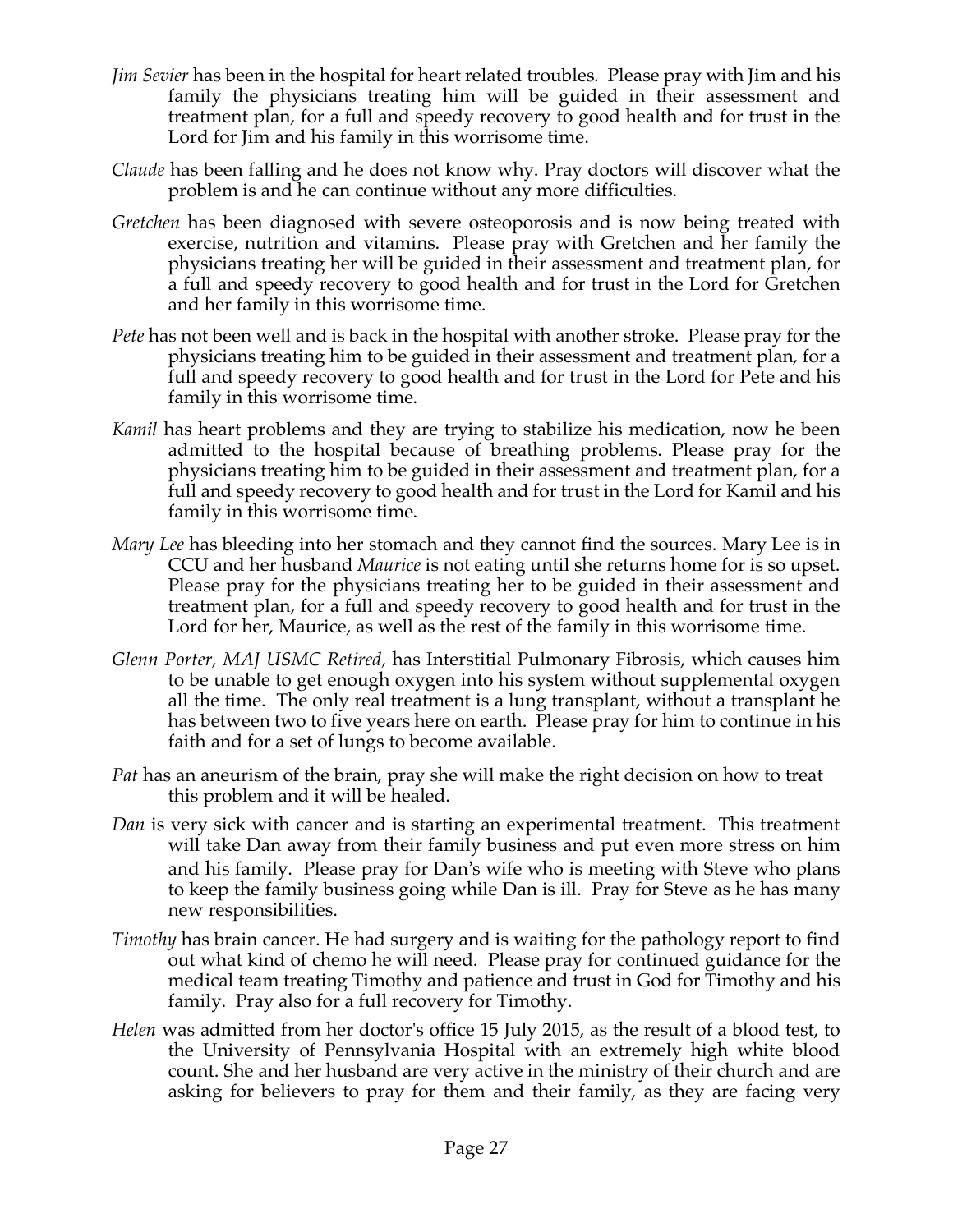serious problems in the days to come. Please pray for guidance for the medical team and patience and trust in God for Helen and her family. Pray also for a full recovery for her.

- *Elma* has been suffering with headaches for a long time. Doctors have not been able to discover the reason for them. Pray for strength, courage and understanding for Elma and her family; as well as for God's guidance for the medical people caring for her that they might find the best treatment method to banish the headaches completely.
- *Barbara Apple* is bedridden after a fall which left her with two paralyzed limbs. She continues to experience pain in the effected limbs and will be totally bed bound for the remainder of her life. Your continuing prayers for her are appreciated and are great comfort to her. Please pray for Barbara to put her trust in the Lord, look to Him for strength and for her to gain energy so she does not lose the mobility she has; pray for a miraculous full and rapid recovery. Also, please continue to pray for her husband Bob who is her sole caregiver that he will be comforted and strengthened in his time of need.
- *Deborah* has had a stroke, she is doing much better and out of the hospital. She has a problem with anemia and is taking supplements for that. Pray our Lord will be close to her and her family. Pray for strength, courage and understanding for Deborah and her family; as well as for God's guidance for the medical people caring for her that they might find the best treatment method to allow her to heal completely.
- *Rev. Steve Boardman* has been diagnosed with stage 3 cancer. Pray that Jesus will be close and comfort his family and members of his congregation*.*
- *Hang So Ryu* has cancer. Please pray for medical team contemplating and evaluating the treatment that they might be guided to the correct choice and do their very best. Pray also for peace of mind and trust in God for him and his family, as well as physical strength.
- *Olivia,* age 7, has been diagnosed with Stage 3 Lymphoma. The prognosis is good at this time, please pray for medical team contemplating and evaluating the treatment that they might be guided to the correct choice and do their very best. Pray also for peace of mind and trust in God for Olivia and her family, as well as physical strength.
- *Paul* has been hospitalized recently several times because of persistent high fevers. He is being tested and checked by physicians and seems to have a slight scoliosis, a node and Schuermann's disease. Please pray it will be discovered how to treat these problems and healing will begin so he will be inspired to continue his education.
- *Carol Anne* needs God's comfort and healthy test results as she is anxiously undergoing tests related to previous hysterectomy and experiencing symptoms in the surrounding area.
- *Rick* has heart problems. Please pray for guidance for the medical people treating him that they might pay attention, do their very best and make the right recommendations regarding treatment. Pray for help for Rick and his wife Wanda to keep their trust in the Lord and let Him carry their worry.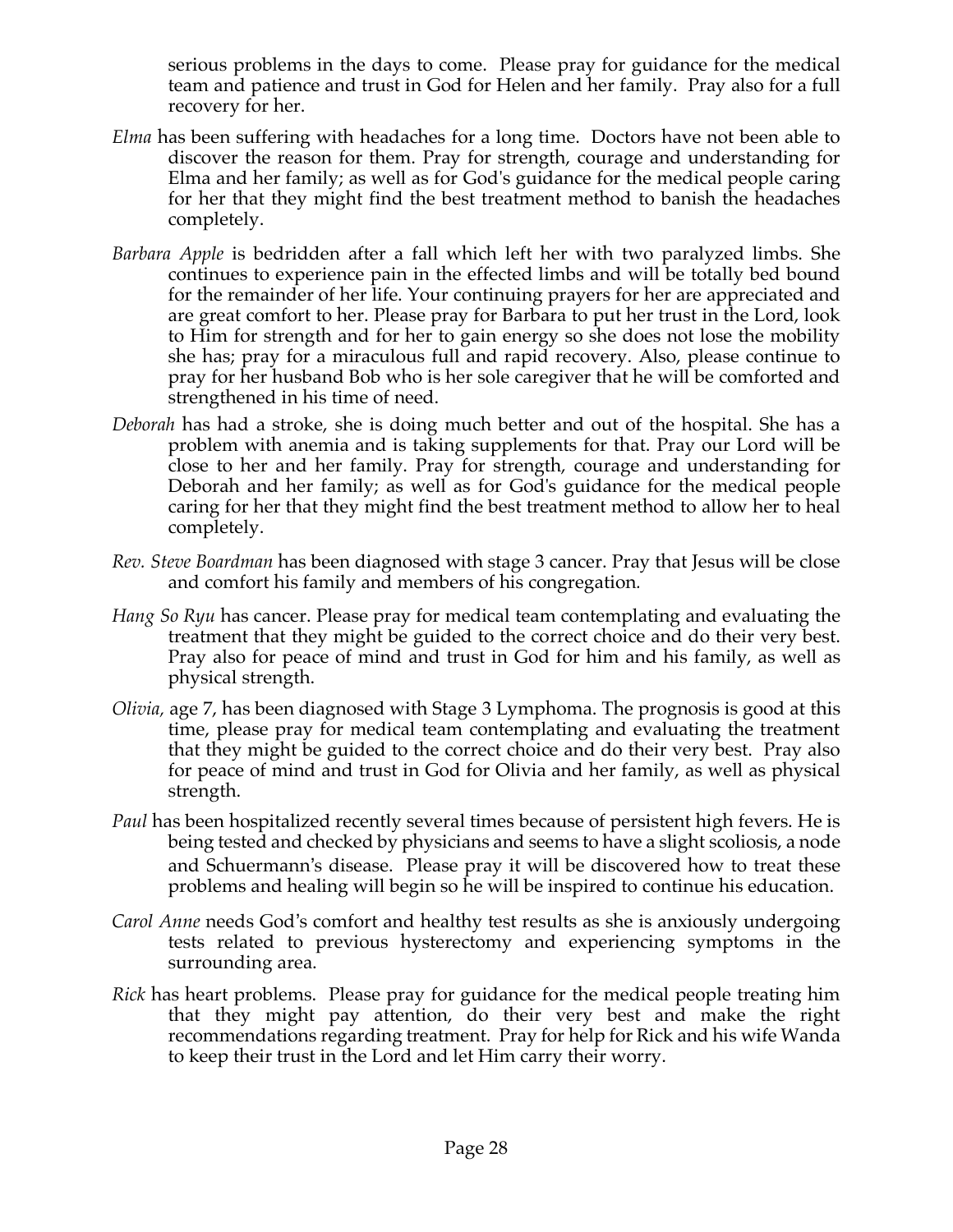- *Stacy* has Multiple Sclerosis and was hospitalized for what turned out to be food poisoning. Pray for trust in God for Stacy and Chris as they deal with Stacy's illness.
- *Faye* is in the hospital because she is weak has been receiving blood transfusions. Pray for strength, courage and understanding for Faye and her family; as well as for God's guidance for the medical people treating her that they might find the best course of treatment and allow Faye to heal completely.
- *Tom* has heart and kidney problems. Pray for strength, courage and understanding for Tom and his family; as well as for God's guidance for the medical people treating him that they might find the best course of treatment and allow Tom to heal completely.
- *Harold* is having surgery on 30 September 2016 to repair a hole in his aorta bleeding into the abdomen which caused stroke like symptoms.
- *Joe* has had a preliminary ALS diagnosis. Pray the final diagnosis will something that will allow him to continue taking care of his devoted young family. Pray for strength, courage and understanding for Joe and his family; as well as for God's guidance for the medical people treating him that they might find the best course of treatment.
- *Preston* is reacting poorly to recent neck surgery and now has problems with his liver count; Physicians feel that dialysis will help. There may be a blockage in the bowel and an operation might be necessary. Please pray for the medical team to pay attention and to their best to determine how to help Preston and for a good outcome. Pray also that Preston and family will be able to put their worry on God's shoulders while Preston does his best to facilitate a return to good health.
- *Brenda* is in the hospital because of bleeding on her brain. Please pray for peace of mind and trust in the Lord for Brenda, as well as for her family, and for God's guidance for the medical people treating her that they might find the best course of treatment.
- *Mackenzie* is a young girl with leukemia. Please pray for peace of mind and trust in the Lord for Mackenzie, as well as for her family, and for God's guidance for the medical people treating her that they might find the best course of treatment.
- *Mack* has had diabetes most of his adult life. Circulation in his legs is very bad and doctors are considering amputation. Please pray his medication will help and he will not face amputation. Please pray for peace of mind and trust in the Lord for Mack and for God's guidance for the medical people treating him that they might find the best course of treatment.
- *Michael* has been diagnosed with lung cancer recently after making it through gastro intestinal cancer last year. Please pray for peace of mind and trust in the Lord for Michael and his wife Gayle; as well as for God's guidance for the medical people treating him that they might find the best course of treatment.
- *Adriano* is in the hospital due to high sugar and high blood pressure. He is very weak and will appreciate your prayers.
- *Heather* recently found out she has cancer. Please pray for peace of mind for her and for the medical team treating her will be guided to the right solution.
- *Jim* has had an aneurism and blood clots. Pray that healing will come.
- *Georgia* has liver and pancreatic cancer. The doctors are evaluating whether to do surgery and how to tackle the disease. Georgia is a faithful Christian and appreciates your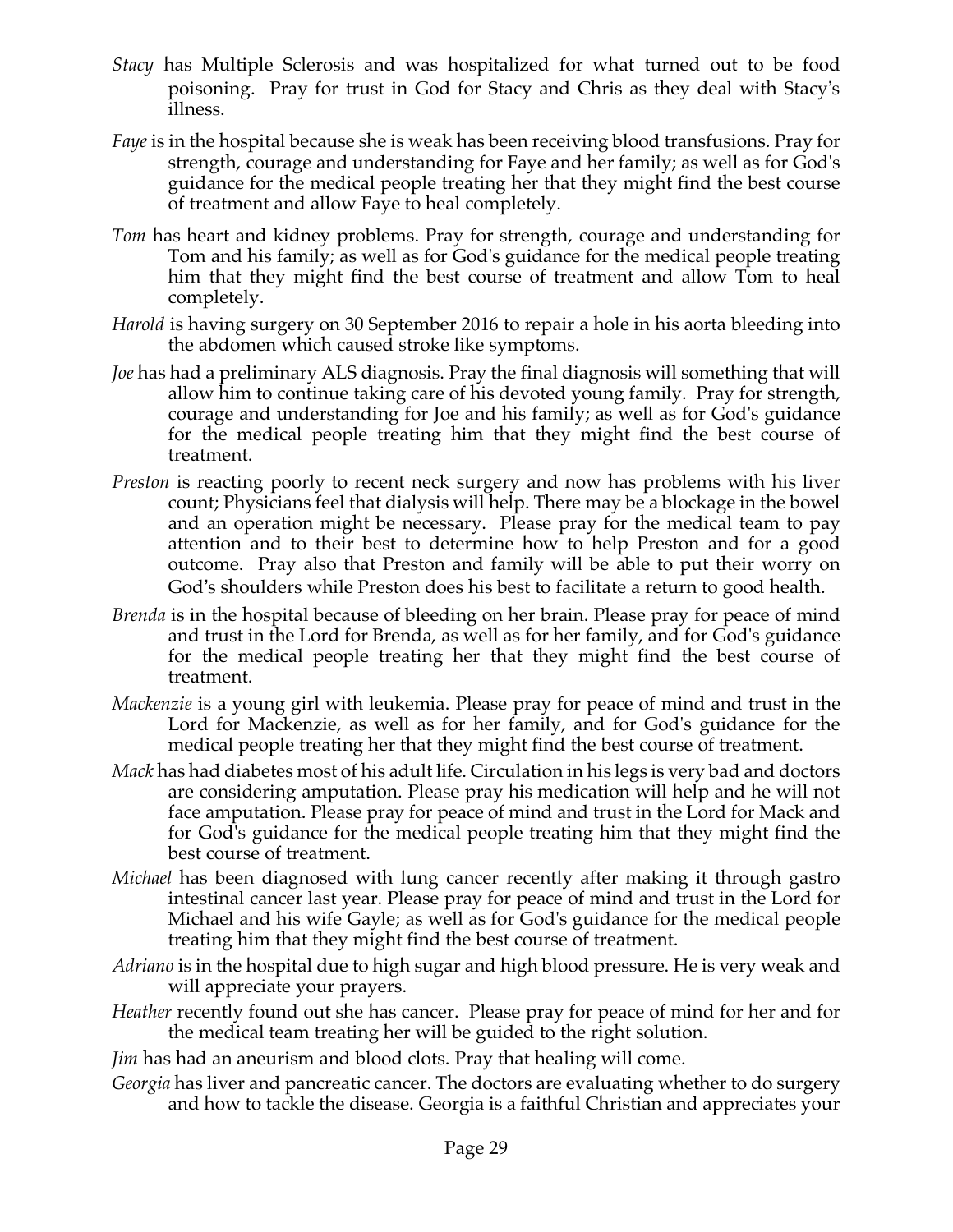prayers. Pray for God's guidance for the medical people treating her that they might find out the source of the problem and best course of treatment. Pray also for peace of mind and trust in God for Georgia and her family.

*Lana's* doctor found something on her lymph nodes and ovaries. Pray for God's guidance for the medical people treating her that they might find out the source of the problem and best course of treatment. Pray also for peace of mind and trust in God for Lana and her family.

#### *Healing*

- *Vladia* had a right knee replacement which went well, but since the operation she is experiencing very painful side effects from medicine, very low hemoglobin and also back problems. She has been transferred back to the hospital to help correct these problems. Please pray the doctors will seek God's Wisdom and come up with a plan to help her get back on her feet and have some normalcy in her life.
- *Madisun Hanks* (14) has Tourette's Syndrome and suffers from horrible migraine headaches. There are various very high risk treatments which provide some relief. None of them are close and none are easy. Madisun is truly one of the most inspiring young ladies we have ever come across, her attitude and actions are almost unbelievable. No one should have to go through what she does, but she makes it through and performs incredibly when others just get by. Please pray for Madisun, her mom Hilda who guides her through all this and those treating her.
- *Linda* has a melanoma just forming and she needs to have it removed. She has had severe medical problems the last 15 years and needs help coping. Pray for all of her family at this time as new problems have come to light.
- *Chris Hill* (close friend of Jon Weston) suffered a brain aneurysm and needs your prayers. He came out of a coma he had been in since the week before Christmas 2016. He is now in a stepdown facility. Every day is a new day to him; his memory seems to have been damaged to a point where it is not recovering so far. Pray for the doctors, nurses and technicians treating him to pay attention, to be open to God's guidance and do their very best. Pray for trust in our Lord and peace of mind for Chris and his family.
- *Rev Bill* had a stroke. Pray he will stay comfortable and Jesus will be close by, please pray for a full and rapid recovery.
- *Dennis* will begin chemotherapy for an active cancer spot on his spine on 17 September 2015. Please pray for a good result and tolerance of the treatment for him.
- *Vickie* has been bothered with Migraines and all that go with the headaches. Please pray for relief from the pain for Vickie.
- *Jon* has Stage 4 mantle cell lymphoma. There is good news in that he is in remission; however the chemotherapy is producing neuropathy in his legs so it is a challenge for him to get around. Please pray that he will be as comfortable as possible; he has been a Marathoner runner so this is especially difficult.
- *Amy* has melanoma in her lungs, liver and kidneys; they have found a treatment for her that has a high success rate however the side effects are debilitating. Please pray she will be able to tolerate the side effects and the treatment is successful. Amy has full trust in the Lord, but would still appreciate your prayers.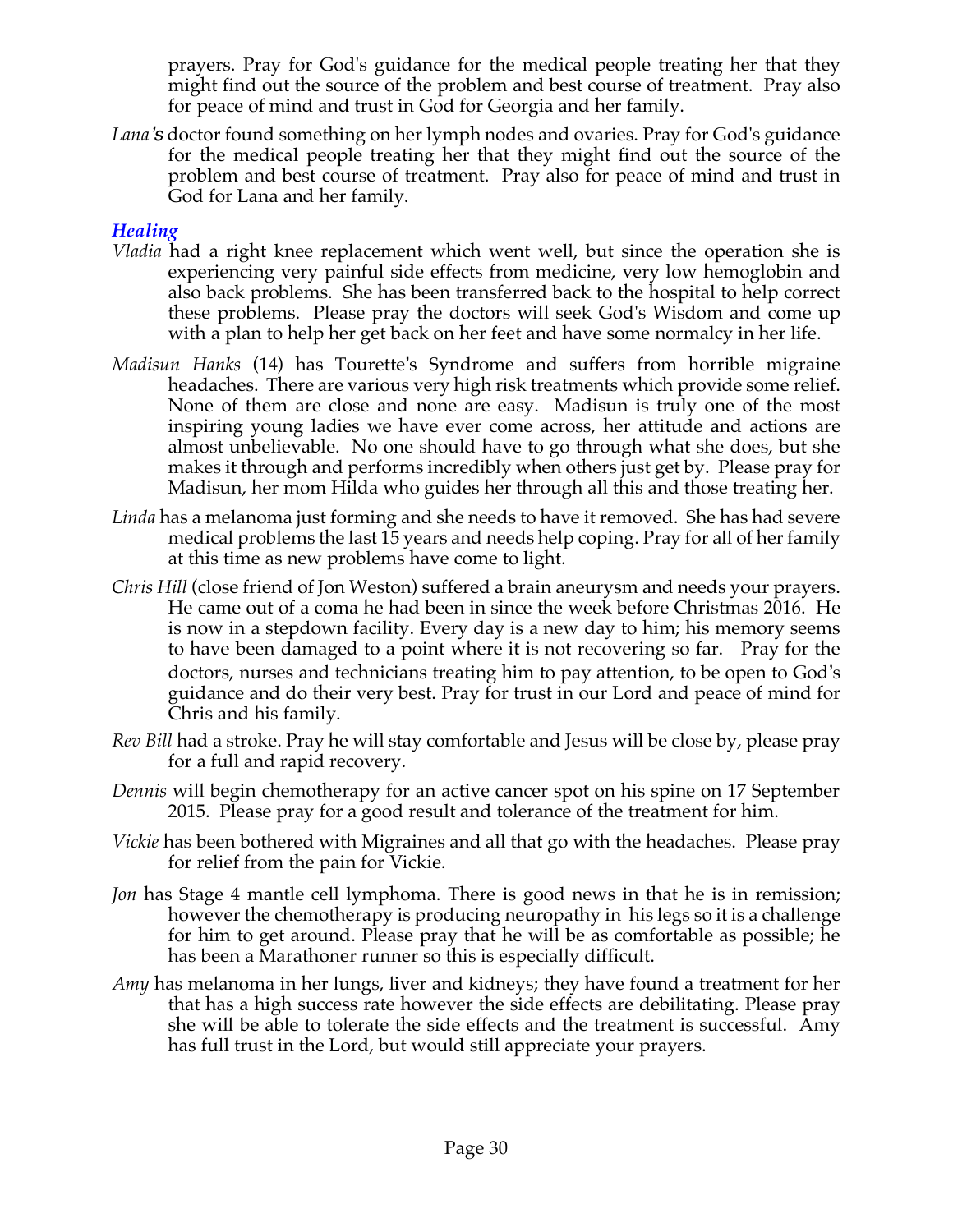- *Liz* had a massive stroke at age thirty-seven. The prognosis is good but she has a long road ahead. Please pray for guidance for those treating her, for trust in our Lord for Liz and her family, for healing.
- *Ebick* is suffering from a severe ulcer but the Doctors cannot give her the proper dosage of the medicine due to her six month pregnancy. Please pray doctors will find an alternative avenue for treatment or that God will provide.
- *Stan* is going through chemotherapy and radiation treatments for cancer. He is elderly and the treatments are tiring him. Please pray for his wife *Marvelene* as they do this together.
- *Donald* is in the hospital and had his leg amputated on 14 April 2014. Pray he will adjust and healing will begin.
- *David* has many concussions and unable to go to school, read books, watch TV and has headaches and migraines. He has trouble sleeping and his family will appreciate your prayers for this 10 year old young man.
- *Gladys* has breast cancer and has had a lumpectomy. She needs to take a year off of her work to have chemo treatments.
- *Alwin Jack* has had a stroke and recently has had a relapse. Please pray for those who treat Alwin that they might choose the best possible treatment and pray for peace of mind for Alwin during the recovery phase.
- *Carolyn* has Multiple Sclerosis with complications. Pray Carolyn and her children will be close to our Lord Jesus Christ as they and family members help to ease the problems.
- *Bill* had malignant growth removed from a lip last month and seems to be experiencing a re-growth of the cancer. He asks your prayer for the medical team treating him and for peace of mind for himself.
- *Hank* has osteoporosis, which has caused him a great deal of pain and inconvenience in the past few years. Pray for his healing and that his medical bills will be met.
- *Evelyn is* an elderly woman who has had problems with her eyes and is now blind. It appears some sight will return shortly, pray for that to happen!
- Joanne has begun kidney dialysis as a result of kidney failure due to extensive chemotherapy. Additionally she cares for an adopted drug addicted baby who is now nine years old. Please pray for her to keep her faith, to let the Lord carry her worry and concern and to give her strength. Pray also for those treating her that they might pay attention and do their best.
- *Bud and his wife* for their continued welfare and enthusiasm. Bud has been advised of an aneurism in his heart of a size not mandating immediate surgery. This comes at a time when he has sole care of his wife who recently broke two vertebrae and thereafter sustained pneumonia.
- *Dester* is suffering from unknown skin and diseases. Please guide the medical team treating him to find out what the problem is and cure it. Pray also for Dester to trust in the Lord.
- *Lee* has Arterial Fibrillation, she is doing much better and she and her family thank you for your prayers. Her pain level is high and some medications have bad side effects. Please continue her in Prayer in the weeks ahead as she heals.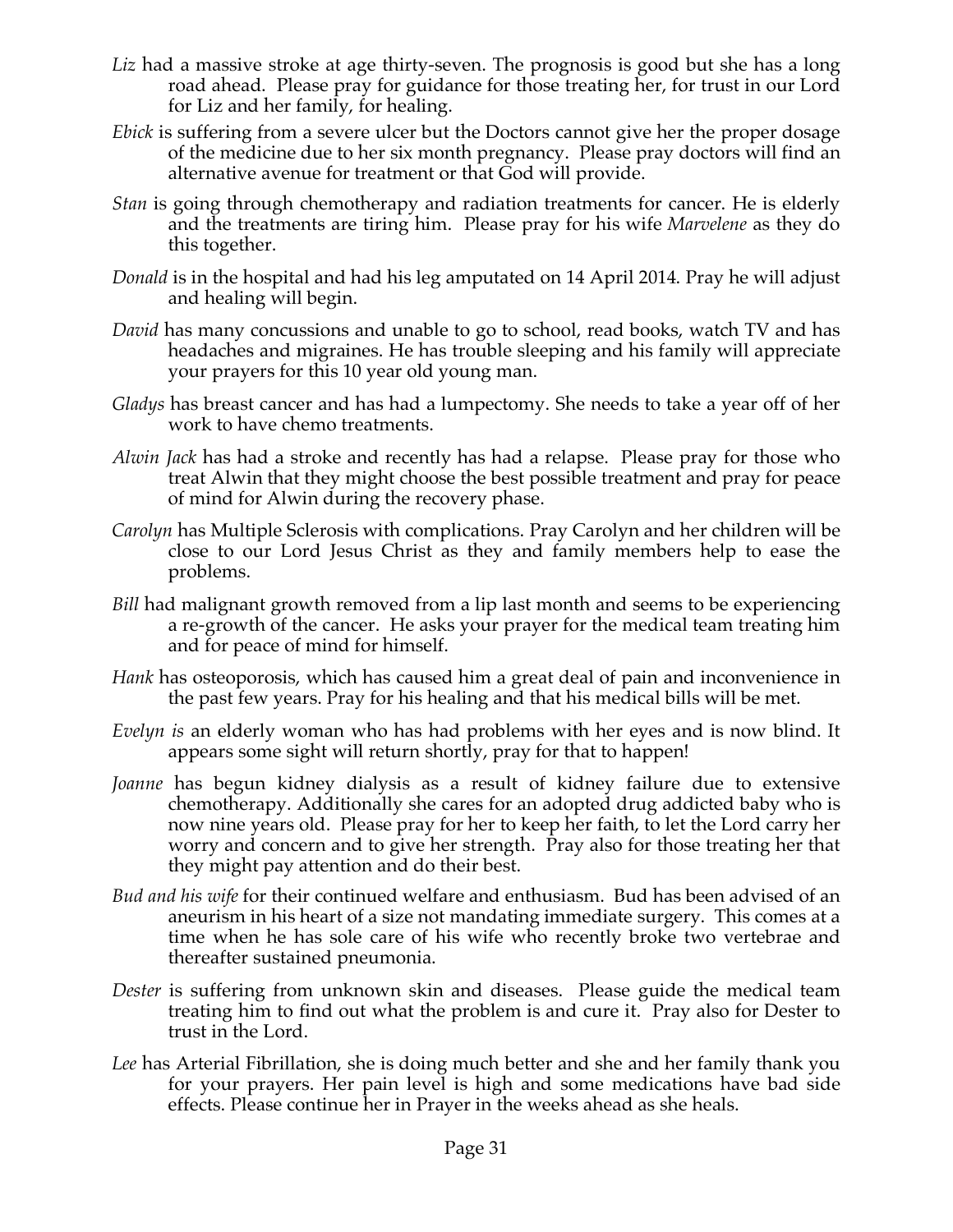*Nell* recently adopted two children and has just been diagnosed with multiple myeloma.

- *Mary Lou* has been suffering with seizures. She was in the hospital with a 24 hour monitor and is being sent home from the hospital with two medications and orders to return in 2 months for another MRI to review whatever is going on in her brain. Please pray for guidance for the medical people treating her, as well as peace of mind and trust in God for her and her family.
- *Kathleen* has spent the last two weeks in the hospital. She has been diagnosed with colitis, shingles and possibly colon cancer. Pray she will be comfortable and begin to heal.
- *Rachel* has Mitochondrial Myopathy. This is a hereditary disease of the muscles and they do not have a cure for it. Part of her pain is her family does not believe she is indeed ill, as she appears to be just fine. Please pray her family will learn the truth and be supportive of her; pray also the medical people treating her will find the right measures to minimize the disease. Most particularly pray for Rachel's trust in God.
- *Nicolas* is in the hospital with serious symptoms of a heart disorder. Please pray for peace of mind for him and guidance for the medical team looking for the cause and cure.
- *Juanita* is a young girl who was in a coma because of a blood disease. She has not come out and is gaining strength. They are awaiting results from blood samples. Her family thanks you for your prayers and asks that you continue.
- *Lauralee Meade* underwent a lumpectomy on Friday after Thanksgiving. A further anomaly has been discovered and she had additional preventative radiation treatment. Please pray for a complete remission of the cancer. Pray also Lauralee will maintain her great attitude and trust in God.
- *Kay Denton* (Mrs. Kay) was able to get a hip replacement in spite of her heart and kidney problems and is recovering remarkably! Please give thanks for this great event and result! Please pray for continued peace of mind for Mrs. Kay and her family. Give thanks for her trust in the Lord and her positive attitude.

## *Healing and Patience*

- *Kym* (43) has various hip problems which seems to be related to osteoarthritis. And, her mother *Ruth* is in the early stages of dementia. Pray for guidance for those treating both of them, as well as patience and trust in the Lord for both of them.
- *Christopher* has had problems with his leg for some time. Now he has to have it casted and it will stay that way for what to him seems an interminable time. Pray for patience and peace of mind for this young man who has much he wants to do.
- *James* for the Lord's healing of health issues and give a remedy for many personal challenges at the moment.

## *Thanksgiving and Continued Healing*

- *Chief Mike Wysocki* had heart valve surgery in June 2017. Pray a complete recovery and peace of mind and trust in God for Mike, his lovely wife Wendy and his family.
- *John Young* had three way heart bypass surgery on Thursday, 23 March 2017, in Alabama, which was apparently successful, then had a stroke in October while undergoing testing for his FAA medical. He has lost his right side peripheral vision. Please for a recovery of John's vision.
- *Bill* had surgery November 2016 for a kidney tumor; he is one kidney short, but recovering very well for the present. It appears the cancer has spread to another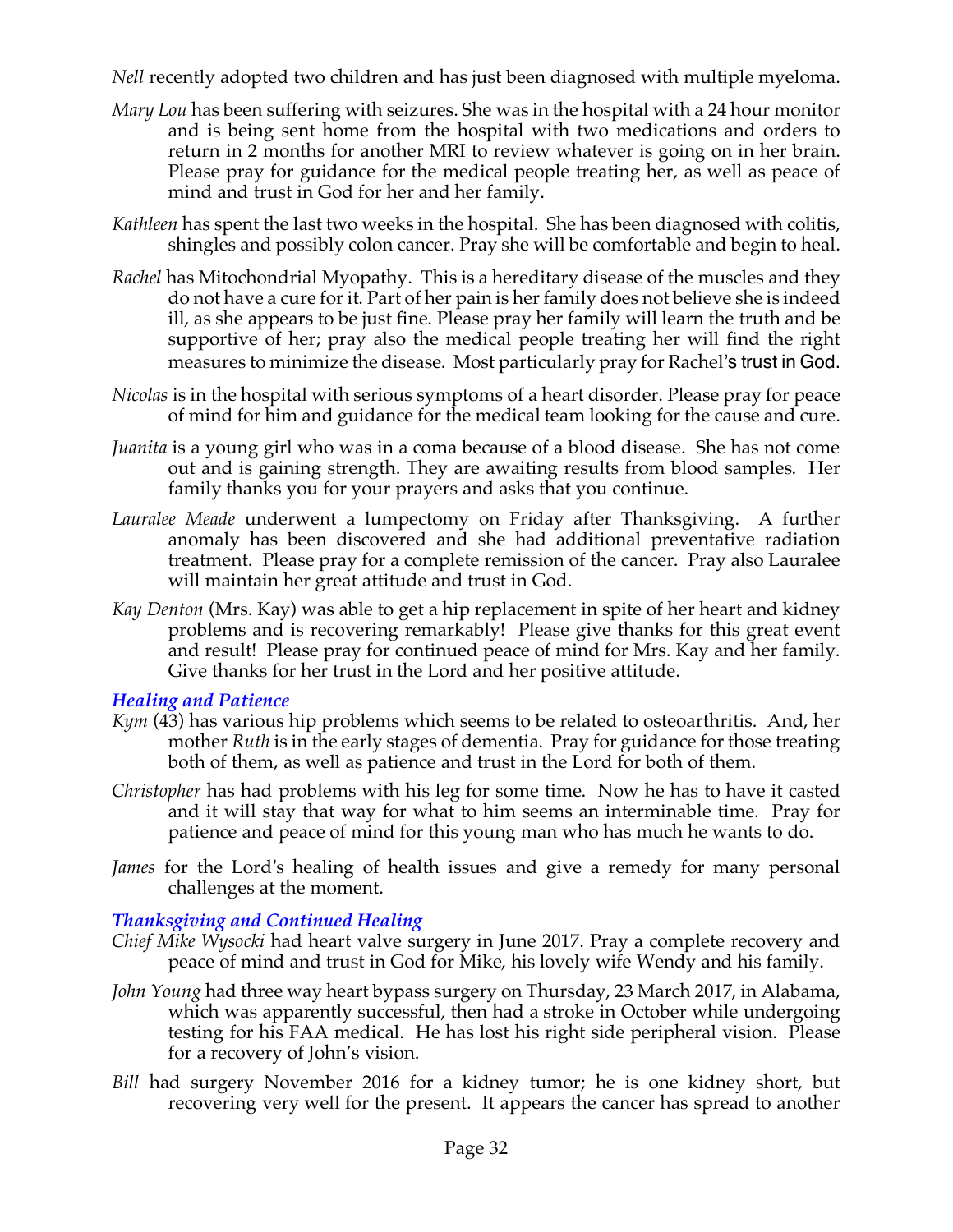spot. Please pray for Bill as he undergoes chemotherapy and perhaps other treatment. Pray Bill and his family will stay strong in their faith and draw the strength they need from our Lord.

- *Anita* had surgery on 4 November 2016 to remove what they thought were five tumors in her right lung, but turned out to be eight. They removed all eight. In addition, her lung was folded from her previous coil embolization. They removed the coils, unfolding her lower right lobe and oversewed the area. In reality she may come away with increased lung capacity. Anita, her husband Michael and family express for the power of your continued prayers and expressions of love. Please join them in giving thanks for God's Grace and pray for her continued healing.
- *Bob Reisor* had surgery on 19 September 2016 for a kidney tumor; he is one kidney short, but recovering very well for the present. The cancer has spread to his lung and another spot. Five years ago there was no treatment, but now it appears there is an oral medication that has shown great effectiveness on this particular cancer. As of 12 January 2017, the main spot shrank from 3.3 cm  $(11/3 \text{ inch})$  to 2.2 cm  $(7/8 \text{ ft})$ inch) and the spots on his lungs have receded even more. And as of 22 June 2017, they have shrunk further. Please give thanks to the Lord for such wonderful progress. Please pray for Bob as he undergoes chemotherapy and perhaps other treatment. Pray he and his family will be drawn closer to our Lord.
- *Shamu* had surgery on 12 May 2017, her seventeenth, to reconstruct the damage done her by Walter Reed Medical Center. She now has a bacterial infection which is laying her low. Please pray for strength; physical, mental and spiritual for her. Pray for guidance for the new medical team treating her and for her to know how to proceed with regard to the damage done her by Walter Reed Medical Center. Pray also for her to continue her trust in our Lord as she goes through this difficult time.
- *Atina* has skin cancer, which is now in remission. Please give thanks for the remission, pray for continued remission of the cancer; pray also for continued faith for Atina and her family.
- *Clay* has melanoma which is now in remission. Please give thanks for the remission, pray for continued remission of the cancer; pray also for continued faith for Clay and his family.
- *Cindy (81)* had an operation to remove a cancerous growth in her stomach which was successful. She is now home, but in a bit of pain. Please give thanks for the good result, pray for full and complete healing and remission of the cancer, as well as cessation of the pain; pray also for continued faith for Cindy and her husband Les (91).
- *Linda* had successful dental surgery on 15 December 2015, she is also on a course of chemotherapy and this type of surgery was not recommended for people while they are taking chemotherapy. But, it was an emergency and had to be done. Please give thanks all went well and pray for continued healing and for peace of mind and trust in God for Linda and her family.
- *Ruby* broke her hip on 10 December 2015, surgery was successful. Please give thanks for the successful surgery and pray for her full and rapid recovery.
- *Terry* was undergoing radiation treatment for cancer, which he had to stop to amputate his leg below the knee due to diabetes. The surgery was successful, he has been fitted with a prosthetic leg and foot. He is in good spirits and positive about the remainder of his treatment. Please join Terry and his family in giving thanks for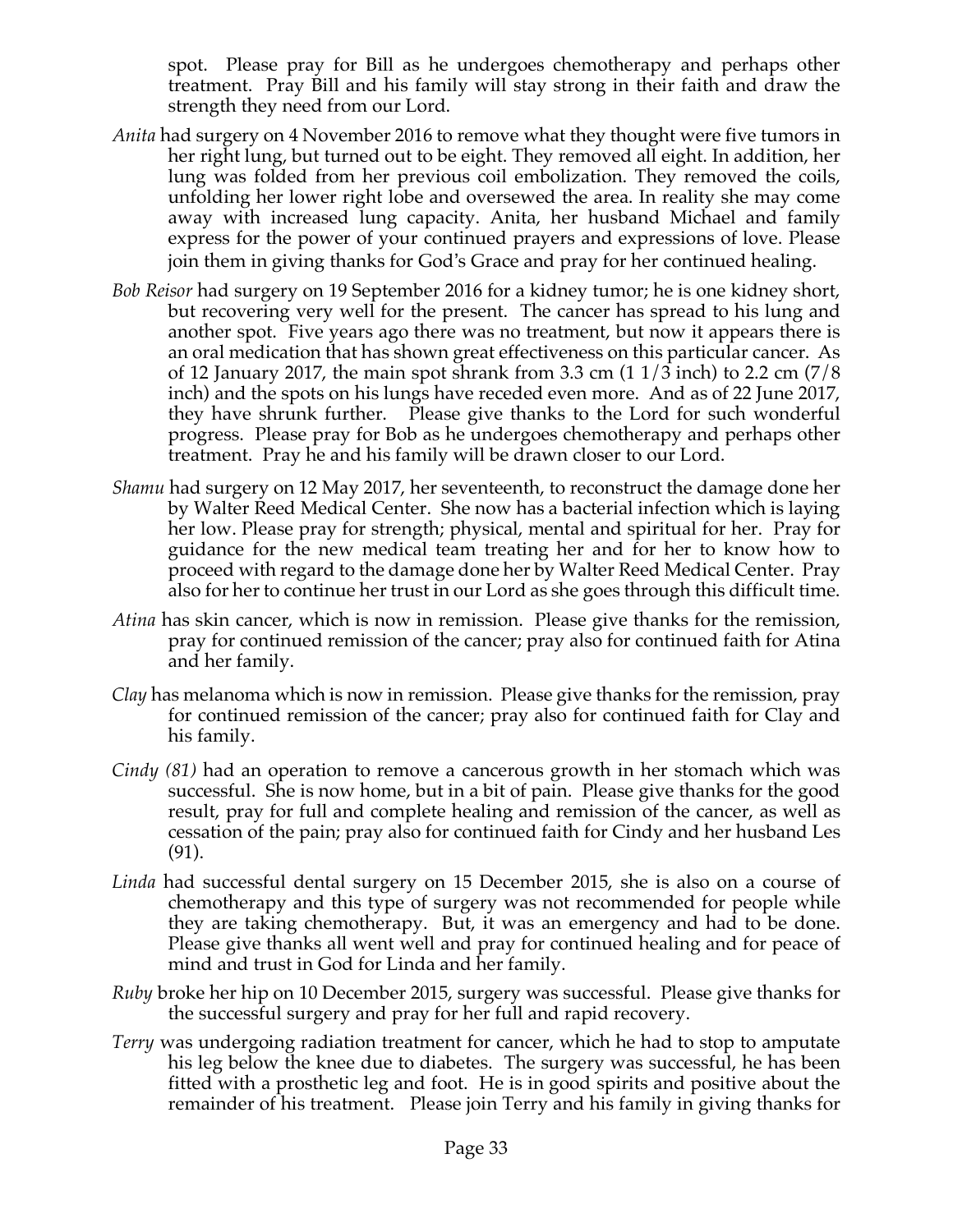the successful surgery and continue to pray for his return to radiation treatment and then to chemotherapy, ask God to give Terry, his wife and seven year old son trust in him for peace of mind and heart, as well.

- *Janet Jessup* had a stroke and heart problems were causing huge issues for her. They seem to have gotten her stabilized and she is home. Please pray for those treating her to find the appropriate treatment and for trust in God and peace of mind for Janet and her family, in particular her husband of 45 years, Rev Roger Jessup, retired minister of Saint Joseph of Arimathea Anglican Orthodox Church.
- *Sam* had surgery on his entire large intestine that had become infected. At the time of the operation he was just hours away from a complete organ shutdown. He had had turmoil in his life over the years. Sam is now in the ICU and his Minister visited him and explained to him God had given him another chance for him to make things right with his Lord. Pray for his good health and his spiritual life with Jesus.
- *Ian* had surgery to remove excess skin rendered a nuisance by controlled lost of 200 pounds. Please give thanks for the successful result and for those treating him to have paid attention and done their very best on the lengthy surgery, taking the best possible care of him. Please pray for his continued recovery and strength for his Mother who will be in charge of his after care.
- *Jenniffer* had surgery for breast cancer on 15 October 2014, which seemingly went well; please give thanks for that. She has had other complications which preclude her from making a full recovery in particular, the reconstructive surgery seems to have gravely affected her back muscles and nerves, resulting in both very limited mobility and extreme pain, the drugs are making her terribly sick; please pray those will be overcome. Pray for help for Jenniffer to keep her trust in the Lord and let Him carry her worry and concern as she recovers. Please pray also for strength and courage for her family as they try their best to help her.
- *Mary Thornell* has been battling colon cancer for three years now, she is currently treating at the City of Hope. Things seem to be going well, the numbers seem headed in the right direction. Please pray for guidance for those treating her, as well as strength, guidance and peace of mind for Mary and her husband Jim, as well as daughter Janice and son Jimmy, as she undergoes treatment.
- *Elma* is suffering from cancer. She was taken home from the hospital on the advice of her Doctor. We were asked to pray Elma's remaining time here on earth might be good and Elma and family might put their trust in the Lord and let Him carry their worry. Since then, Elma's Bishop told us a great Miracle of the Lord is working over Elma. Doctors sent her home to die, but now she seems to be doing all right. On behalf of her, thank you for all of your prayers. Please continue praying for her complete healing.
- *Dennis* has heart problems; now the medical people treating him discovered a large mass on his liver which turned out to be a cyst! Please give thanks for this great development and pray for peace of mind and trust in the Lord for Dennis and for God's guidance for the medical people treating him that the contemplated surgery might go well.
- *Dwight* had major oral surgery, for which he gives thanks. He is recovering slowly and asks your prayers to speed the process.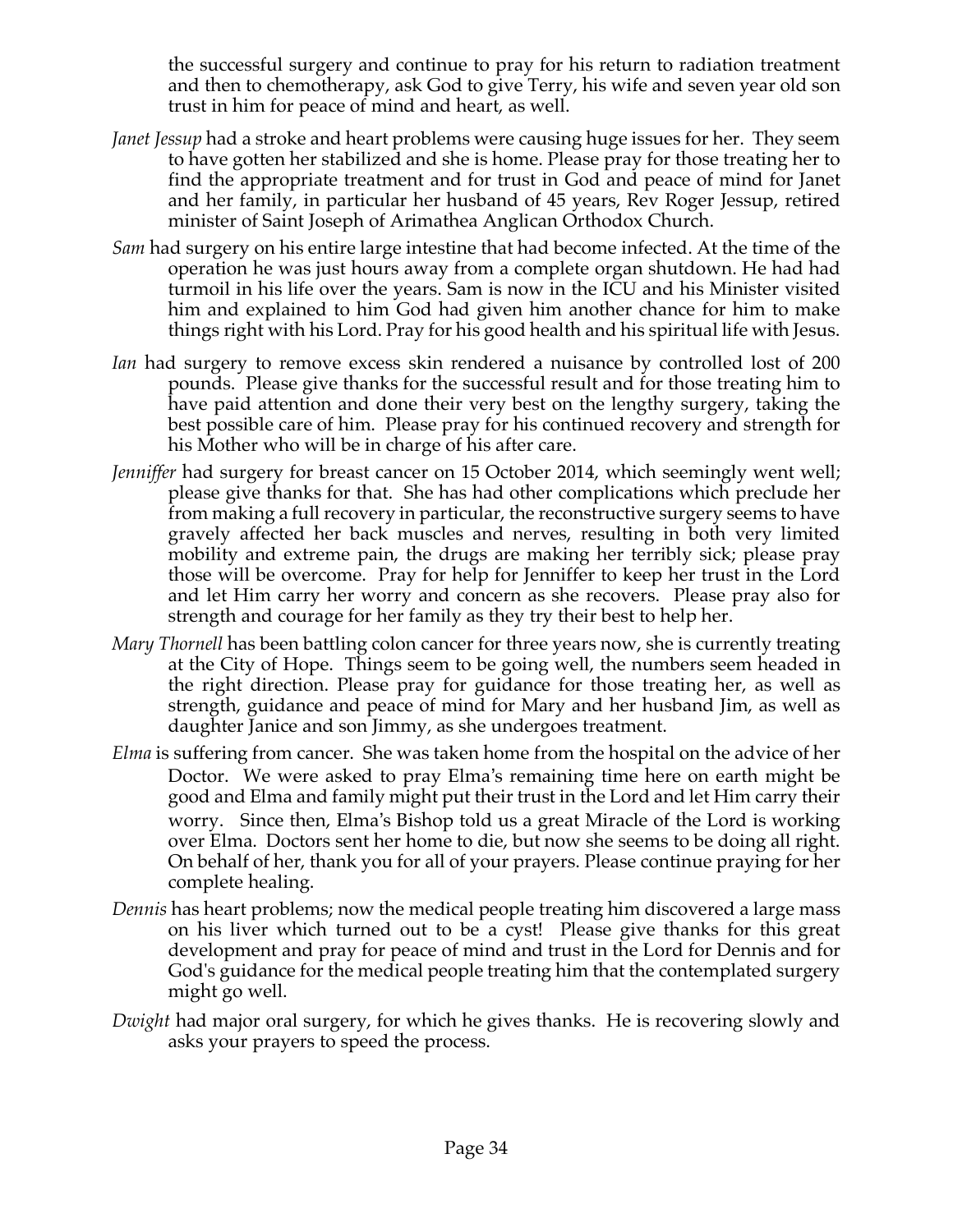*Mike* is a veteran who has served his country when she called. Please pray he will open his heart to God so He can make Mike's crooked road straight and pull him towards the summit rather than to the pit.

## *Business*

*James* and *Sarah* who have recently moved to a new area and have new positions in employment. They are finding much stress in the new surroundings and will appreciate your prayers as they adjust.

## *Financial Guidance and Employment*

- *Kona* is applying for a job in the hospital. Pray our Lord will find the right position for her and she will glorify Him in the work.
- *Doug* recently became unemployed from his job of 18 years. He has been applying for jobs, but unable to get one at this time. His wife is working; this is not enough for the family. Please pray he will find employment with a firm that will be able to use his considerable skill and hard work to benefit both the firm and the family.
- *Catherine and Lewis* are at a low ebb due to a struggle for employment. Your fervent prayers will be appreciated.
- Lori is considering a potential change in her employment. Please pray for God's gidan ce in considering all aspects of her potential work.

## *Financial Guidance and Healing*

*Clark* is in need of salvation; for God's Will to be done in his life. Pray his family will be blessed with the financial miracles that come from doing His Will.

## *God's Strength and Peace of Soul*

- *Roger* is the caretaker for his ailing father who has been in the hospital for a week and his wife who had been declining emotionally, cognitively and in bodily health. He asks you pray for strength and peace for him and help for those he cares for.
- *Charlie McCormack* asks your prayer the Holy Ghost might fill his heart with light and drive the darkness far away.

## *Guidance*

- *Zachary* is having huge problems growing up. He has let the wrong people guide his life and thinks he is the smartest person in the world. He cannot or will not see the destructive power of drugs and lies in his life. Pray his parents Lee and Shamu will come to see what course of action that they can take to help Zachary and safeguard his brother and sister. Please pray for God's guidance for all of them and in particular for Zachary to open his heart to God and his parents help.
- *Judy* seemingly does not want to allow the Holy Ghost into her heart so she might come to know our Lord and Savior, despite the efforts of her family. Please pray for her to open her heat and for her family to be at peace with their efforts.
- *Barbara* has been recovering from cancer for the last three years. Pray for her husband Bill who has come down with a mental illness that may have been caused by much stress the last few years. Barbara and Bill will appreciate your prayers.
- *Larry* is very weak and has periods of confusion and depression. Larry has been in the hospital and recently moved to a rehab. Please keep him in prayer as he begins to gain strength in the days ahead.
- *Thomas* recently learned as the result of a parole violation he will not be allowed to return to society for the remainder of his life. He is despairing and fearful of his inability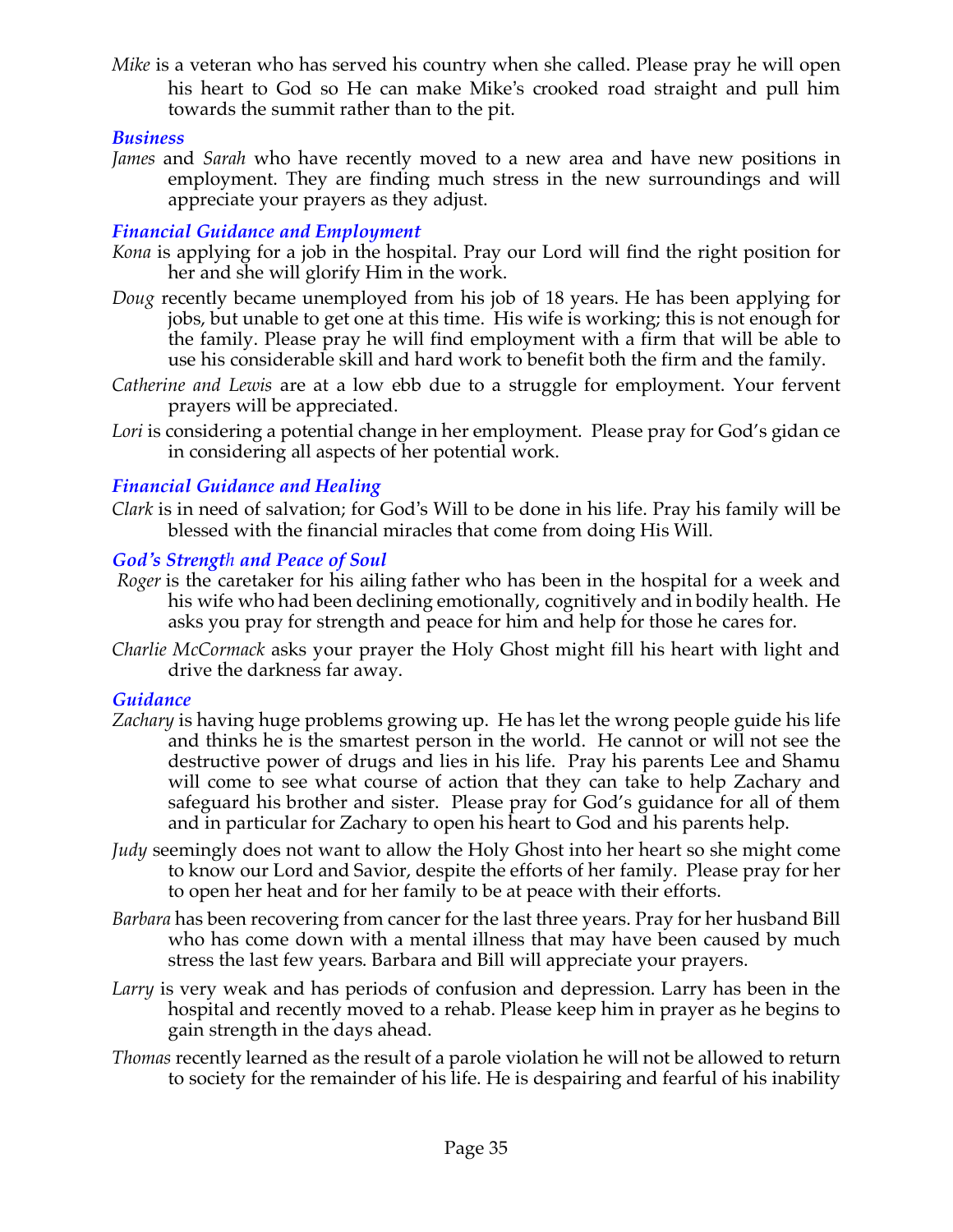to cope with this new news and God's plan for his life. Please pray he will be able to work with God to live with the choices he has made and go forward.

- *Cam* has gotten into some of the issues being with the wrong crowds, too much dinking and making the wrong decisions. Pray he will ask God to send the Holy Ghost in to straighten things out and he will listen when He speaks to him.
- *Paul* recently had his large toe amputated due to diabetes and is having a difficult recovery filled with fear about dying. He recently accepted Jesus as his savior and his family Rosie and Brenda are very grateful. Pray for strength for both Rosie and Brenda who are staying by his side through it all encouraging him on.
- *Steve* is addicted to alcohol, pain pills and gambling. Pray for wisdom, courage and strength to stick with treatment and follow God's plan for his life.
- *Eli* has some mental issues and has lost his way. He has yet to come to grips with the demons chasing him. Pray he will return to the Lord and his family. Pray they will ask God to send the Holy Ghost in to straighten things out and they will listen when He speaks to them. The family has been open to the Prince of Darkness and needs help.
- *Michael and his Family* ask your prayers for wisdom as they are under trial and affliction to follow the law of the land and yet honor God in so doing.
- *Flora* is in remission with cancer, but has high blood pressure and fatigue. Flora's Mother recently died and this has caused added stress. Please pray she will be able to let God carry her worry and sorrow so she can do the things she must do.
- *Elizabeth* needs your prayers for her general well being. Pray she might see the Light of the Lord and let Him guide her life.
- *Gunner* need your prayers for his general well being. Pray he might see the Light of the Lord and let Him guide his life.
- *Mitten* has a Christian talking to him about Christ. Mitten does not believe and does not seem to care. Please pray Mitten will see the light.
- *Kristen, Rickey and their two children* ask you to pray for grace, wisdom and understanding as they attempt to cope with infidelity, separation and possibly divorce as a result of backsliding from the Lord into the World.
- *Helene and her family* ask your prayers for them as they deal with the loss of Alan, husband and father.
- *Stephanie* seems to be very deeply into post partum depression after her baby was born prematurely. Please pray for her Mother in Law who is going a great distance to help Stephanie and her new Grandson. Pray that Stephanie will be able to direct her attention outward, rather than inward.
- *Caitlin* is in the grip of the Prince of Darkness; she thinks there is escape from reality in drugs. The saddest part is that reality is not as she sees it. Her family is despairing as they can do nothing to help her and ask that you pray for the Holy Ghost to enter into heart and show her the need for change before it is too late.
- *Nathaniel* is in spiritual turmoil. His family and friends will appreciate it if you will keep him in your prayers for him to find the root of his trouble and accept God's help.
- *Sam* and her *two children* have been living in a shelter and are to lose their place there. Please pray a place will be found they can stay in and recover.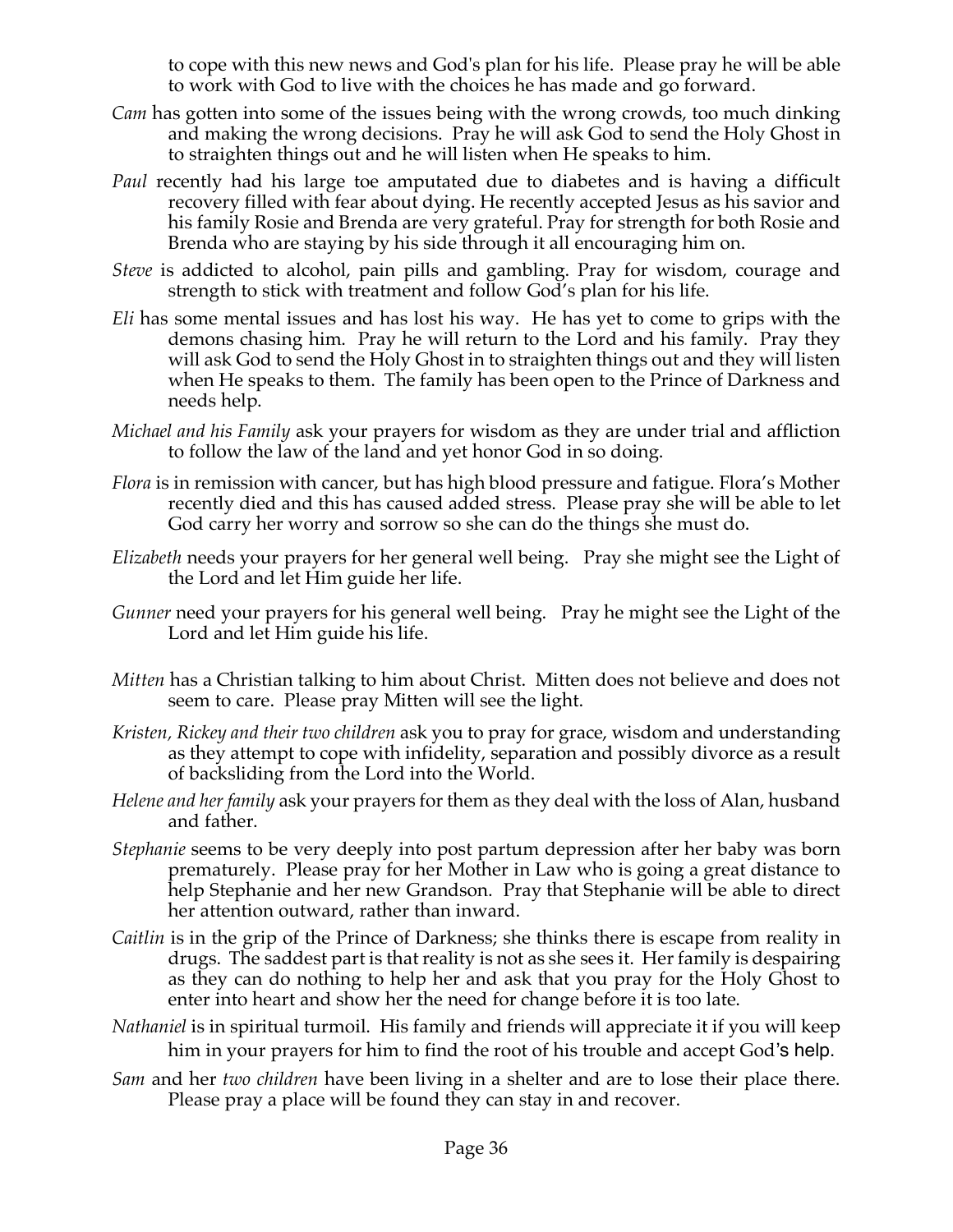- *Norrie* is facing daily exams in the weeks ahead. Pray for calmness and concentration and to do the best possible.
- *Jonathan* is addicted to drugs. He is now in jail awaiting trial. His parents and friends will appreciate it if you will keep him in your prayers for him to find the root of his trouble and accept God's help to heal addiction.
- *Beth* is suffering from ungodly treatment in her marriage. Please pray God will guide her in her behavior, actions and thoughts that she might be able to lead her husband to God so her marriage might prosper to the benefit of them.
- *Jeanette* has had many members of her family die from diabetes and several are near death now. Jeanette does not know the Lord and is despondent and perplexed about her family and herself. Please pray she can open her heart to allow the Holy Ghost in to bring her knowledge and understanding.
- *Sara* asks that you pray for guidance for her as she deals with the stresses of her family and life. Pray that she can separate those things which she can affect from those things which she cannot and give her grace to accept that she cannot do everything and can only change those things within her control. She asks for God's help for her business so that she might remain gainfully employed while keeping up with the needs of her mother and husband and healing her own problems.

*Jacquie* to open her heart to God and accept His Love and Grace.

## *School Challenges*

Destiny, Blake and Janet

#### *Anglican Orthodox Church*

#### *Madagascar*

Please pray for the people in Madagascar, in particular for the members of the Anglican Orthodox Church there, who are being subjected to terrible flooding and unceasing rain.

#### *Indonesia*

Please pray for the Lord's will regarding the establishment of an AOC church in Indonesia.

## *Pakistan*

*General and Ongoing -* The forces of evil are strong in Pakistan. The force of God stronger. Pray for our Christian family there.

*Ernest Jacob* Presiding Bishop Pakistan

## *Congo*

Jimmy is a missionary in the Congo. There has been violent unrest in this country and also a water shortage. Please pray people will find water to drink and Jimmy will be a means of helping others to find the Lord.

## *Serbia*

Bishop Igor Djurcik asks us to pray for peace between Serbia and the country of Kosovo which broke away from them in 2008. Kosovo is a muslim country and seems to be willing to provoke conflict; Serbia is a primarily Christian country which seems to be ready to return the conflict. Pray Serbia will look for the long term best interests of its people.

## *Philippines*

Please pray a *Minister* will be found who would like to serve in Tabuk, in the Philippine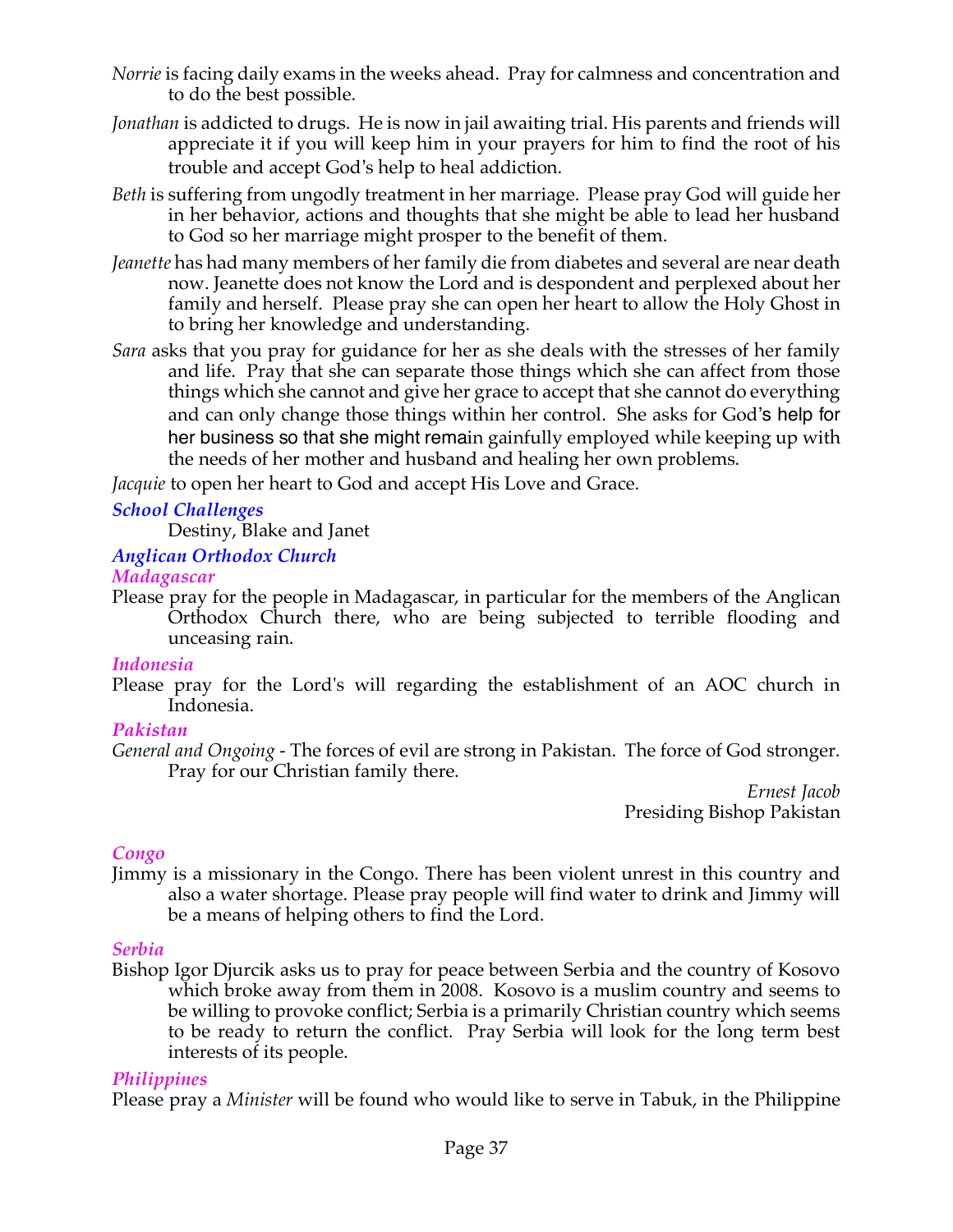Islands. The Anglican Orthodox Church has an established Church there and in the surrounding areas and need a Shepherd to lead the flock*.*

## *Diocese of the Epiphany*

*Saint Paul's Moberly, Missouri* would like your prayers that the Holy Ghost might enter more fully into their hearts so that they might be more effective in spreading the Word of God.

## *Diocese of Virginia*

*Saint Joseph of Arimathea Anglican Orthodox Church* is under a lot of stress. We all are, but they need even more prayer. Rev Roger Jessup, their wonderful minister, had to retire as he was so pressed by the duties of a primary care giver, in addition to all the worries of this world. Pray for trust in God for each member of the parish and for them to find economic relief.

## *Armed Forces & Contractors*

Dustin (USAF - Stateside), Kristyna and Luis Aviles (Army - Fort Lewis, Washington), Airman Donny Patton (USAF - Hulbert Field, Florida), Jordan Brown (USMC – Recruiter - Iowa City, Iowa), Trevor Jennings (USAF - KC-10 Boom Operator – McGuire AFB, NJ), Trevor Di Marco (USN - Whidbey Island, EF-18 Pilot), Kurt Thomas (USN – Virginia), Ethan (US Army Airborne – Southwest Asia)

## *For Our Country*

- Our country has lost its way. Over half the people that vote, voted for a government that promises them things it cannot deliver in return for their souls which it can, will and does take. Our foreign policy backs the rise of Islam, we turn our backs on those who would follow God and arm those who murder them. Pray God will raise up a leader from among the people who can turn the country's course 180° and attempt to come back to God. Pray the people will recognize that they are headed down a smooth wide road into the pit, a road that will get smoother and smoother, steeper and steeper until the only possible way is down. Down, into the depths of the pit. Pray people will recognize there is:
	- One True and Triune God who is goodness in and of Himself;
	- All religions are not equal;
	- All ways of life are not equal;
	- The Bible holds the Key to Life;
	- All rights come from God, not the State;
	- Good;
	- Bad;
	- Evil;
	- Right;
	- Wrong;
	- Allah is the Devil;
	- Abortion is no more than sacrifice of children to Baal.

Pray this recognition will not come too late. Pray we will, each of us, do our duty to God, Country and Family, putting His Honor above all.

## *Persecuted*

Around the world, Christians are under attack, not only in the Muslim world, but from